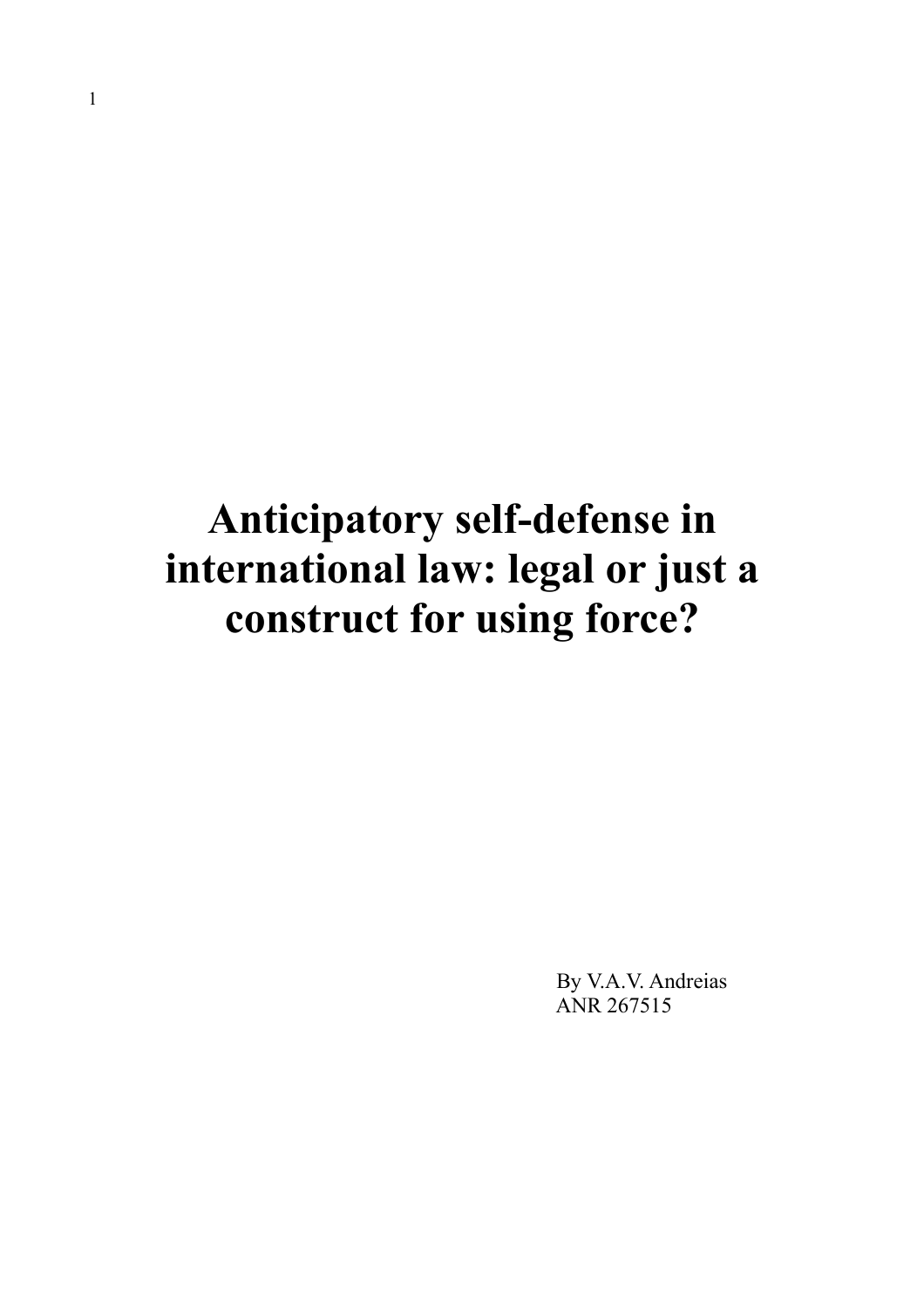# **Table of contents**

## Page

Bibliography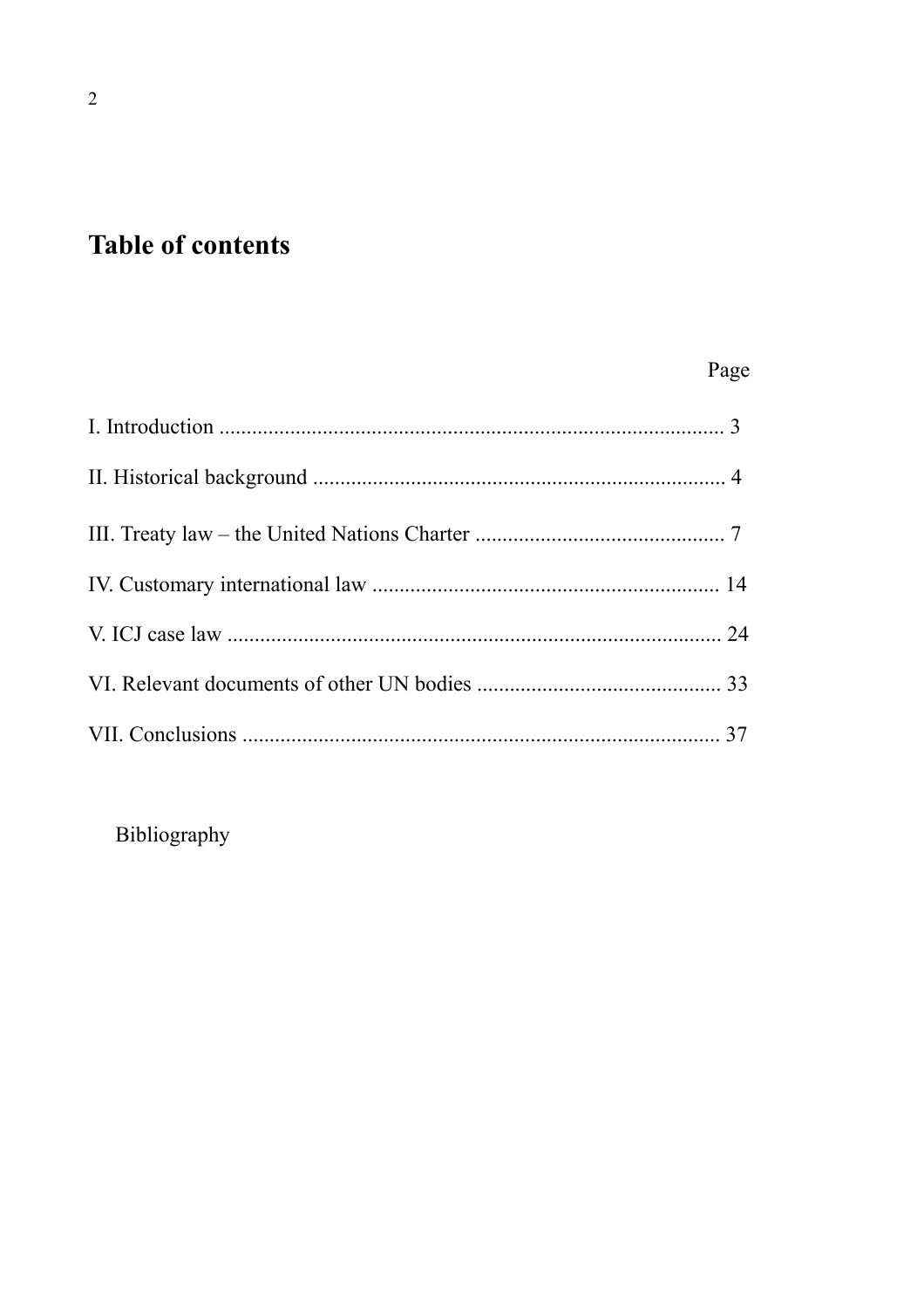### **Anticipatory self-defense in international law: legal or just a construct for using force?[1](#page-2-0)**

By V.A.V Andreias ANR 267515

#### **I. Introduction**

The never ending saga continues. Anticipatory self-defense (or pre-emptive self-defense) is still disputed. Some are for its existence and some are against it. Those who are for it claim that the world we presently live in poses greater dangers than what was faced in 1945. They argue that classical notion of warfare does not apply anymore, that States fighting amongst each other would employ devastating weapons. Living in a nuclear era would make anticipatory or pre-emptive selfdefense a necessary must, as States cannot afford to absorb the first strike of an enemy attack as it might lead to their total destruction. Those who argue against it focus on the fact that this concept has no legal basis in international law. They assert that the United Nations Charter, which contains the right of self-defense, does not allow States to act pre-emptively. In addition, they affirm that it is because we live in a time when the destructive potential of weapons is so high that anticipatory self-defense should not be employed as it may have regrettable consequences<sup>[2](#page-2-1)</sup>. In the end, the question remains: is anticipatory self-defense legal under current international law? Does treaty law allow it? If not, can customary international law be invoked to prove its legality? And what about the opinion of the main or subsidiary bodies of the United Nation? How has the International Court of Justice approached the problem? These are the questions this paper will focus on and attempt to answer.

As the title mentions, this paper will deal with the legality of anticipatory self-defense in international law. It will try to find if current international law allows for States to have recourse to anticipatory self-defense in case they are confronted with an imminent attack. To do so, the paper plans on examining the sources of this branch of law. Article 38(1) of the Statute of the International Court of Justice<sup>[3](#page-2-2)</sup> reveals these sources as being treaty law, customary law, general principles of law

<span id="page-2-0"></span><sup>1</sup> The starting point of this work was a paper submitted to Professor Willem van Genugten of Tilburg University Law School called "A short overview of the legality of anticipatory self-defense". I must give thanks to my supervisor, Evgeni Moyakine, for providing me with valuable insight necessary to finish this paper.

<span id="page-2-1"></span><sup>2</sup> A detailed analysis will be given in Section III.

<span id="page-2-2"></span><sup>3</sup> "1. The Court, whose function is to decide in accordance with international law such disputes as are submitted to it, shall apply:

a. international conventions, whether general or particular, establishing rules expressly recognized by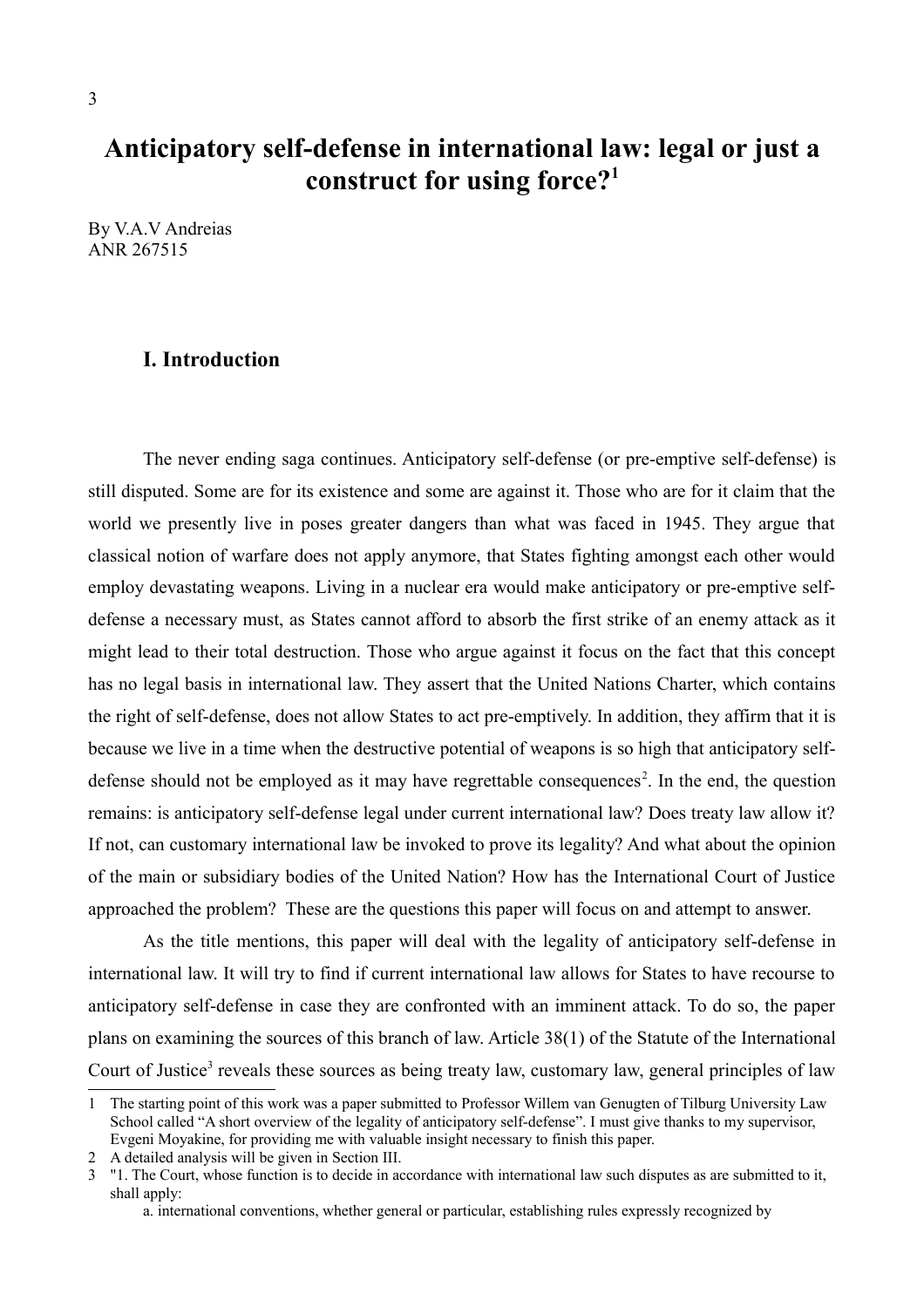and, as subsidiary means, judicial decisions and the writings of experts in the field. Therefore, this paper will be structured as follows: Section II will provide a historical background of self-defense in general which has the task of showing that this concept has not remained stagnant, Section III will deal with treaty law, in this case, the treaty being the United Nations Charter, Section IV will analyze customary international law; it will look at the relevant state practice and try to discern if the requirement of *opinio iuris* is met; Section V will explore the relevant decisions of the International Court of Justice in the field, Section VI will present the opinions of other UN bodies and it ends with Section VII where it will provide conclusions and attempt to predict possible causes for this concept's appearance on the international level.

#### **II. Historical background**

The concept of self-defense is a very old one that can be traced back to ancient times. It is linked with the power and prerogative of States to wage wars. Wars were classified as "just" or "unjust". This classification was present in Ancient Greece and Ancient Rome<sup>[4](#page-3-0)</sup>. In the old Roman Empire the law had a very religious aspect to it. Priests were the ones who knew the "secrets" of law and they would be the ones who could declare if an action was right or wrong. The priests called *fetiales* had the power to determine whether a State had breached its obligations to Rome and if that was the case, the custom practice was that that State had the duty to repair the damage done, to pay for its mistake. If it refused to do so, the *fetiales* would inform the Roman Senate that there was a reason for 'just war<sup>1[5](#page-3-1)</sup>.

With the Christianization of the Roman Empire, Christians have abandoned their pacifist ways and embraced the concept of 'just war'. St. Augustine defined 'just wars' as those which

 The Statute of the ICJ can be found at http://www.icj-cij.org/documents/index.php? p1=4&p2=2&p3=0.

the contesting states;

b. international custom, as evidence of a general practice accepted as law;

c. the general principles of law recognized by civilized nations;

d. subject to the provisions of Article 59, judicial decisions and the teachings of the most highly qualified publicists of the various nations, as subsidiary means for the determination of rules of law. "

<span id="page-3-0"></span><sup>4</sup>Coleman Phillipson , *The International Law And Custom Of Ancient Greece And Rome*, London, 1911, at 179.

<span id="page-3-1"></span><sup>5</sup> Yoram Dinstein, *War, Aggression and Self-Defence*, 4<sup>th</sup> ed., Cambridge University Press, 2005, at 63.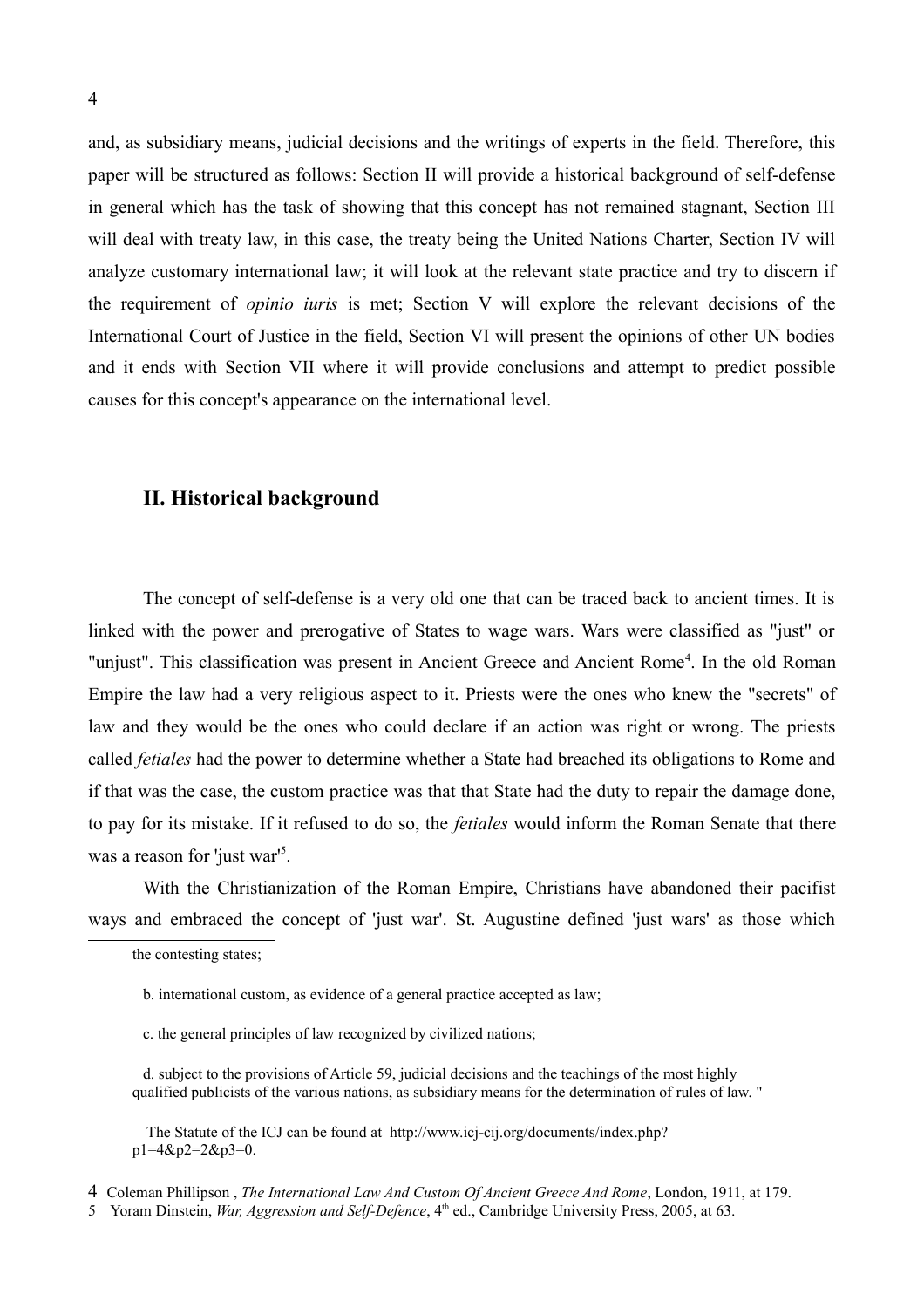avenged the injuries that were caused by the State towards which war-actions were taken<sup>[6](#page-4-0)</sup>. Furthermore, the concept of 'just wars' implied the tacit consent of God.

St. Thomas Aquinas took the concept further and asserted that certain conditions must be fulfilled to wage a 'just war': besides the wrongful act there was also a need to punish the wrongdoer for his guilty mind as well. We can see that a subjective condition is added, that the intentions of the wrongdoer are also punished, that his interior beliefs must be atoned for. A 'just war' can only be fought by a sovereign nation with the intent of promoting good or avoiding evil[7](#page-4-1) .

The international relations and the law which governed these relations at that time was very religion centric. It was believed that wars were fought with the consent of God, that a nation which considered itself to be wronged by another State and the intention of advancing 'good' was entitled to go to war to punish the wrongdoer, not only for his actions, but also for his interior beliefs.

Things changed with the rise of European sovereign States. The prerogative of declaring war was now based on the sovereignty of the States. A new problem arose in this period: Christian States going to war with each other. The concept of 'just war' began to lose its power, as Christian States invoked that they had intentions of advancing good and the tacit consent of God to wage war. This was a very big dilemma because it meant that both sides in a war could claim resorting to 'just war' as a means to punish the other side for its alleged wrongdoings. It was soon realized that a certain degree of right might be on each side which led to the legality of the recourse to war as being seen to depend upon the formal processes of law<sup>[8](#page-4-2)</sup>. Grotius tried to redefine the concept of 'just war' as being linked to self-defense, the protection of property and the punishment for wrongs suffered by the citizens of the particular state<sup>[9](#page-4-3)</sup>.

The peace of Westphalia in 1648 brought a new balance of power in Europe. Sovereign States now enjoyed equality amongst each other and could no longer be the judge of another State's action. States had the duty to honor<sup>[10](#page-4-4)</sup> the obligations which they contracted on the international level and to respect the independence and integrity of other countries, but more importantly, they had the obligation to settle differences through peaceful means. Thus, the concept of 'just wars' was eliminated from international law.

But war was not eliminated from the international plane. It was regulated by a set of conditions. It was linked to the sovereignty of States and an infringement on that sovereignty could be a very good reason to go to war. The killing of the Austrian Archduke at Sarajevo represented

<span id="page-4-0"></span><sup>6</sup> St. Augustine, *De Civitate Dei Contra Paganos*, Book XIX, x VII (6 Loeb Classical ed. 150–1 ( W. C. Greene trans., 1960)).

<span id="page-4-1"></span><sup>7</sup> St. Thomas Aquinas, *Summa Theologiae*, Secunda Secundae, Quaestio 40, 1 (35 Blackfriars ed., 80–3 (1972)).

<span id="page-4-2"></span><sup>8</sup> Malcolm M. Shaw, *International Law*, 6<sup>th</sup> edition, Cambridge University Press, 2008, at 1121.

<span id="page-4-3"></span><sup>9</sup> *Ibid.*

<span id="page-4-4"></span><sup>10</sup> *Ibid*., at 1120.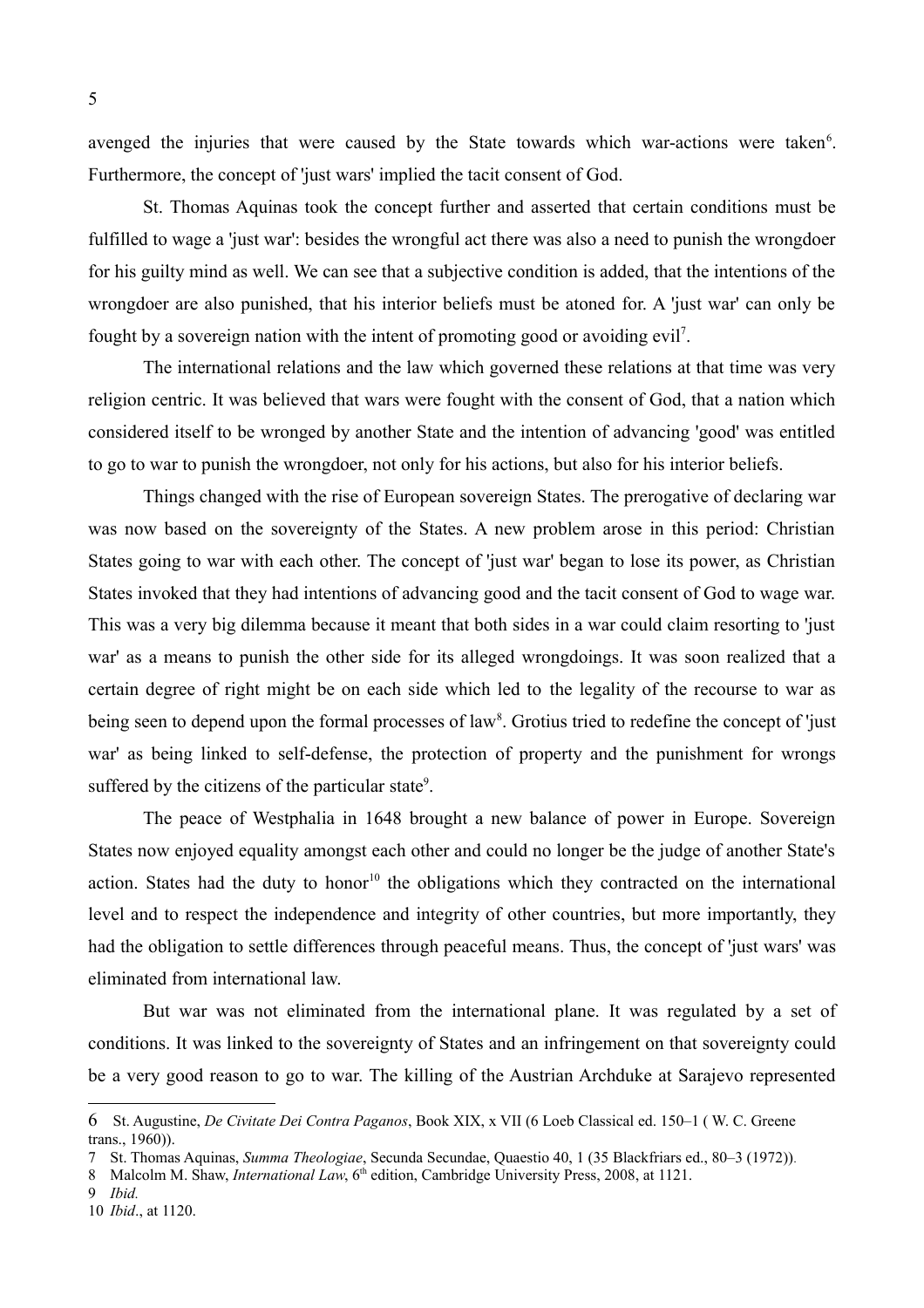one such reason that started the First World War which ultimately brought down the balance system on the European continent.

The end of the First World War gave rise to the need of having a system that would attempt to solve disputes without directly resorting to war. The birth of the League of Nations represented a new step on the path to an international community governed by peace. It was declared in the Preamble of the Covenant that the Members were striving for international peace and security by not resorting to war. The Covenant imposed a set of obligations on Member States. First, if any dispute arose between them, they would submit it for an arbitrary or judicial decision to the Council of the League. Second, if they did not agree with the decision, the Members could not go to war until after 3 months from the arbitral award or judicial decision. This was seen as a cooling-off period and to give Members a chance to change their minds and not start a war<sup>[11](#page-5-0)</sup>. It can be seen that although it was a step in the right direction, the League of Nations system did not prohibit war, it only regulated it, imposing obligations on Member States to try and solve their problems peacefully. But if everything else failed, they could resort to war. So, war was still seen as a legitimate way to settle disputes between States. This and other gaps in the system led to its failure.

Another attempt at ensuring international peace was the Kellogg-Briand Pact or the General Treaty for the Renunciation of War. The parties condemned the recourse to war and agreed to settle their disputes through peaceful means only<sup>[12](#page-5-1)</sup>. This became a principle of international law and was emphasized in the organization that replaced the League of Nations: the United Nations.

The scope of the UN was laid down in the Preamble of its Charter: "to save succeeding generations from the scourge of war, which twice in our lifetime has brought untold sorrow to mankind [...]". Article 1 illustrates the purposes of the organization: to maintain international peace and security, to develop friendly relations between states and to achieve international co-operation.

The principle of solving disputes by peaceful means is contained in Articles  $2(3)^{13}$  $2(3)^{13}$  $2(3)^{13}$ . Article  $2(4)^{14}$  $2(4)^{14}$  $2(4)^{14}$  prohibits not only war but force in general and also the threat of force. This prohibition has two exceptions in the Charter: self-defense as stated in Article 51 and the actions taken by the Security Council under Chapter VII.

Since the entry into force of the Charter, the institution of self-defense has evolved. The Charter expressly gives Member States the right to defend themselves in case they come under

<span id="page-5-0"></span><sup>11</sup> The League of Nations Covenant, Articles 10-16.

<span id="page-5-1"></span><sup>12</sup> The Kellogg-Briand Pact, Articles 1 and 2.

<span id="page-5-2"></span><sup>13</sup> "All Members shall settle their international disputes by peaceful means in such a manner that international peace and security, and justice, are not endangered."

<span id="page-5-3"></span><sup>14</sup> "All Members shall refrain in their international relations from the threat or use of force against the territorial integrity or political independence of any state, or in any other manner inconsistent with the Purposes of the United Nations."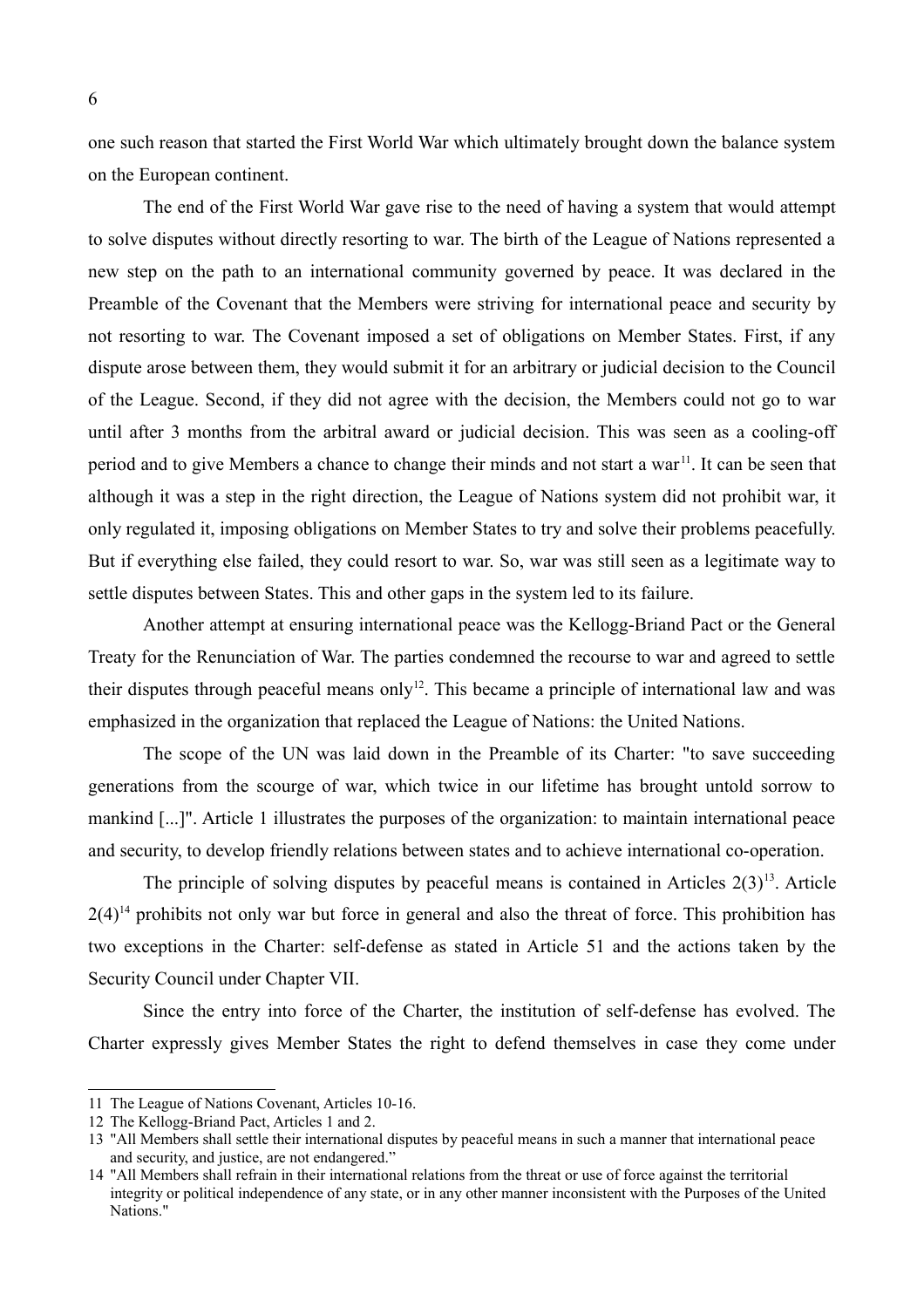'armed attack'. Article 51 allows States to use force as a last resort to protect their integrity. This right has a limit: measures taken by the defending state must be reported to the Security Council; furthermore, once the Council has decided to act, the defending state must cease the measures taken in response to the armed attack. This concept is known as "reactive"[15](#page-6-0) self-defense or the traditional paradigm of self-defense. But we can also talk about concepts such as interceptive self-defense, anticipatory self-defense or preventive self-defense.

Interceptive self-defense is employed when the physical attack has not crossed the defending State's border, but it has commenced. The defending State does not wish for the enemy attack to cross its borders and launches an interceptive strike in order to prevent it from reaching its territory. Such a case would be the destruction of the Israeli destroyer *Eilat* by the forces of the United Arab Republic. The destroyer was found in UAR territorial water, in clear contradiction with the ceasefire<sup>[16](#page-6-1)</sup>.

Anticipatory self-defense deals with an attack that has not happened yet, but there is proof that it is imminent. The aggressor State is in the final preparations for launching the attack. The defending State has solid proof that there will be an attack and decides to strike first and not wait for the attack to commence. There is a similarity to interceptive self-defense as the threat actually exists. This concept has its roots in the Caroline doctrine which will be discussed in Section IV.

Preventive self-defense (or the Bush doctrine) is anticipatory self-defense taken a bit further in that the threat is not imminent, there is only a general state of anxiety but it is not for certain that it will lead to an armed attack against a State. This doctrine has its roots in the 2002 US National Security Strategy (NSS) as an aftermath of the events on September 11 and it is a response to the terrorist threat. A known example of the application of the Bush doctrine is the invasion of Iraq by US forces in the operation "Iraqi Freedom".

#### **III. Treaty law – the United Nations Charter**

The treaty law in question is represented by the provisions of the United Nations Charter. Article 51 of the Charter states that:

"Nothing in the present Charter shall impair the inherent right of individual or collective self-

<span id="page-6-0"></span><sup>15</sup> See Tom Ruys, *'Armed Attack' and Article 51 of the UN Charter: Evolutions in Customary Law and Practice*, Cambridge University Press, 2010, at 124.

<span id="page-6-1"></span><sup>16</sup> See UN Doc. S/8205, 22 October 1967 (UAR).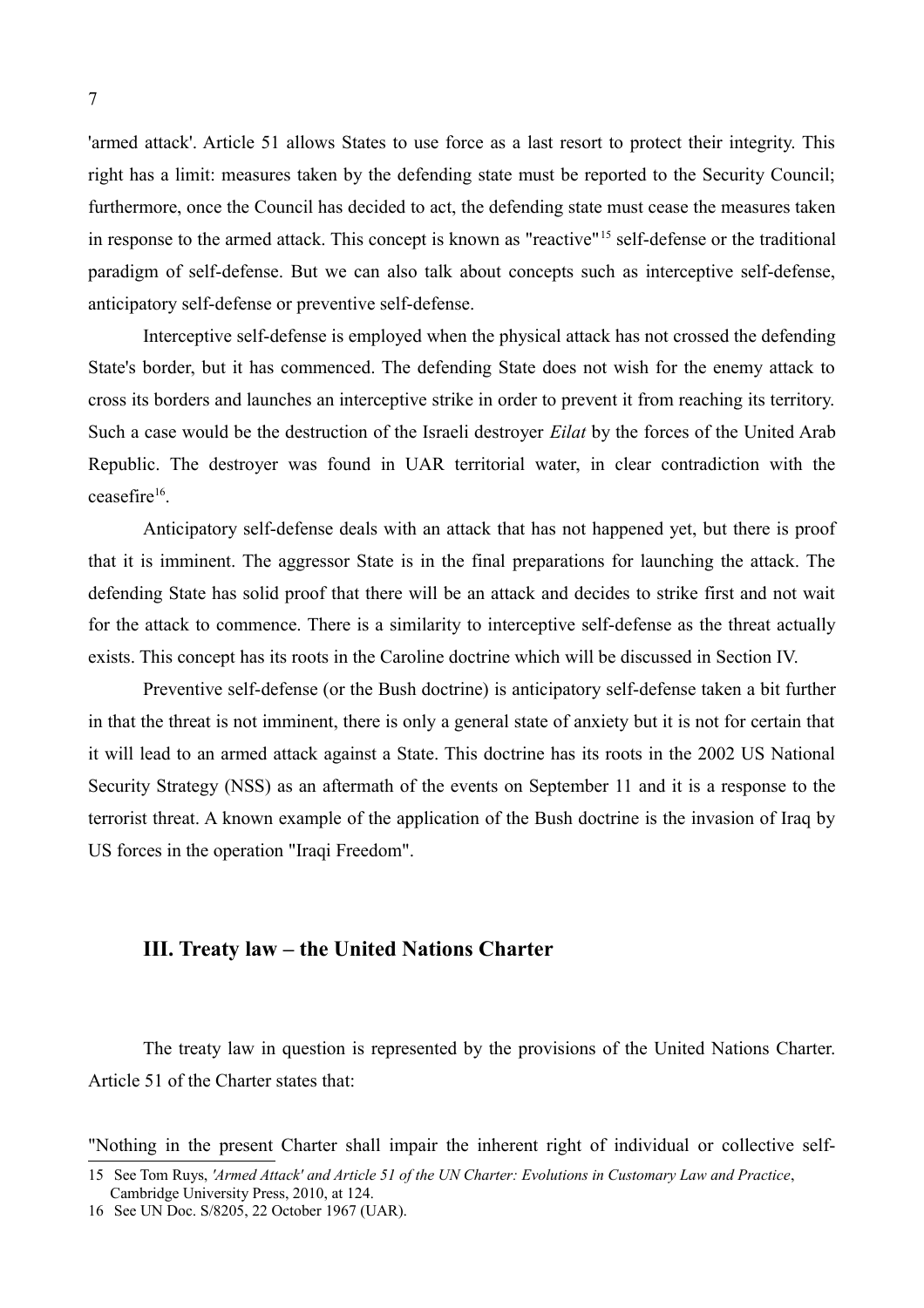defence if an armed attack occurs against a Member of the United Nations, until the Security Council has taken measures necessary to maintain international peace and security. Measures taken by Members in the exercise of this right of self-defence shall be immediately reported to the Security Council and shall not in any way affect the authority and responsibility of the Security Council under the present Charter to take at any time such action as it deems necessary in order to maintain or restore international peace and security."

In analyzing the concept of anticipatory self-defense under Article 51 it is important to remember the provision of Article 31(1) of the 1969 Vienna Convention on the Law of Treaties:

"A treaty shall be interpreted in good faith in accordance with the ordinary meaning to be given to the terms of the treaty in their context and in the light of its object and purpose."

In interpreting the provision of Article 51 of the UN Charter we must look at it from the whole perspective of the treaty and using the ordinary meaning of its wording.

In perspective, Article 51 is tied to Article 2(4). Article 2(4) states that:

"All Members shall refrain in their international relations from the threat or use of force against the territorial integrity or political independence of any state, or in any other manner inconsistent with the Purposes of the United Nations."

Article 2(4) creates a total ban on the threat or use of force in inter-state relations. States cannot use force or the threat of force to settle their disputes. I believe it is a principle that has its roots in the Kellogg-Briand Pact<sup>[17](#page-7-0)</sup>. In international law it has attained the status of a *jus cogens* (peremptory<sup>[18](#page-7-1)</sup>) norm<sup>[19](#page-7-2)</sup>. The character of the prohibition on the use of force in international law has been illustrated in the *Nicaragua*<sup>[20](#page-7-3)</sup> case. It is interesting to note that the wording of Article 2(4) is

<span id="page-7-0"></span><sup>17</sup> Before the entry into force of the Briand-Kellogg Pact, war still represented an accepted way to settle disputes. As shown in the Section II, even the Covenant of the League of Nations did not abolish war; it only imposed procedural obstacles to waging war. The right to wage war was not impaired; it was only more difficult to exercise it.

<span id="page-7-1"></span><sup>18</sup> The definition of a peremptory norm is contained in Article 53 of the Vienna Convention on the Law of Treaties: "[...] a peremptory norm of general international law is a norm accepted and recognized by the international community of states as a whole as a norm from which no derogation is permitted and which can be modified only by a subsequent norm of general international law having the same character."

<span id="page-7-2"></span><sup>19</sup> See Malcolm M. Shaw, *op.cit.*, at 126; also see Dominika Svarc, *Redefining Imminence: The Use Of Force Against Threats And Armed Attacks In The Twenty-First Century*, in 13 ILSA J. Int'l & Comp. L. 171 2006-2007, at 175.

<span id="page-7-3"></span><sup>20</sup> A further confirmation of the validity as customary international law of the principle of the prohibition of the use of force expressed in Article 2, paragraph 4, of the Charter of the United Nations may be found in the fact that it is frequently referred to in statements by State representatives as being not only a principle of customary international law but also a fundamental or cardinal principle of such law. The International Law Commission, in the course of its work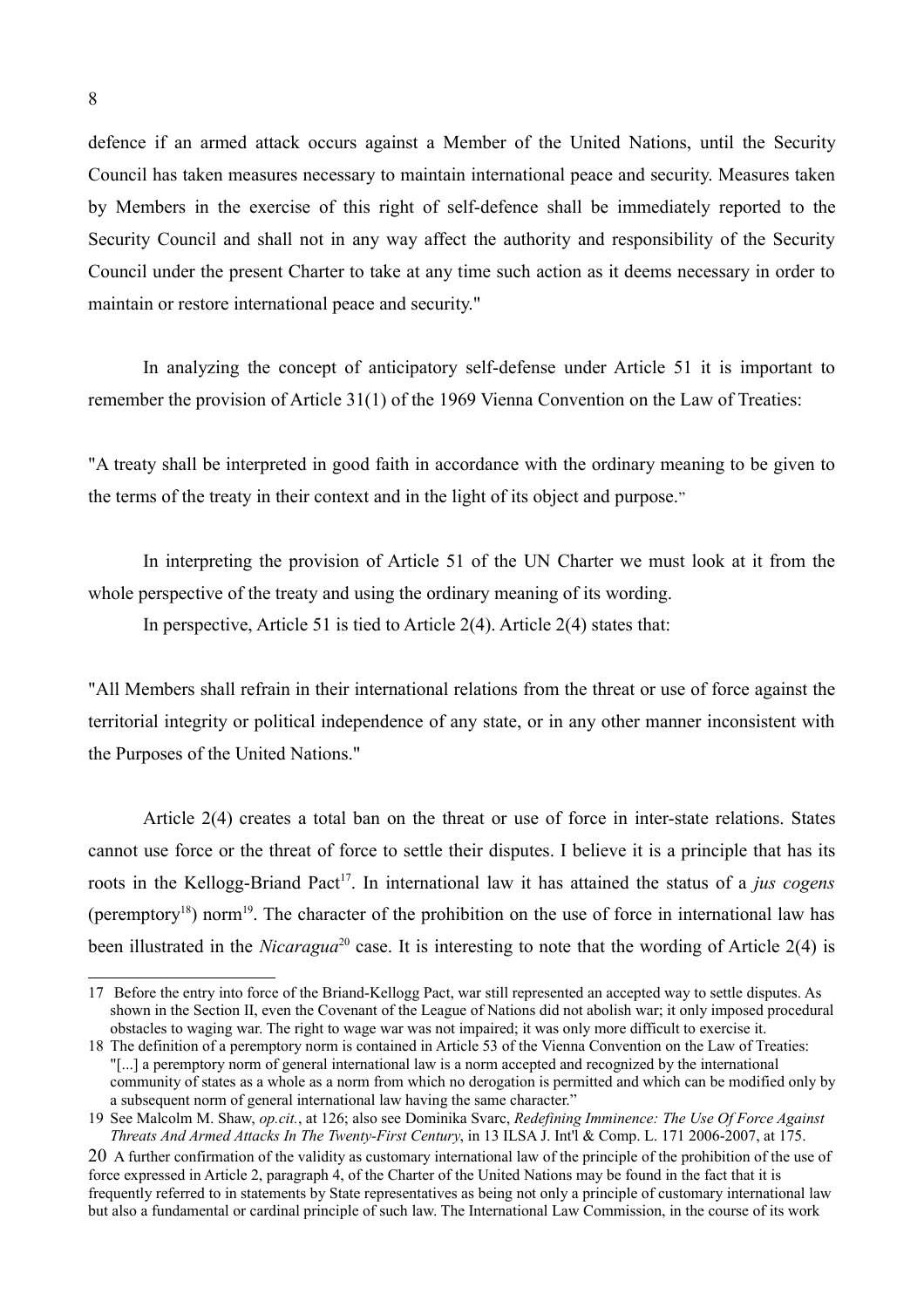different that the prohibition used by the Kellogg-Briand Pact which outlaws "war". The UN Charter uses the terminology 'threat or use of force' to encompass a wider range of actions that could not amount to war. Article 51 represents an exception to this provision as it grants States the right to use force to defend themselves if they come under attack from another State. Because it is an exception to a peremptory norm, it too has the status of *jus cogens*<sup>[21](#page-8-0)</sup>. Seeing as to how Article 2(4) bans not only the use of force but also the threat of using force, States would have the right to defend themselves from such kind of threats and not let them escalate to actual uses of force. At first glance, one would be of the opinion that, when taken together with the provisions of Article 2(4), Article 51 may grant the option of using anticipatory self-defense. However, it will be shown below that this is not the case.

Now, looking at the wording of Article 51, it was identified that the main points of interest are "armed attack" and "inherent right". There is an ongoing debate between scholars as to if the wording of Article 51 grants the States the right to use anticipatory self-defense. They are separated in two groups: the restrictive school, which believe that Article 51 grants only the option of using self-defense only in the case of an armed attack, and the expansionist school, which believe that Article 51 grants States the option of using anticipatory self-defense.

The expansionist<sup>[22](#page-8-1)</sup> school focuses on the wording "inherent right". They are of the opinion that a State should not wait for an attack to reach its territory, as the traditional self-defense paradigm dictates, and could act before it does and believe that Article 51 has not abrogated the pre-existing customary right of self-defense which allowed for States to respond to imminent attacks<sup>[23](#page-8-2)</sup>. This might lead to the conclusion that the right of self-defense is customary in nature and that the

on the codification of the law of treaties, expressed the view that "the law of the Charter concerning the prohibition of the use of force in itself constitutes a conspicuous example of a rule in international law having the character of jus cogens (paragraph (1) of the commentary of the Commission to Article 50 of its draft Articles on the Law of Treaties, *ILC* Yearbook, 1966-11, p. 247). Nicaragua in its Memorial on the Merits submitted in the present case States that the

principle prohibiting the use of force embodied in Article 2, paragraph 4, of the Charter of the United Nations "has come to be recognized as *jus cogens".* The United States, in its Counter-Memorial on the questions of jurisdiction and admissibility, found it material to quote the views of scholars that this principle is a "universal norm", a "universal international law", a "universally recognized principle of international law", and a "principle of *jus cogens".* See Gordon A. Christenson, *The World Court and Jus Cogens,* in The American Journal of International Law Vol. 81, No. 1 (Jan., 1987), at 93.

<span id="page-8-0"></span><sup>21</sup> See e.g. Eustace Chikere Azubuike, *Probing The Scope Of Self-Defense In International Law,* in 17 Ann. Surv. Int'l & Comp. L. 129 2011, at 144. I believe this affirmation is based on the principle of *lex specialis.* Since the prohibition set in Article 2(4) of the UN Charter represents the general regime (which has the status of *jus cogens*) and Article 51 represents the special norm which derogates from the general regime, its rank must be the same or higher in the hierarchy of the norms.

<span id="page-8-1"></span><sup>22</sup> See e.g. Leo van den Hole, *Anticipatory self-defence under international law,* in 19 Am. U. Int'l L. Rev. 69 2003- 2004, at 80-88.

<span id="page-8-2"></span><sup>23</sup> See e.g. Andrew Garwood-Gowers, *Self-Defence Against Terrorism in the Post-9/1 l World*, (2004) 4(2) QUEENSLAND U. L. & JUST. J. 3*,* at 3; Hannes Herbert Hofmeister, *Neither the Caroline Formula nor the 'Bush Doctrine'- An Alternative Framework to Assess the Legality of Preemptive Strikes,* 2 U. NEW ENG. L.J. 31 40 2005, at 40-41.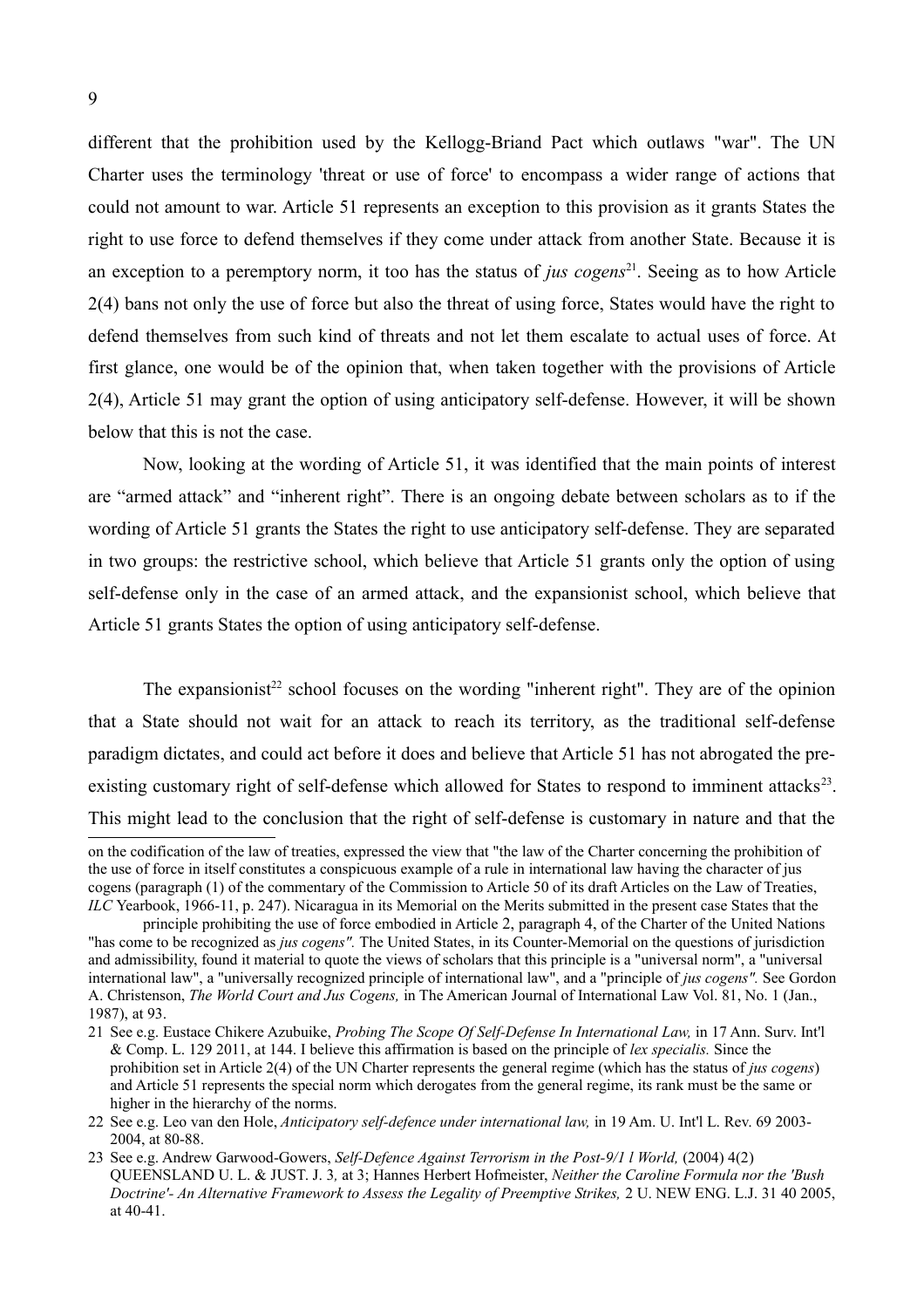right contained by Article 51 covers only one aspect of the concept of self-defense (to defend itself in case it comes under armed attack). The customary right of self-defense has its roots in the Caroline doctrine, which will be discussed in Section IV. The expansionists believe that the customary right of self-defense exists alongside the Charter<sup>[24](#page-9-0)</sup>. It would be unwise to believe that States could defend themselves only if an armed attack occurs<sup>[25](#page-9-1)</sup> and for the other cases they should resort to peaceful means of settling the dispute or ask to Security Council to intervene. What happens if all the other methods fail and the Security Council cannot intervene due to, let's say, a veto from a permanent Member? Should a State just wait for the attack to happen and then react? In the expansionist opinion this is contrary to the purposes illustrated in the Charter, in its Preamble<sup>[26](#page-9-2)</sup>. Wouldn't waiting for an attack to happen and then reacting in self-defense shift the purpose from maintaining peace to restoring peace? To act in anticipatory self-defense to counter an imminent attack would be in line with the purpose of maintaining peace declared in the Charter.

Another argument for the expansionist school comes from an analysis of the phrase "if an armed attack occurs". Some proponents<sup>[27](#page-9-3)</sup> argue that the above mentioned phrase is not equivalent to "if, and only if, an armed attack occurs"[28](#page-9-4). Moreover, it would appear that the Military Tribunal of Nuremberg has accepted the legality of anticipatory self-defense<sup>[29](#page-9-5)</sup>. The Nuremberg Military Tribunal has affirmed regarding the invasion of Denmark and Norway that: "It must be remembered that preventive action in foreign territory is justified only in case of "an instant and overwhelming necessity for self-defense, leaving no choice of means, and no moment of deliberation"<sup>190</sup>. It is clear that the Tribunal has made reference to the Webster formula born after the *Caroline* incident. While not mentioning it expressly, it could be interpreted as an implicit recognition of the legality of anticipatory self-defense.

The final argument of the supporters of this school is the rapid pace at which technology evolves<sup>[31](#page-9-7)</sup>. At the time of the signing of the Charter, only a few countries had access to nuclear weapons or other weapons of mass destruction. But with the progress of technology, weapons of mass destruction become more and more available. In such cases, 'reactive' self-defense would

<span id="page-9-0"></span><sup>24</sup> See Niaz A. Shah, *Self-defence, Anticipatory Self-defence and Pre-emption: International Law's Response to Terrorism*, in 12 J. Conflict & Sec. L. 95 2007, at 101.

<span id="page-9-1"></span><sup>25</sup> D. Bowett, *Self-Defence in International Law,* 1958.

<span id="page-9-2"></span><sup>26</sup> "[...] to unite our strength to maintain international peace and security [...]"

<span id="page-9-3"></span><sup>27</sup> M.S. McDougal and F.P. Feliciano, *Law and minimum world public order: the legal regulation of international coercion,* New Haven, CT: Yale University Press, 1961, at 237, note 261. Also see Judge Schwebel's dissenting opinion in the *Nicaragua* case.

<span id="page-9-4"></span><sup>28</sup> *Nicaragua* case, Judge Schwebel's dissenting opinion, *infra*, note 75.

<span id="page-9-5"></span><sup>29</sup> See, e.g., G.K. Walker, *Anticipatory collective self-defense in the Charter era: what the treaties have said*, (1998) 31 Cornell ILJ at 321–76.

<span id="page-9-6"></span><sup>30</sup> Judgment of the International Military Tribunal (Nuremberg), 1 October 1946, reproduced in (1947) 41 AJIL 172– 333, at 205.

<span id="page-9-7"></span><sup>31</sup> Tom Ruys, *op cit*., at 257.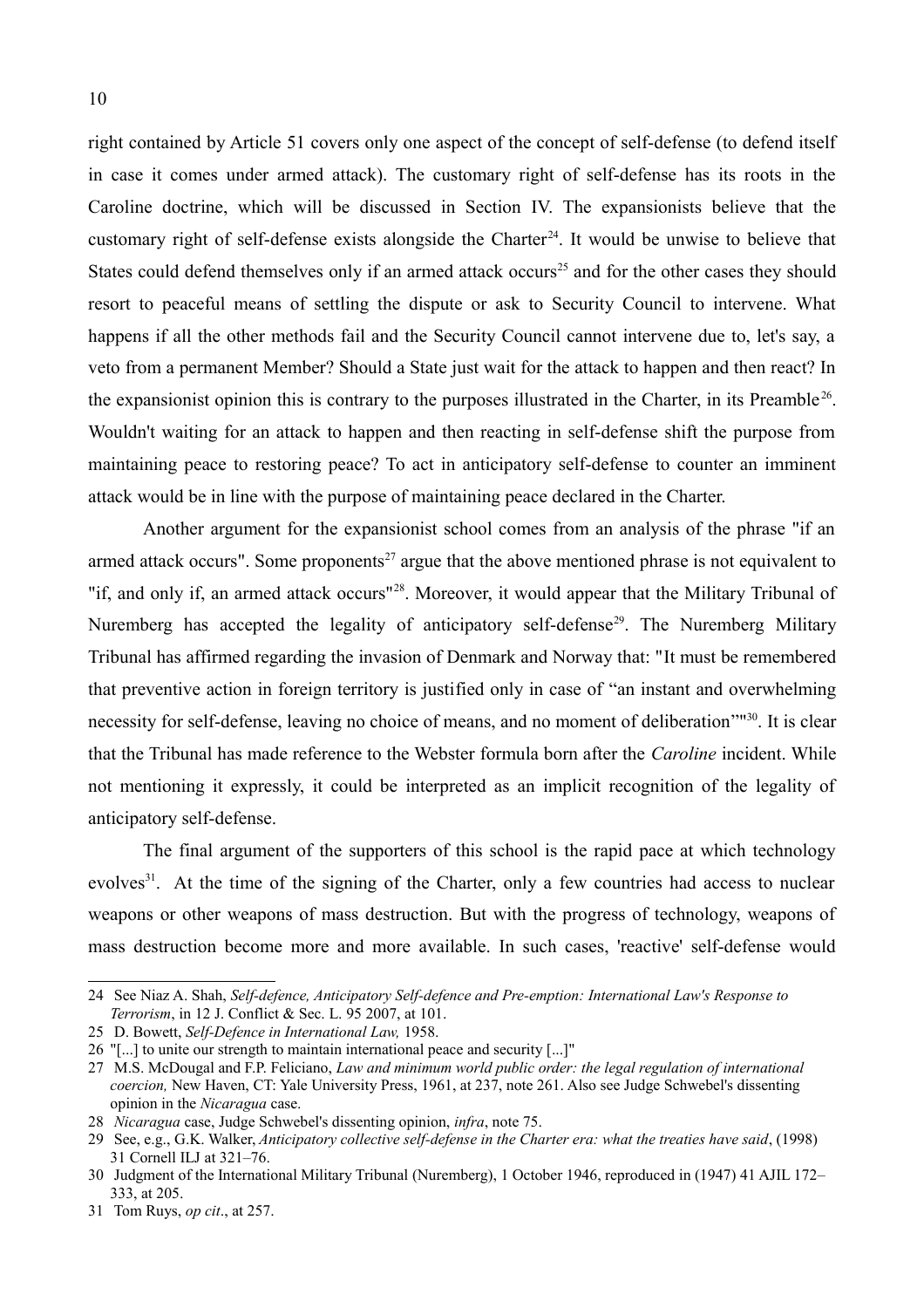mean that a State should receive the kinetic attack first and then could invoke the right to selfdefense. But the destructive potential of such weapons might mean that after such a strike, the defending State would find itself suffering massive damage, or even its annihilation. In its First Report to the Security Council, the UN Atomic Energy Commission has stated that "a violation [of a treaty or convention on atomic energy matters] might be of so grave a character as to give rise to the inherent right of self-defence recognized in Article 51 of the Charter of the United Nations<sup>1[32](#page-10-0)</sup>.

The restrictionists<sup>[33](#page-10-1)</sup> believe that self-defense can only be used in the case of an armed attack. They<sup>[34](#page-10-2)</sup> focus on the ordinary meaning of the wording of Article 51 and believe that 'armed attack' is the only condition under which states may use force on their own<sup>[35](#page-10-3)</sup>, without informing the UN Security Council beforehand. To give States the right to use self-defense before the attack has happened is dangerous as States might use it as a pretext of using force against another State and invoking it as a measure of defending themselves. Such a pretext would go against the purposes of why the United Nations was created: "to save succeeding generations from the scourge of war" and "to ensure, by the acceptance of principles and the institution of methods, that armed force shall not be used, save in the common interest [...]"[36](#page-10-4). The provision was introduced so as to limit the right of States of using force only in the situation in which a physical (or kinetic) has crossed their borders<sup>[37](#page-10-5)</sup>. In their opinion, the Security Council is the only one entrusted by the Charter to authorize the use of force against States before they have begun an attack<sup>[38](#page-10-6)</sup>. Another argument against anticipatory selfdefense would be, in my opinion, that it is not expressly mentioned in the article, therefore the drafters did not intend for this concept to be approved by the Charter.

The supporters of the restrictionist school of thought contend that the expansionist rely on a very old incident (the *Caroline*) which happened more than a 100 years before the signing of the Charter (the incident happened in 1837), in a time when States were free to wage wars with each other and the regime of self-defense was very unclear<sup>[39](#page-10-7)</sup>.

<span id="page-10-0"></span><sup>32</sup> See UN Doc. AEC/18/Rev.1, at 24.

<span id="page-10-1"></span><sup>33</sup> See e.g. Abdul Ghafur Hamid, *The legality of anticipatory self-defence in the 21st century world order: a reappraisal,* in NILR 2007, at 449-461

<span id="page-10-2"></span><sup>34</sup> See, in general, Q. Wright, *The Cuban quarantine*, in 57 AJIL 546–65 1963; J. de Arechaga, *International law in the past third of a century*, (1978-I) 159 RdC 1–344; L. Henkin, *How nations behave. Law and foreign policy*, 2nd edn., New York: Columbia University Press, 1979.

<span id="page-10-3"></span><sup>35</sup> E. Gross, *Thwarting Terrorist Acts by Attacking the Perpetrator or their Commanders as an Act of Self-Defence: Human Rights Versus the State's Duty to protect its Citizen*, 15 Temple International and Comparative Law Journal 195-245 2001, at 213.

<span id="page-10-4"></span><sup>36</sup> Preamble of the UN Charter.

<span id="page-10-5"></span><sup>37</sup> J**.** Kunz, *Individual and Collective Self-defence in Article 51 of the Charter of the United Nations*, 41 *AJIL* 1947, at 877-8.

<span id="page-10-6"></span><sup>38</sup> See P. C. Jessup, *A modern law of nations: an introduction,* New York: MacMillan, 1948, at 166.

<span id="page-10-7"></span><sup>39</sup> See, e.g., Ian Brownlie, *The principle of non-use of force in contemporary international law*, in W. E. Butler, *The non-use of force in international law,* Dordrecht: Martinus Nijhoff, 1989, at 18–19.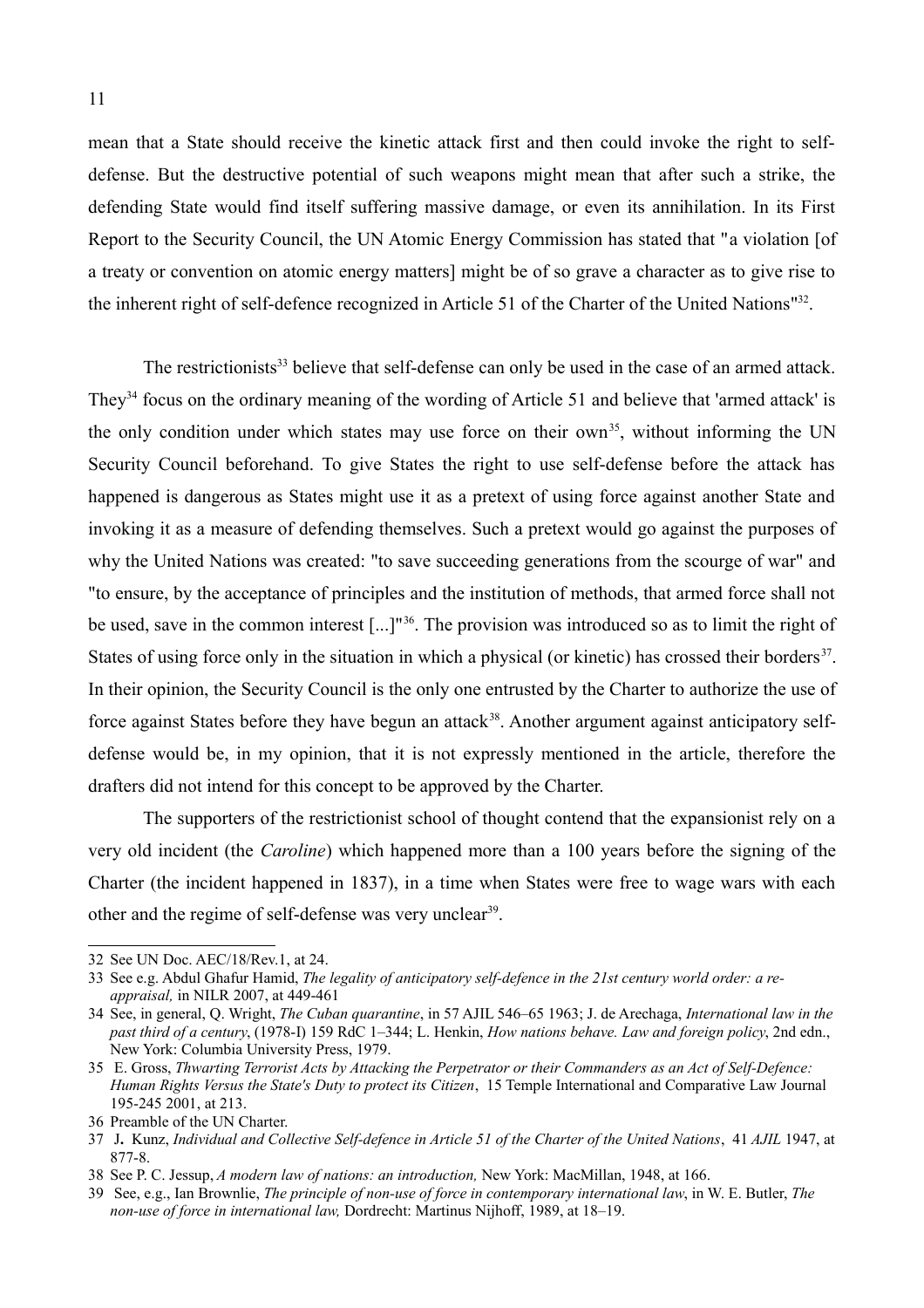Second, the proponents of this school argue that, even if anticipatory self-defense was permitted before the entry into force of the Charter under customary international law, the Charter would have changed any pre-existing right $40$ . Taking into account the normative position of treaty law and customary law and also the *lex posterior* principle<sup>[41](#page-11-1)</sup>, the provisions of the Charter have replaced any incompatible pre-existing custom. Furthermore the restrictionists argue that an existing 'armed attack' is a *sine qua non* under Article 51 of the UN Charter. The goal of the drafters was to limit the unilateral use of force of States. Since Article 51 represents an exception to the ban instated by Article  $2(4)$  it should be interpreted in a restrictive manner<sup>[42](#page-11-2)</sup>. The UN Security Council is the one who could authorize the use of force<sup>[43](#page-11-3)</sup> and any knowledge of an imminent attack should be reported to it.

Even supporters of anticipatory self-defense believe that evidence to the concept's legality must be searched amongst State practice which took place after the entry into force of the Charter<sup>[44](#page-11-4)</sup>.

Regarding the other arguments of the expansionist school, the restrictionists believe that the report of the UN Atomic Energy Commission and the decision of the Nuremberg IMT were of little importance. One writer<sup>[45](#page-11-5)</sup> objects to the report of the Commission as being issued by a subsidiary organ of the United Nations and having no relevance to self-defense. Regarding the decision of the Nuremberg IMT, the counter-arguments are that it dealt with the law before the Charter and that a criminal prosecution took place against an individual and not against a State<sup>[46](#page-11-6)</sup>. Also, the North Atlantic Treaty Organization which is based on Article 52 of the Charter allows Member States to defend themselves in case of an armed attack and not an imminent threat<sup>[47](#page-11-7)</sup>.

Finally, the restrictionists invoke other arguments against anticipatory self-defense. First, they relate the problem to the proportionality test<sup>[48](#page-11-8)</sup>. If in case of 'reactive' self-defense the

<span id="page-11-0"></span><sup>40</sup> See Tom Ruys, *op.cit*., at 259.

<span id="page-11-1"></span><sup>41</sup> The principle according to which the more recent law abrogates an earlier inconsistent law.

<span id="page-11-2"></span><sup>42</sup> See G. Abi-Saab, 'Cours general de droit international public', (1987-III), in Tom Ruys, *'Armed Attack' and Article 51 of the UN Charter: Evolutions in Customary Law and Practice*, Cambridge University Press 2010, at 259, note 34.

<span id="page-11-3"></span><sup>43</sup> Article 39 taken together with Article 42 of the UN Charter.

<span id="page-11-4"></span><sup>44</sup> See, e.g., M. Bothe, *Terrorism and the legality of pre-emptive force*, (2003) 14 EJIL 227–40, at 229, A. Shapira, The *Six-Day War and the right of self-defence*, (1971) 6 Israeli Lrev at 65–80.

<span id="page-11-5"></span><sup>45</sup> See Ian Brownlie, *International law and the use of force by States*, Oxford University Press, 1963, at 276-7.

<span id="page-11-6"></span><sup>46</sup> *Ibid*., at 258.

<span id="page-11-7"></span><sup>47</sup> See G.K. Walker, op. cit., at 359. The wording of Article 5 of the NATO Treaty is: "The Parties agree that an armed attack against one or more of them in Europe or North America shall be considered an attack against them all and consequently they agree that, if such an armed attack occurs, each of them, in exercise of the right of individual or collective self-defence recognised by Article 51 of the Charter of the United Nations, will assist the Party or Parties so attacked by taking forthwith, individually and in concert with the other Parties, such action as it deems necessary, including the use of armed force, to restore and maintain the security of the North Atlantic area. Any such armed attack and all measures taken as a result thereof shall immediately be reported to the Security Council. Such measures shall be terminated when the Security Council has taken the measures necessary to restore and maintain international peace and security." It can be clearly seen that the treaty uses the term 'armed attack'.

<span id="page-11-8"></span><sup>48</sup> Brownlie, *op.cit.*, at 259-260.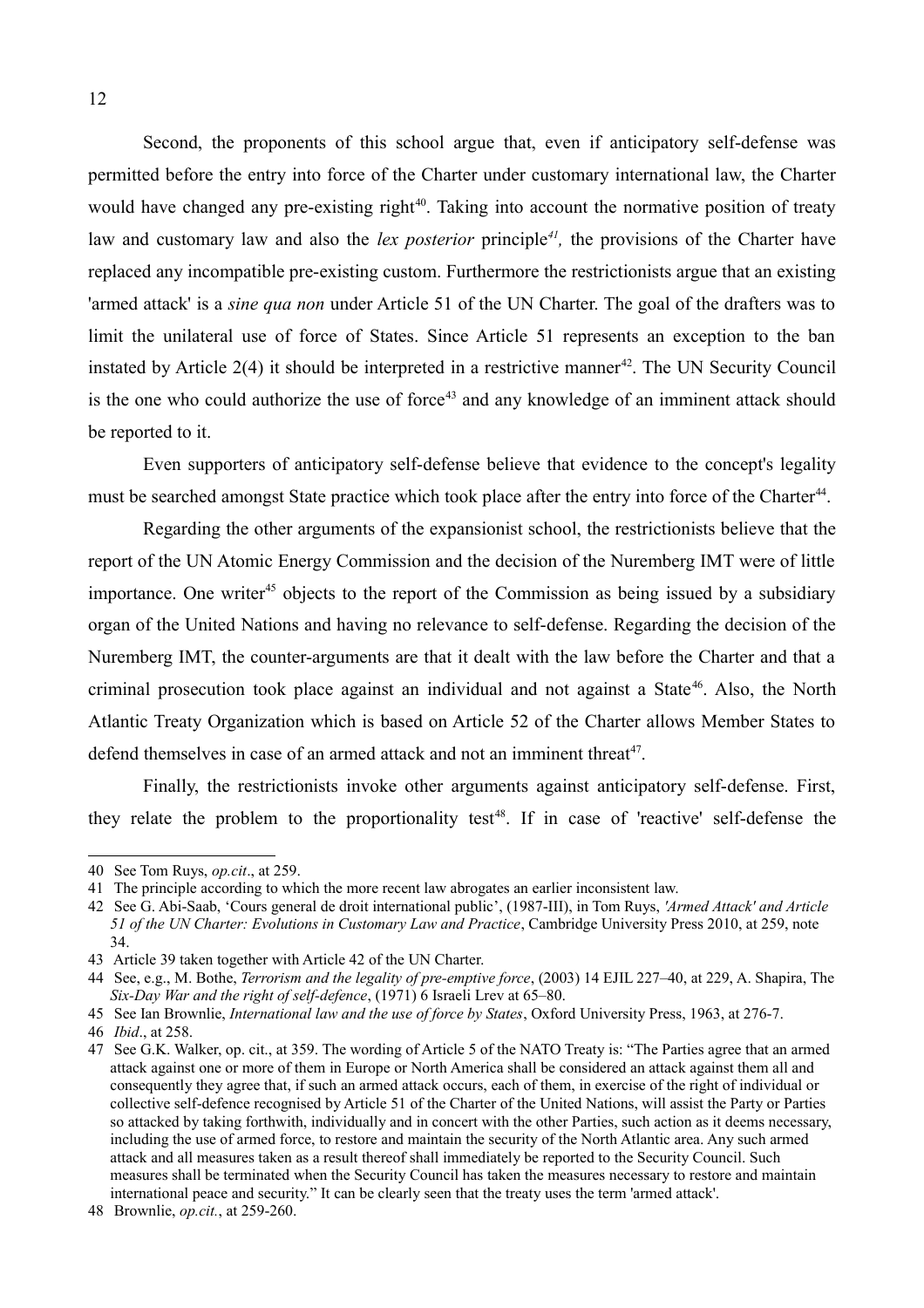proportionality requirement is already hard to analyze when, taking into account that an armed attack has occurred and has caused material damage or even casualties, would not this requirement be even harder or even close to impossible to analyze in the case where the attack has not happened yet and has not caused any material effects? Even more, anticipatory self-defense entails that the attack will happen soon. The defending State must prove the intention of the 'aggressor State', a subjective element in this equation. Second, if a State has evidence that the threat of an imminent attack exists, it should report it to the Security Council which is invested by Articles 39, 41 and 42 of the Charter to take action against the would-be aggressor State.

Although I support the concept of States to act pre-emptively in case they are threatened by the existence of an imminent attack, I must conclude the UN Charter does not provide any legal basis for anticipatory self-defense. Article 51 gives Member States the right to defend themselves if they suffer an 'armed attack' from another State. The phrasing "if an armed attack *occurs*" can only lead me to believe that the attack is either ongoing or has already happened. This conclusion is supported by the fact that Article 51 represents an exception to the ban imposed by Article 2(4). The ban on the threat or use of force by States represents the general juridical regime, while Article 51 represents the exception to this regime. According to the general rule of law *exceptiones sunt* strictissimae interpretationis<sup>[49](#page-12-0)</sup>, exceptions should only by interpreted restrictively and not loosely otherwise their field of application could be expanded against the original intentions of the lawmakers. The question might arise, what happens to the threat of using force? Article 51 constitutes an exception to using force. It would appear that a gap is created and States cannot defend themselves against threats. However, that is not the case. Inside their own borders, States can take measures to prepare themselves in case of a future attack. Nevertheless, they are forbidden to take unilateral armed action against a perceived aggressor State. If Member States have information about an imminent attack and have exhausted all peaceful means of 'disarming' the situation they should inform the Security Council about it which is empowered by the provisions of Article 39, 41 and 42 to act in case of "any threat to the peace, breach of the peace, or act of aggression[...]"<sup>[50](#page-12-1)</sup>. The UN Security Council was entrusted by the drafters with all the matters relating to world peace and security. Even the right of self-defense under Article 51 is limited by the decision of the Security Council to act.

Second, I must agree with the restrictionist school in the matter of using the *Caroline* incident as evidence that pre-existing customary international law allowed the use of anticipatory

<span id="page-12-0"></span><sup>49</sup> Exceptions are to be interpreted in a restrictive manner.

<span id="page-12-1"></span><sup>50</sup> Article 39, The UN Charter.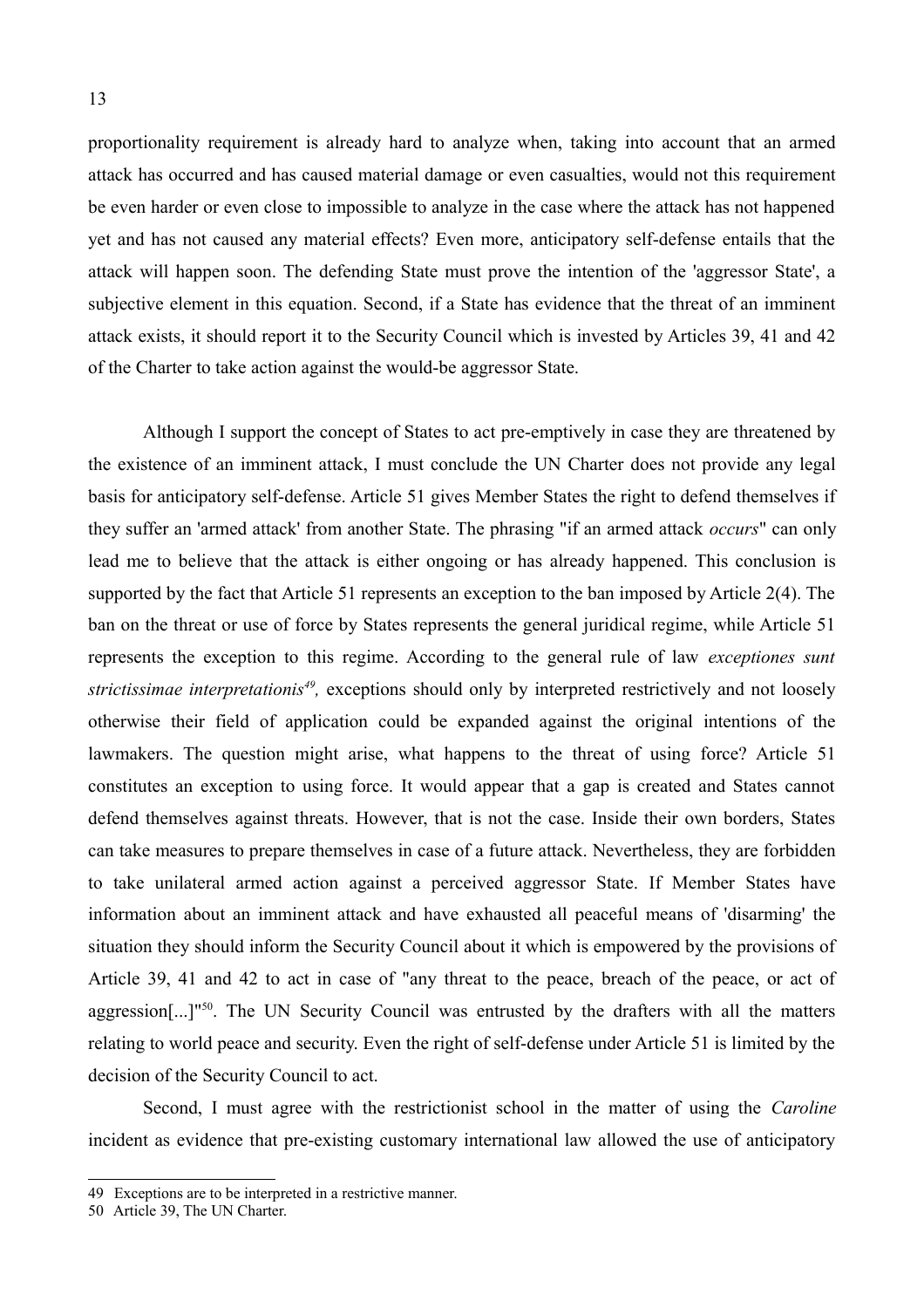self-defense. As will be shown in Section IV, the *Caroline* incident took place almost a hundred years before the entry into force of the UN Charter, in a time where self-defense was not regulated and States based their actions on the theory of self-help<sup>[51](#page-13-0)</sup> and it is not a good example of customary international law. The expansionists should be looking at post-Charter State practice and determine whether or not customary international law allows for anticipatory self-defense.

Third, regarding the decision of the Nuremberg IMT, I must again side with the restrictionist school. The Nuremberg Military Tribunal was using law which pre-dated the provisions of the Charter. It made implicit referral to the *Caroline* incident and to Webster's formula for self-defense which was believed to form the customary international law of self-defense. More than that, the Nuremberg IMT was tasked to assess individual criminal responsibility and not the conduct of a State.

Still, I must side with the expansionists and their argument that present technological advances regarding weaponry and their destructive potential might make 'reactive' self-defense inefficient and obsolete. In an age dominated by smart weapons and weapons of mass destruction States cannot afford to receive the attack and then take action in self-defense. Care must be taken though as the requirements of necessity and proportionality play a much bigger role than in the case of 'reactive' self-defense. Since the attack has not occurred yet and the material effects are not existent, taking pre-emptive action will be very difficult. In case of an imminent attack, States can only predict the effects of receiving the initial strike and must take action proportionally. Moreover, a subjective factor is involved: to determine the will of the 'aggressor State' if it will launch an attack in the immediate future. This added requirement makes determining the necessity condition even more difficult. States must have reliable information backed by solid proof of intent on behalf of the "belligerent" State before launching a pre-emptive strike.

#### **IV. Customary international law**

In line with the provision of Article 31(3)(b) of the Vienna Convention on the Law of Treaties<sup>[52](#page-13-1)</sup>, this section will present the relevant State practice with regard to anticipatory selfdefense, starting with the well-known *Caroline* incident, the Cuban Missile Crisis, the Six Day War,

<span id="page-13-0"></span><sup>51</sup> Stephen C. Neff, *War and the Law of Nations – A General History*, Cambridge University Press 2005, at 231.

<span id="page-13-1"></span><sup>52</sup> The interpretation of any treaty must also include "any subsequent practice in the application of the treaty which establishes the agreement of the parties regarding its interpretation [...]"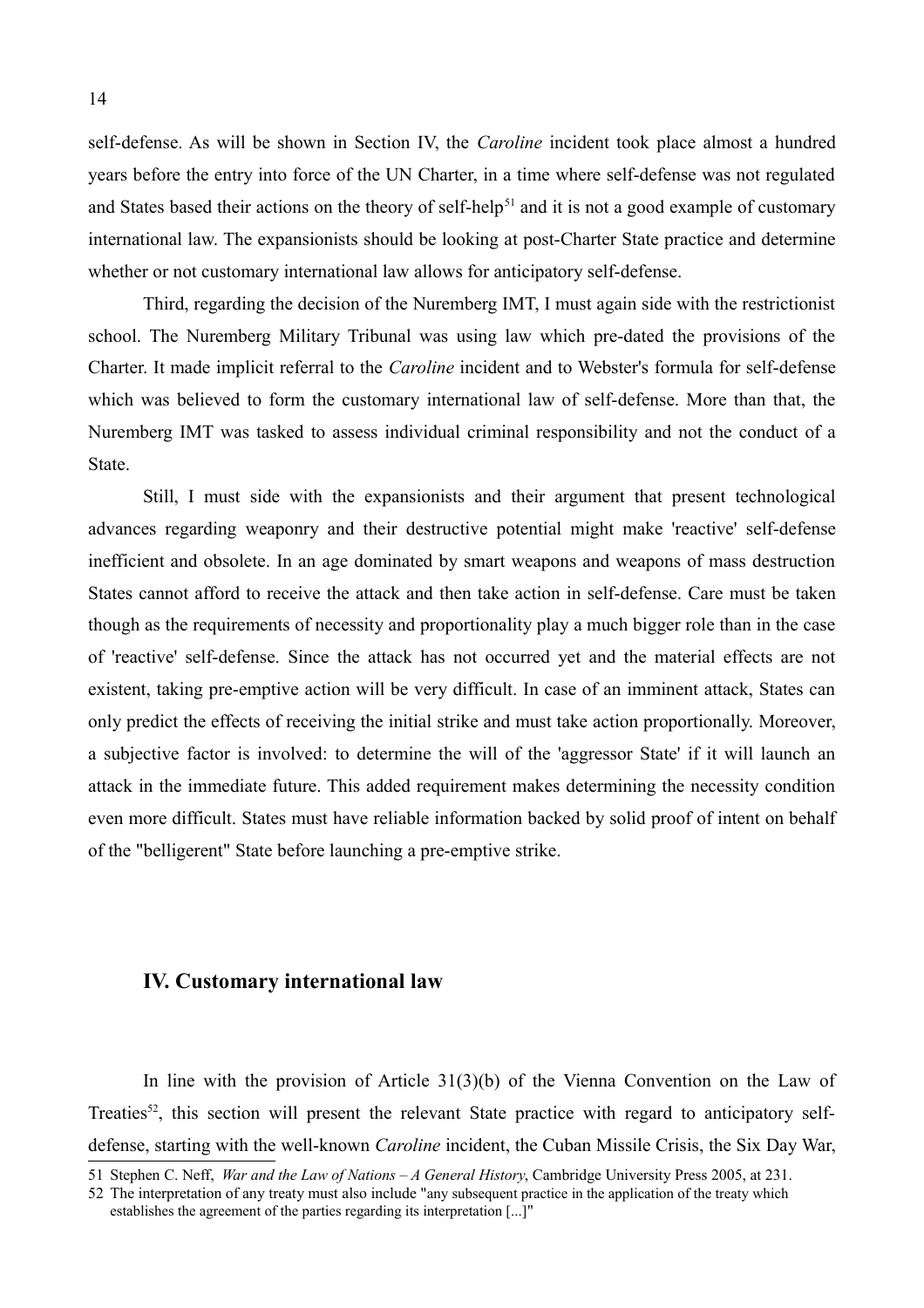the Osirak Nuclear Reactor attack, the US air strikes on Libya, but also with other cases that have usually been overlooked, and finally Operation 'Iraqi Freedom'. The *Caroline* incident is believed to be the starting point of anticipatory self-defense by the expansionist school<sup>[53](#page-14-0)</sup>. The next three cases (the Cuban Missile Crisis, the Six Day War and the attack on the Osirak) are said to represent good examples of States resorting to pre-emptive self-defense<sup>[54](#page-14-1)</sup>. I have also included the the US air strikes on Libya as clues might exist in this case to establishing the status of pre-emptive self-defense<sup>[55](#page-14-2)</sup>. Operation 'Iraqi Freedom' will be taken into consideration as the United States have always advocated for anticipatory self-defense<sup>[56](#page-14-3)</sup>. The cases will be analyzed to see if there is State practice accompanied by *opinio juris*<sup>[57](#page-14-4)</sup>, these being the requirements to form customary international law<sup>[58](#page-14-5)</sup>.

The *Caroline* incident<sup>[59](#page-14-6)</sup> revolves around the Canadian insurrection in 1837 against the British colonial rule. This rebellion gained the support of sympathetic American nationals, mostly those close to the Canadian border. The US government tried to enforce the neutrality laws but it did not succeed. After gathering enough manpower, around 1000 troops, the leaders of the sympathetic group decided to move into Canadian territory and occupy Navy Island, situated in Upper Canada. There they established a provisional regional government in the hopes of overthrowing the British colonial rule.

The Caroline was a steamer flying the US flag. It was used to ferry reinforcements and supplies to the insurgents. After several incidents in which the British troops encamped at Chippewa were fired upon by the insurgents, the British forces decided to cut off the rebels' supply line. They boarded the Caroline while it was docked on the US side of the Niagara River, burned it and sent it over the Niagara Falls.

The American government complained about the destruction of the Caroline to the British Foreign Secretary, who sent Lord Ashburton to New York to deal with the situation. In a letter addressed to Ashburton, US Secretary of State Daniel Webster stated that:

"It will be for that Government to show a necessity of self-defence, instant, overwhelming, leaving no choice of means, and no moment for deliberation. It will be for it to show, also, that the local

<span id="page-14-0"></span><sup>53</sup> See Abdul Ghafur Hamid, *op.cit.*, at 462.

<span id="page-14-1"></span><sup>54</sup> See David A. Sadoff, *A Question Of Determinacy: The Legal Status Of Anticipatory Self-Defense*, in 40 Geo. J. Int'l L. 523 2008-2009, at  $563$ .

<span id="page-14-2"></span><sup>55</sup> P. Malanczuk and M. Akehurst, *Akehurst's modern introduction to international law*, 7th edn, London: Routledge, 1997, at 313.

<span id="page-14-3"></span><sup>56</sup> As it is shown in the 2002 NSS, available at <http://georgewbush-whitehouse.archives.gov/nsc/nss/2002/nss5.html>.

<span id="page-14-4"></span><sup>57</sup> *Opinio juris sive necessitatis* or just *opinio juris* means that an action is carried out with the belief that it is a legal obligation. This subjective element represents an important condition on creating customary international law.

<span id="page-14-5"></span><sup>58</sup> See Continental Shelf (Libyan Arab Jarnahiriya/Malta), Judgment, I. C.J. Reports 1985, at 27.

<span id="page-14-6"></span><sup>59</sup> Case taken from the site of the Avalon Project, available at [http://avalon.law.yale.edu/19th\\_century/br-1842d.asp](http://avalon.law.yale.edu/19th_century/br-1842d.asp) .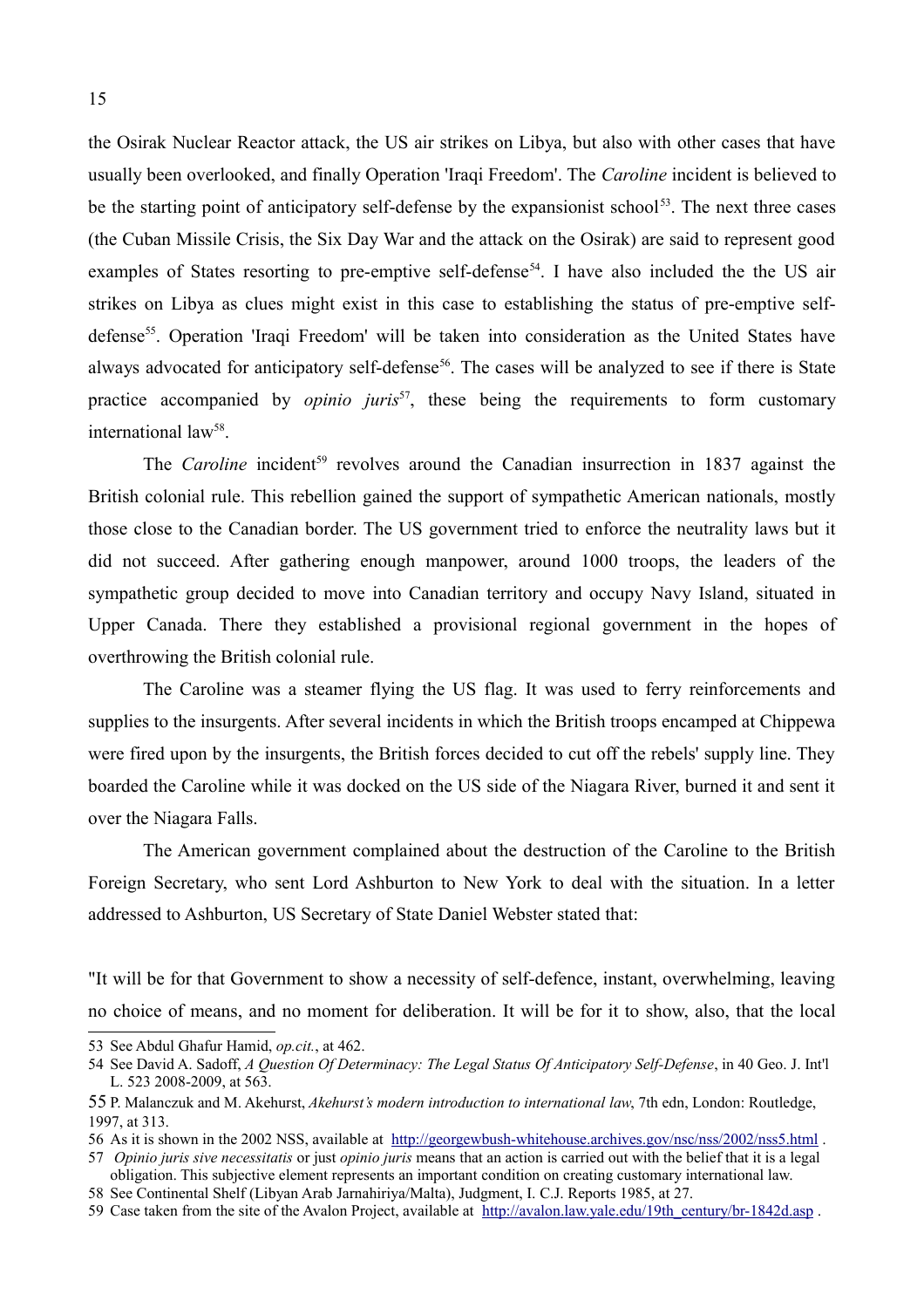authorities of Canada,- even supposing the necessity of the moment authorized them to enter the territories of the United States at all,-did nothing unreasonable or excessive; since the act justified by the necessity of self-defence, must be limited by that necessity, and kept clearly within it."<sup>[60](#page-15-0)</sup>

This was the basis for two principles of anticipatory self-defense: necessity and proportionality. Necessity implies that no other action taken could have prevented the development of the situation and proportionality implies that the actions taken do not escalade the situation even further.

This case is seen as the platform for anticipatory self-defense in customary international law. However, as one writer has noticed and argued<sup> $61$ </sup>, there are certain problems with this affirmation. First, in his opinion, the occupation of Navy Island by the insurgents represented an ongoing attack against the British sovereignty. Anticipatory self-defense implies the existence of an imminent attack, meaning the actual physical attack has not happened yet, but its occurrence in the very near future is not doubted. Therefore, one cannot talk about the British forces acting in anticipatory selfdefense when the attack is currently taken place. Second, the attacks were carried out by American individuals. The US government did not condone the actions of the rebels and tried to prevent them from acting, although they did not succeed. The concept of self-defense implies actions taken by the defending State against the hostile actions of another State. Since that was not the case here, the *Caroline* incident can only prove that a State can take preventive actions against non-state actors. Third, even if the Caroline incident is seen as having happened between two States, it is not enough to say that anticipatory self-defense is an institution of customary international law. Customary international law entails the widespread and systematic practice of States*[62](#page-15-2)* accompanied by *opinio juris*.

The Cuban Missile Crisis incident involves the delivery of armaments by the Soviet Union to Cuba in 1962<sup>[63](#page-15-3)</sup>. Initially, US intelligence perceived that the shipments involved only stationary defensive systems, but later discovered that the systems were mobile and could deploy nuclear missiles<sup>[64](#page-15-4)</sup>. At that moment the United States considered two options: either a strike against Cuban territory to eliminate the missile systems or a naval blockade to stop further shipments to Cuba and

<span id="page-15-4"></span>64 *Ibid*.

<span id="page-15-0"></span><sup>60</sup> Extract from the note sent by Webster to Lord Ashburton, available at [http://avalon.law.yale.edu/19th\\_century/br-](http://avalon.law.yale.edu/19th_century/br-1842d.asp#web1)[1842d.asp#web1](http://avalon.law.yale.edu/19th_century/br-1842d.asp#web1) .

<span id="page-15-1"></span><sup>61</sup> Abdul Ghafur Hamid, *op. cit*., at 464-465.

<span id="page-15-2"></span><sup>62</sup> See North Sea Continental Shelf, Judgement, I.C.J. Reports 1969, p. 3. The ICJ observed that state practice had to be "both extensive and virtually uniform in the sense of the provision invoked".

<span id="page-15-3"></span><sup>63</sup> See Bram Chayes, *The Cuban Missile Crisis: International Crisis And The Role Of Law*, 1974, at 8.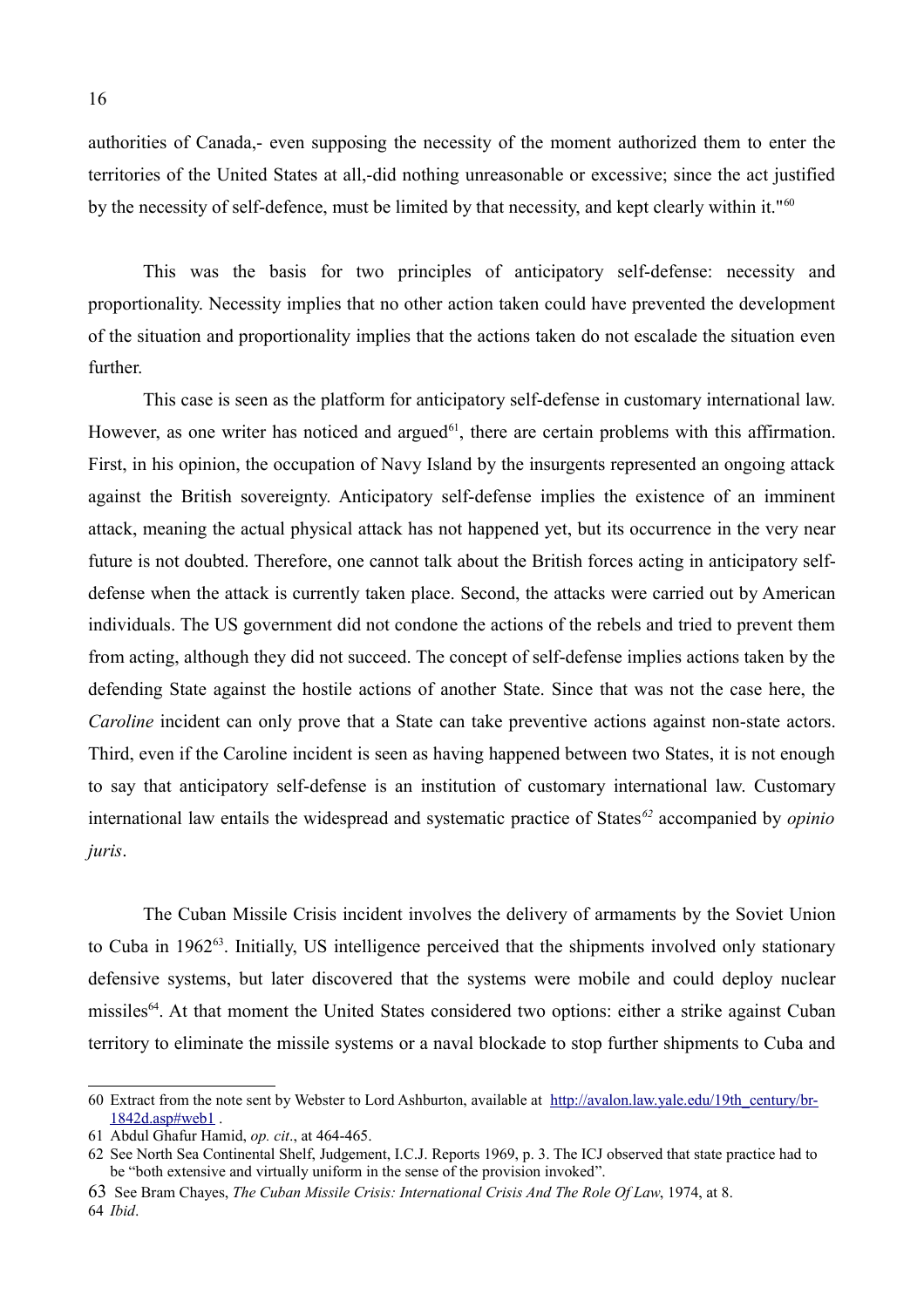the pressure the Soviets into removing the existing weapon systems. It is interesting to note that the US did not base their actions on Article 51 of the UN Charter but on Article 52 regarding regional arrangements for maintaining international peace and security<sup>[65](#page-16-0)</sup>. In their efforts to stop the weapon shipments to Cuba, the United States gained the regional support of the OAS (Organization of American States) by way of resolution<sup>[66](#page-16-1)</sup> and also invoked the provisions of the Rio Treaty<sup>[67](#page-16-2)</sup>.

In 1967 Israel was under a lot of pressure by the newly forged military alliance between Egypt, Syria, Iraq and Jordan. Troops were massing along Israel's borders, accompanied by reconnaissance missions into its territory<sup>[68](#page-16-3)</sup>. In Egypt, President Nasser evicted the UN peacekeeping corps from the Sinai Peninsula and the Gaza Strip. Threatening statements by Arab state officials in which they proclaimed the destruction of Israel were increasing<sup>[69](#page-16-4)</sup>. To top it all off, Egypt imposed a naval blockade on the Straits of Tiran to cut off Israel's only access to the Red Sea<sup>[70](#page-16-5)</sup>. With all the aggressive actions pilling up, Israel decided not to wait and launched an air strike on Egyptian, Syrian and Jordanian military airfields, neutralizing these countries' air capabilities which ultimately led to Israel defeating their armies in a matter of days<sup>[71](#page-16-6)</sup>.

Initially, Israel based its actions on anticipatory self-defense<sup>[72](#page-16-7)</sup>. When this argument failed, in part due to the fact that, after the victory against the Arab forces, they continued annexing land, Israel argued that the Egyptian naval blockade was an act of war and the eviction of the UN troops was further proof that they had hostile intentions.

Although the majority of States sided with Israel<sup>[73](#page-16-8)</sup> and somewhat approved the way it exercised the right to self-defense<sup>[74](#page-16-9)</sup>, they however did not base their support for Israel's actions on anticipatory self-defense grounds<sup>[75](#page-16-10)</sup>.

<span id="page-16-0"></span><sup>65</sup> See David A. Sadoff, *op.cit*., at 565.

<span id="page-16-1"></span><sup>66</sup> See OAS Council, *Resolution on the Adoption of Necessary Measures to Prevent Cuba From Threatening the Peace and Security of the Continent,* Annex A, OEA/Ser.G/V/C-d-1024 Rev.2 (Oct. 23, 1962)

<span id="page-16-2"></span><sup>67</sup> Article 6 of the Rio Treaty: "If the inviolability or the integrity of the territory or the sovereignty or political independence of any American State should be affected by an aggression which is not an armed attack or by an extra-continental or intra-continental conflict, or by any other fact or situation might endanger the peace of America, the Organ of Consultation shall meet immediately in order to agree on the measures which must be taken in case of aggression to assist the victim of the aggression or, in any case, the measures which should be taken for the common defense and for the maintenance of the peace and security of the Continent. "

<span id="page-16-3"></span><sup>68</sup> See William V. O'brien, *The Conduct Of just And Limred War,* 1981, at 133.

<span id="page-16-4"></span><sup>69</sup> For example, on May 26, Egyptian President Nasser stated: "Our basic objective will be to destroy Israel." in Charles Pierson, *Pre-emptive Self-Defense in an Age of Weapons of Mass Destruction: Operation Iraqi Freedom,* 33 DENv.J. INT'L L. & POL'Y, 2004, at 150, 166.

<span id="page-16-5"></span><sup>70</sup> See A. Mark Weisburd, *The Use Of Force: The Practice Of States Since World War II*, 1997, at 136.

<span id="page-16-6"></span><sup>71</sup> *Ibid.*, at 137.

<span id="page-16-7"></span><sup>72</sup> See Christine Gray, *International Law And The Use Of Force*, 2nd ed., 2004, at 130-1.

<span id="page-16-8"></span><sup>73</sup> States such as Morocco, Syria, and the Soviet Union objected to Israel's action. See Stanimir A. Alexandrov*, Self-Defense Against The Use Of Force In International Law,* 1996, at 154.

<span id="page-16-9"></span><sup>74</sup> See Thomas M. Franck, *Recourse To Force: State Action Against Threats And Armed Attacks*, 2002, at 105.

<span id="page-16-10"></span><sup>75</sup> See Alexandrov, *op.cit*., at 154.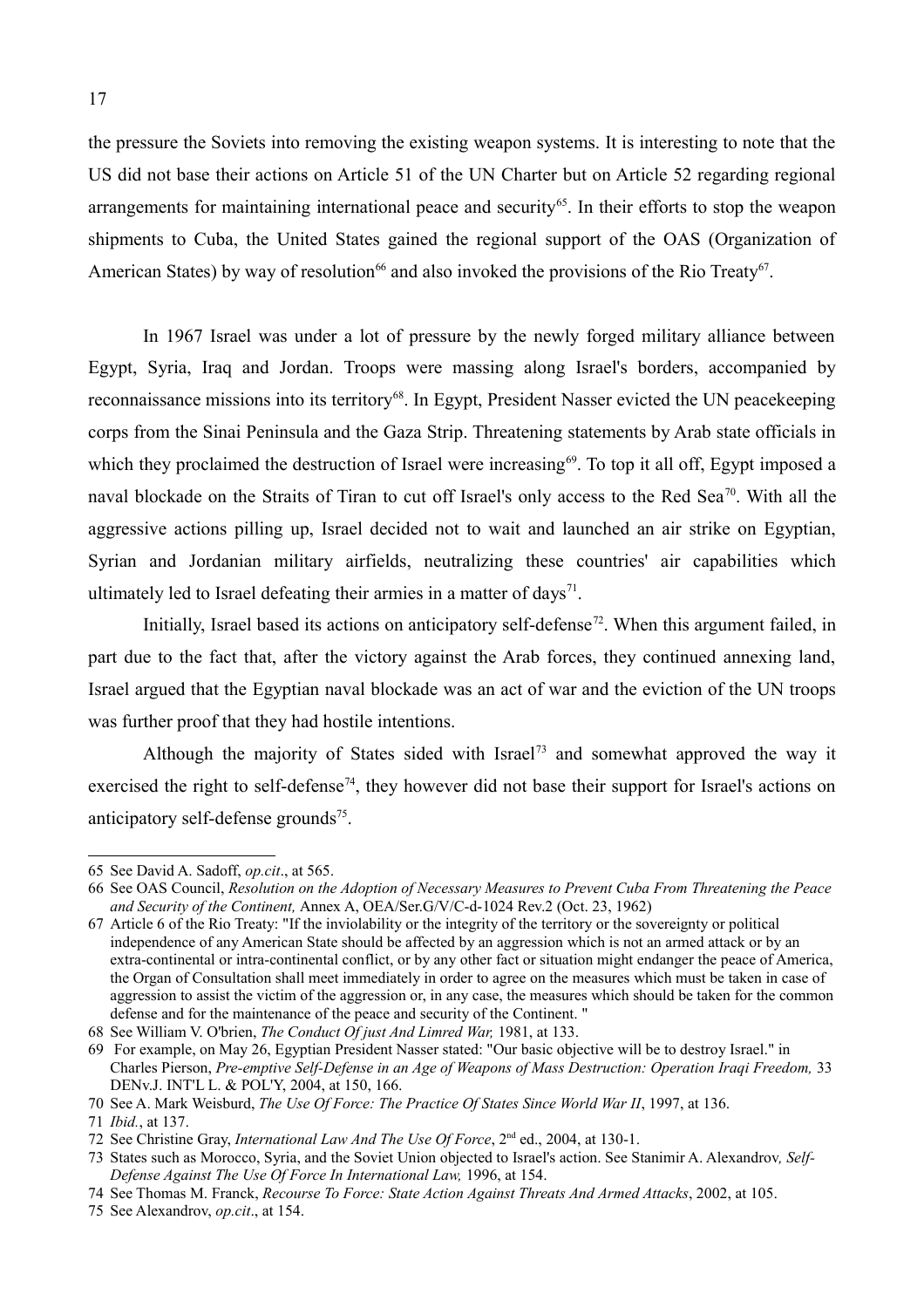In 1981 Iraq was building a nuclear reactor with French assistance codenamed Osirak, claiming it was for peaceful research purposes<sup>[76](#page-17-0)</sup>. Israel suspected that it was not the case as Iran was purchasing higher quantities of uranium than it would have required for just scientific research alone. That and coupled with Iraq's hostile attitude against Israel, having fought in three wars with Israel, continuing to deny its existence, plus the fact the Iraq declared its intention for acquiring nuclear weapons and using them against Israel, prompted Israel to launching an air strike on the reactor and destroying it. Only the reactor was targeted and there were only four casualties $77$ .

In justifying its actions, Israel explicitly invoked anticipatory self-defense<sup>[78](#page-17-2)</sup> and argued that the threat of the use of nuclear weapons entitled it to act pre-emptively. "Israel contended that technological advances had effectively broadened the scope of self-defense as stated under the Charter and that it should now encompass the right to attack pre-emptively to thwart a surprise nuclear attack"<sup>[79](#page-17-3)</sup>. The opinions of the international community were divided. Some States, like Iraq, Mexico, Egypt, Syria, Guyana and Pakistan<sup>[80](#page-17-4)</sup>, rejected the concept of anticipatory self-defense. Others, like the UK, Malaysia, Sierra Leone, Niger and Uganda<sup>[81](#page-17-5)</sup>, accepted it but argued that Israel failed to meet the conditions necessary of invoking it, mainly that of an instant and overwhelming need for self-defense. The UN Security Council found Israel guilty of violating the provisions of the UN Charter but did not take a stand on the concept of anticipatory self-defense<sup>[82](#page-17-6)</sup>.

In 1986 the US bombed Libyan territory. This was a response by the United States to a bomb explosion that happened on April 5 1986 in a discotheque in West Berlin which killed an American soldier and wounded several other people. The US administration of that time blamed the attack on Libvan terrorists<sup>[83](#page-17-7)</sup>. President Reagan characterized the US response as being pre-emptive with the purpose of deterring terrorist acts by Libya<sup>[84](#page-17-8)</sup>. The UN Security Council failed to condemn the attack. Even though the draft resolution won the nine votes necessary to be passed it was vetoed by the US, France and the UK $^{85}$  $^{85}$  $^{85}$ . Could this imply that the international community implicitly accepted

<span id="page-17-0"></span><sup>76</sup> See Weisburd, *op.cit*., at 287-8.

<span id="page-17-1"></span><sup>77</sup> See Sadoff, *op.cit.*, at 568.

<span id="page-17-2"></span><sup>78</sup> See UN Doc. S/PV.2280.

<span id="page-17-3"></span><sup>79</sup> Stanimir A. Alexandrov, *Self-Defense Against The Use Of Force In International Law,* 1996 at 160, in Sadoff, *op.cit*., at 569.

<span id="page-17-4"></span><sup>80</sup> See Anthony Clark Arend *&* Robert J. Beck, *International Law And The Use Of Force,* 1993, at 78.

<span id="page-17-5"></span><sup>81</sup> *Ibid.*, at 79.

<span id="page-17-6"></span><sup>82</sup> Sadoff, *op.cit.*, at 570.

<span id="page-17-7"></span><sup>83</sup> President's Address to the Nation, United States Air Strike Against Libya, 1986 PUB. PAPERS 491 (April 14, 1986)*.* President Reagan described the targets as "headquarters, terrorist facilities and military installations that support Libyan subversive activities." Letter from President Reagan to Congress, 1986 PUB. PAPERS 499 (April 16, 1986). 84 *Ibid*.

<span id="page-17-9"></span><span id="page-17-8"></span><sup>85</sup> Draft S.C. Res. Condemning 1986 Libya Strike, UN Doc. S/10784.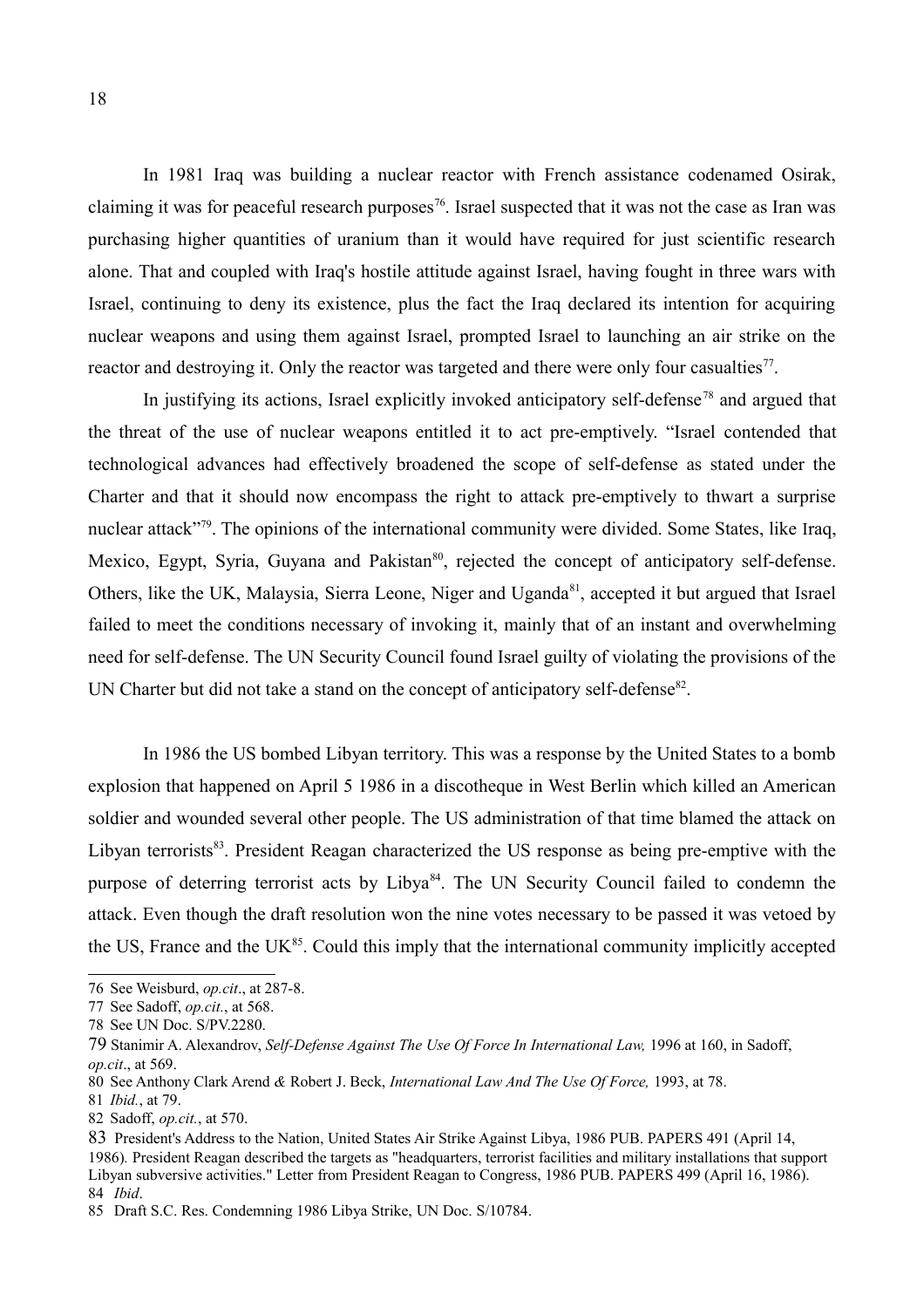the option of States using pre-emptive action against imminent threats taking into account that 7 years later the US deployed similar air strikes in Iraq?

One author<sup>[86](#page-18-0)</sup> suggests that another case would be Pakistan's action in the region of Kashmir in 1950. Pakistan reasoned its action on the fact that "India was mounting an offensive to clear the State of all military resistance"<sup>[87](#page-18-1)</sup>, that the action taken was to "to avoid the imminent danger that threatened [its] security and [its] economy". India objected and affirmed that Article 51 "imposes two limitations upon the right of self-defence: first, there must be an armed attack upon the Member that exercises the right; and, secondly, measures taken . . . must be immediately reported to the Security Council. In the present instance there was no armed attack on Pakistan, and admittedly the sending of the army into Kashmir was not reported to the Security Council"<sup>[88](#page-18-2)</sup>.

Another case, this time evoked by Bowett<sup>[89](#page-18-3)</sup> concerns the conflict erupted between Egypt and Israel in 1951 resulting from restrictions imposed to Israeli ships on the Suez Canal. This was classified as a hostile act which contravened the Armistice Agreement signed in  $1949<sup>90</sup>$  $1949<sup>90</sup>$  $1949<sup>90</sup>$ . Israel requested that the Security Council should intervene<sup>[91](#page-18-5)</sup>.

Egypt presented two arguments. In the first place, the armistice signed with Israel only suspended the state of war between the two countries, therefore it has not ended and it fell within Egypt's rights as a belligerent country to visit and inspect goods on Israeli ships $92$ . Second, it relied on the "right of self-preservation and self-defence, which . . . transcends all other rights"<sup>[93](#page-18-7)</sup>. It stated further that "the provisions of Article 51 do not necessarily exclude [the] right of self-defence in situations not covered by this Article<sup>1[94](#page-18-8)</sup>. Israel rejected these arguments. It contended that the agreement did not merely suspend the hostilities between the two countries, but it imposed the renunciation of all hostile acts. Israel did not perceive itself in a state of war with Egypt<sup>[95](#page-18-9)</sup>. It further affirmed that "Article 51 allows a nation to undertake action of self-defence only on two conditions . . . One of them is that that country shall be the victim of armed attack, and not even the Egyptian himself has invoked such prospect<sup>1[96](#page-18-10)</sup>. The Security Council agreed with the arguments presented by

<span id="page-18-0"></span><sup>86</sup> D. P. O'Connell, *International law,* Vol. I, 2nd edn, London: Stevens 1970, at 317.

<span id="page-18-1"></span><sup>87</sup> UN Doc. S/PV.464, 8 February 1950, at 27–30.

<span id="page-18-2"></span><sup>88</sup> UN Doc. S/PV.466, 10 February 1950, at 4–5.

<span id="page-18-3"></span><sup>89</sup> D.W. Bowett, *Self-defence in international law,* Manchester University Press, 1958, at 191.

<span id="page-18-4"></span><sup>90</sup> See 1951 UNYB 293–4.

<span id="page-18-5"></span><sup>91</sup> See UN Doc. S/2241.

<span id="page-18-6"></span><sup>92</sup> See UN Doc. S/PV.549, at 61–8.

<span id="page-18-7"></span><sup>93</sup> *Ibid.*, para. 78.

<span id="page-18-8"></span><sup>94</sup> UN Doc. S/PV.550, at 39.

<span id="page-18-9"></span><sup>95</sup> UN Doc. S/PV.549, at 11-47.

<span id="page-18-10"></span><sup>96</sup> UN Doc. S/PV.551, at 36.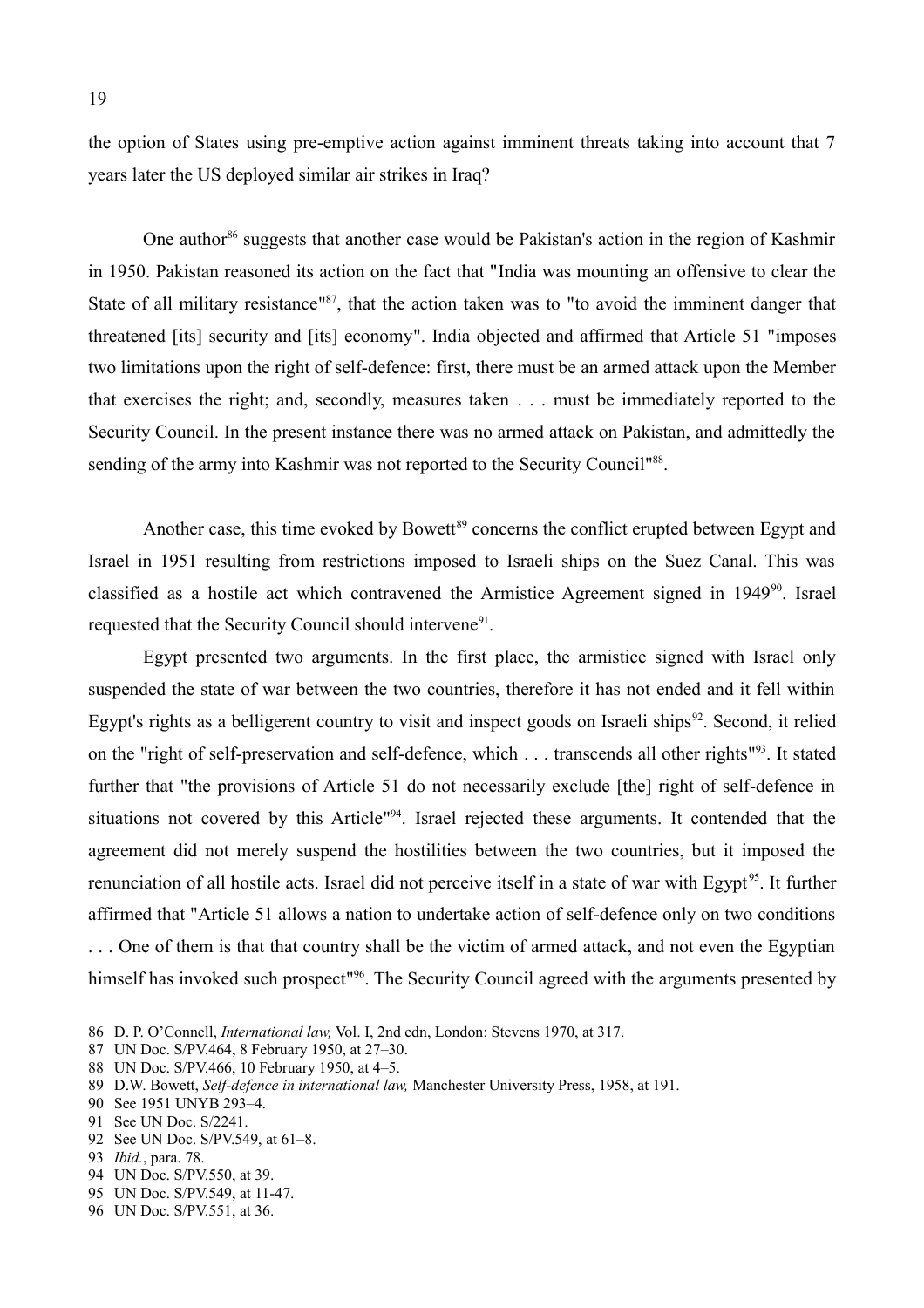Israel and adopted a resolution<sup>[97](#page-19-0)</sup> which held that neither parties are in a state of war, that Egypt could not justify its actions on self-defense and that Egypt is to terminate its imposed restrictions on the Suez Canal.

The final case examined is Operation 'Iraqi Freedom'. On 18 March 2003 the United States led a coalition in Iraq which resulted in the overthrowing of Saddam Hussein's regime. A brief presentation of this regime will ensue. "The reign of terror by Saddam Hussein in Iraq has secured him a prominent place in the pantheon of heinous tyrants in history."<sup>[98](#page-19-1)</sup> Hussein's regime is guilty of many international crimes. Saddam has committed genocide against his own people, is guilty of crimes against humanity and breaches of the laws of war and international law. He used chemical weapons in the conflict with Iran but also against people in Iraqi Kurdistan. He sought to acquire nuclear weapons, in clear violation of the Nuclear Non-Proliferation Treaty<sup>[99](#page-19-2)</sup>. Iraq is guilty of aggression against Iran<sup>[100](#page-19-3)</sup>, in 1980 and against Kuwait, in 1990. In Iran, Hussein authorized the use of chemical weapons<sup>[101](#page-19-4)</sup>. After the war with Iran ended, Hussein turned his attention to his own people and began a genocidal campaign against the Iraqi Kurds<sup>[102](#page-19-5)</sup>, starting with the city of Halabja. Human Rights Watch compared Hussein's action with that of the Nazi genocide<sup>[103](#page-19-6)</sup>.

In August 1990 Iraqi forces invaded Kuwait. The United Nations labeled this as an act of aggression and the UN Security Council adopted several resolutions. Resolution 660, adopted on 2 August 1990 condemned the Iraqi invasion of Kuwait<sup>[104](#page-19-7)</sup>. Resolution 678 allowed States to use "all necessary means to uphold and implement Resolution 660 and all subsequent relevant resolutions and to restore international peace and security to the area."<sup>[105](#page-19-8)</sup> After establishing a provisional government, a brutal regime began. Amnesty International described the situation in a very grim  $way<sup>106</sup>$  $way<sup>106</sup>$  $way<sup>106</sup>$ .

<span id="page-19-0"></span><sup>97</sup> SC Res. 95 (1951) of 1 September 1951.

<span id="page-19-1"></span><sup>98</sup> Christopher Clarke Posteraro*, Intervention In Iraq: Towards A Doctrine Of Anticipatory Counter-Terrorism, Counter-Proliferation Intervention*, in 15 Fla. J. Int'l L. 2002-2003, at 151.

<span id="page-19-2"></span><sup>99</sup> Article II of the treaty states: "Each non-nuclear-weapon State Party to the Treaty undertakes not to receive the transfer from any transferor whatsoever of nuclear weapons or other nuclear explosive devices or of control over such weapons or explosive devices directly, or indirectly; not to manufacture or otherwise acquire nuclear weapons or other nuclear explosive devices; and not to seek or receive any assistance in the manufacture of nuclear weapons or other nuclear explosive devices." Text of the treaty available at <http://www.un.org/disarmament/WMD/Nuclear/NPTtext.shtml>.

<span id="page-19-3"></span><sup>100</sup>See Scott Ritter, *Endgame,* Simon & Schuster, 1999, at 68.

<span id="page-19-4"></span><sup>101</sup> See Captain Sean M. *Condron, Justification for Unilateral Action in Response to the Iraqi Threat: A Critical Analysis of Operation Desert Fox,* 161 MIL. L. REV. 1999, at 115, 142.

<span id="page-19-5"></span><sup>102</sup> See V. Schofield, *Kashmir: the origins of the dispute*, BBC News, available at [http://news.bbc.co.uk/2/hi/south\\_asia/1762146.stm](http://news.bbc.co.uk/2/hi/south_asia/1762146.stm) .

<span id="page-19-6"></span><sup>103</sup> See Human Rights Watch report, available at [http://www.hrw.org/reports/1994/05/01/iraq-s-crime-genocide-anfal](http://www.hrw.org/reports/1994/05/01/iraq-s-crime-genocide-anfal-campaign-against-kurds)[campaign-against-kurds](http://www.hrw.org/reports/1994/05/01/iraq-s-crime-genocide-anfal-campaign-against-kurds) .

<span id="page-19-7"></span><sup>104</sup> See Security Council Resolution 660, available at<http://www.un.org/Docs/scres/1990/scres90.htm>.

<span id="page-19-8"></span><sup>105</sup> See Security Council Resolution 678, available at <http://www.un.org/Docs/scres/1990/scres90.htm>

<span id="page-19-9"></span><sup>106</sup> See Amnesty International, Iraq/Occupied Kuwait Human Rights Violations Since 2 August, Excerpted from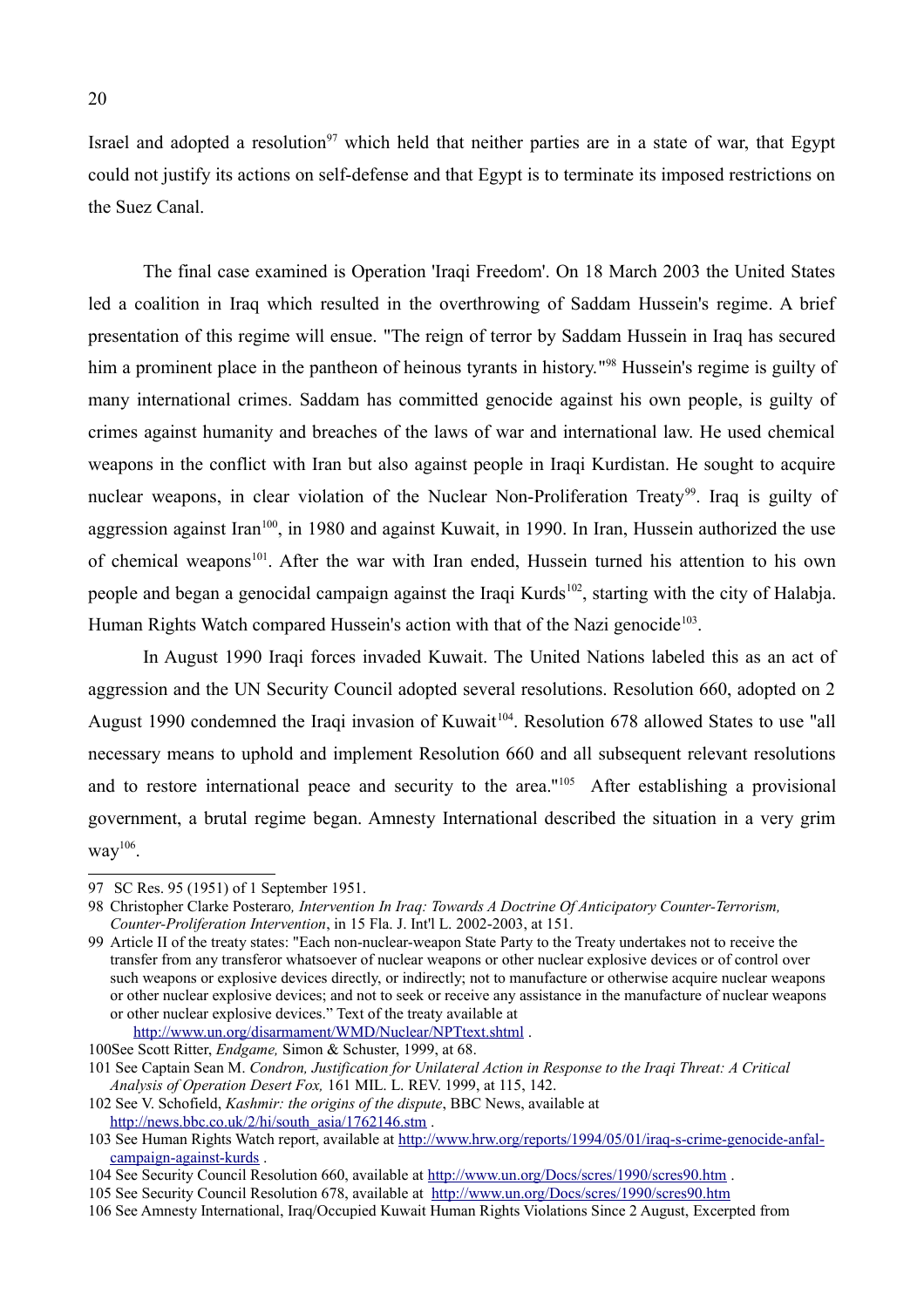Saddam Hussein's regime is guilty of using terrorism as a tool of statehood<sup>[107](#page-20-0)</sup>, of using weapons of mass destruction, of genocide against his own people and of conducting research into nuclear weapons with the purpose of defeating the United States<sup>[108](#page-20-1)</sup>.

The United States based its intervention in Iraq on two arguments, one of them being self-defense<sup>[109](#page-20-2)</sup>. Saddam's regime was linked to activities of terrorist organizations. International terrorism represents a great threat to the international community, especially if it is sponsored by States. One problem that arises is that not always State agency<sup>[110](#page-20-3)</sup> could be determined. The presented case was a fortunate one as actions taken by the terrorists were supported by the state itself therefore Iraq was internationally responsible for the terrorist attacks. Self-defense could be invoked as the terrorist attack was considered to be an Iraqi attack.

The traditional paradigm of self-defense is understood as one State defending against the attack of another State<sup>[111](#page-20-4)</sup> and interpreting Article 51 as saying that Members of the Charter have come under 'armed attack' from another state. While in 1945 this was seen as the case, the World Court has given its opinion that such an attack could come from somewhere else as well<sup>[112](#page-20-5)</sup>, for example from terrorist organizations. Plus Security Council resolutions 1368 and 1373 both refer to States' right to self-defense in combating international terrorism.

Second, the question arises whether a terrorist attack would amount to the intensity and scale of an 'armed attack'. In the *Nicaragua* case, the ICJ concluded that self-defense could be employed as a response to the "sending by or on behalf of a State of armed bands, groups, irregulars or mercenaries, which carry out acts of armed forces against another State of such gravity as to amount to *(inter alia)* an actual armed attack conducted by regular armed forces, or its substantial involvement therein<sup>"[13</sup>]. If a terrorist attack reaches that scale of intensity, it can amount to an armed attack and States can invoke the right to self-defense.

This case presents one major flaw and thus cannot be accepted as a good example for

Amnesty International Document, Dec. 19, 1990 in *International Law And The Use Of Force* (Thomas Ehrlich & Mary Ellen O'Connell eds., 1993).

<span id="page-20-0"></span><sup>107</sup> Michele L. Malvesti, *The New World Disorder: Bombing Bin Laden: Assessing the Effectiveness of Air Strikes as a Counter-Terrorism Strategy,* 26 FLETCHER F. WORLD AFF., 2002, at 17, 20; also David Rose, *Iraq's Arsenal of Terror,* VANITY FAIR, May 2002, at 124.

<span id="page-20-1"></span><sup>108</sup> Director Of Central Intelligence, Unclassified Report To Congress On The Acquisition Of Technology Relating To Weapons Of Mass Destruction And Advanced Conventional Munitions, 1 January Through June 2001, available at <http://www.fas.org/irp/threat/>.

<span id="page-20-2"></span><sup>109</sup> See Mahmoud Hmoud, *The Use of Force Against Iraq: Occupation and Security Council Resolution 1483*, in 36 Cornell Int'l L.J. 435 2003-2004, at 436.

<span id="page-20-3"></span><sup>110</sup> Article 8 of the ILC Draft Articles on State responsibility: "The conduct of a person or group of persons shall be considered an act of a State under international law if the person or group of persons is in fact acting on the instructions of, or under the direction or control of, that State in carrying out the conduct."

<span id="page-20-4"></span><sup>111</sup> Niaz A. Shah, *op.cit.*, at 104.

<span id="page-20-5"></span><sup>112</sup> S. Murphy, *Terrorism and the Concept of 'Armed Attack' in Article 51 of the U.N. Charter*, 43 Harvard International Law Journal 41-51 2002, at 51.

<span id="page-20-6"></span><sup>113</sup> *Nicaragua* case, at 195.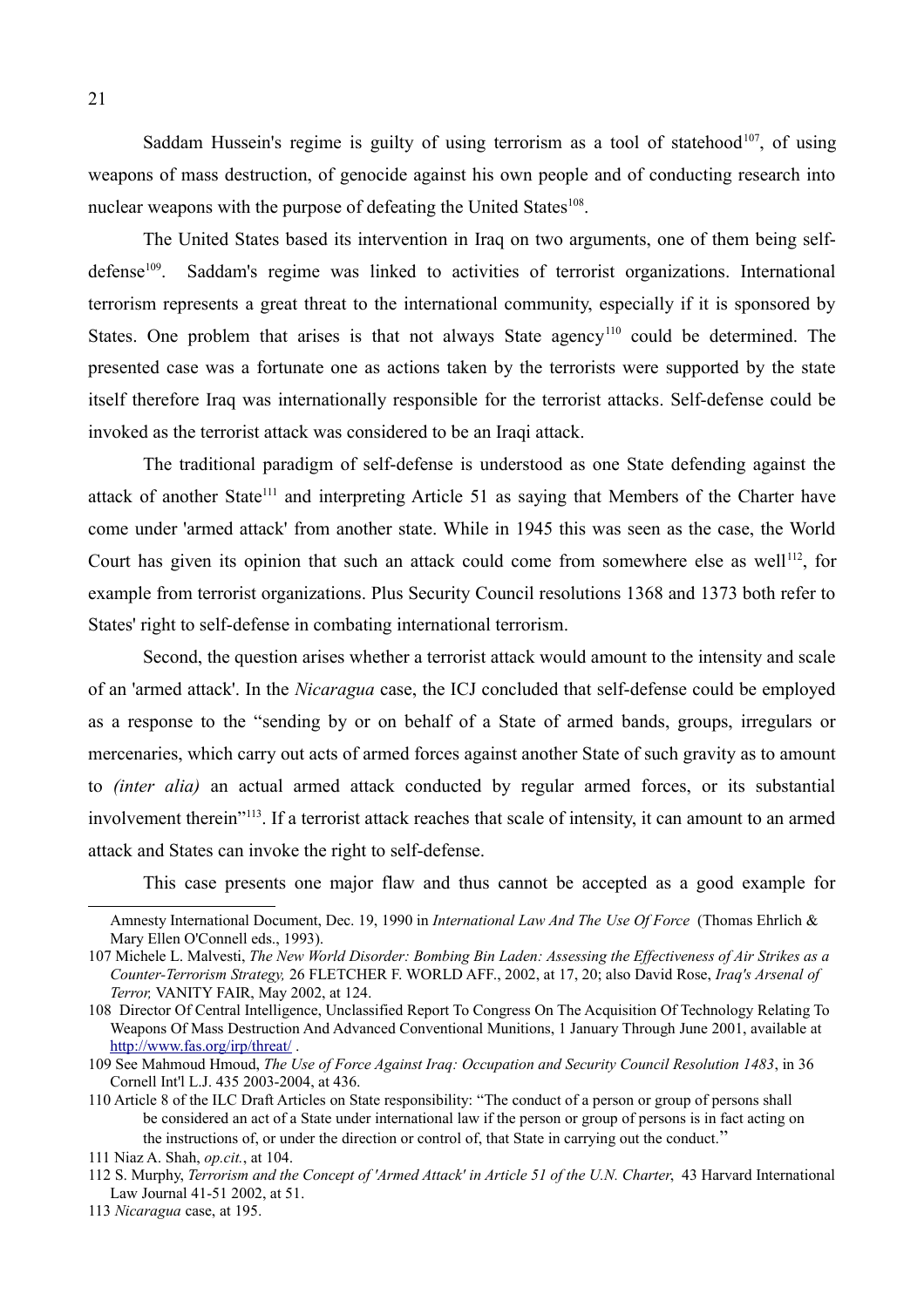anticipatory self-defense, or for the traditional paradigm of self-defense in that matter. The US administration made clear before the war started "that the U.S. policy regarding Iraq involved changing Saddam Hussein's regime and disarming Iraq."<sup>[114](#page-21-0)</sup> The result of the coalition led by the US was the overthrowing of Saddam's regime, which goes beyond the proportionality requirement of invoking the right to self-defense, be it 'reactive', interceptive or anticipatory<sup>[115](#page-21-1)</sup>. "Proportionality likely does not support the invocation of the doctrine of self-defense for interventions where the explicit purpose is the ouster of a threatening regime."<sup>[116](#page-21-2)</sup>

Looking at the presented cases, we can see that the opinion of the expansionist school according to which they represent examples establishing that customary international law supports anticipatory self-defense is flawed. The Caroline incident, which is believed to be the central starting point of anticipatory self-defense, does not provide a clear background. First, the incident did not take place between two sovereign States, but between a sovereign State (the British Empire) and private individuals, as the US did not condone the actions of the rebels. Anticipatory selfdefense is between the defending State and the aggressor State. Second, the occupation of Navy Island represented and ongoing attack. Anticipatory self-defense actions are deployed against and imminent attack, not one that has already happened. Third, even if we perceive that the *Caroline* incident took place between two States, it is not sufficient to say that it became customary international law, as this was the practice between only those two states.

Looking at the Cuban Missile Crisis, it can be observed that the United States did not base their actions on Article 51, but on Article 52 regarding regional cooperation in maintaining international peace and security. Therefore, the US did not invoke self-defense.

The Six Day War and the Osirak Nuclear Reactor Attack are cases which both involved Israel and in which it affirmed that its actions were based on anticipatory self-defense. In the first case, the argument failed as Israel continued on annexing land even after the armed forces of the Arab military alliance were defeated, therefore becoming the aggressor. In the second case, the international community was divided. There were States that rejected the concept of anticipatory self-defense and States that accepted it but found that Israel did not demonstrate the condition of an instant and overwhelming need to take those actions.

<span id="page-21-0"></span><sup>114</sup> Mahmoud Hmoud, *op.cit.*, at 436.

<span id="page-21-1"></span><sup>115</sup> *Ibid.*, at 444.

<span id="page-21-2"></span><sup>116</sup> Christopher Clarke Posteraro, *op.cit*., at 181.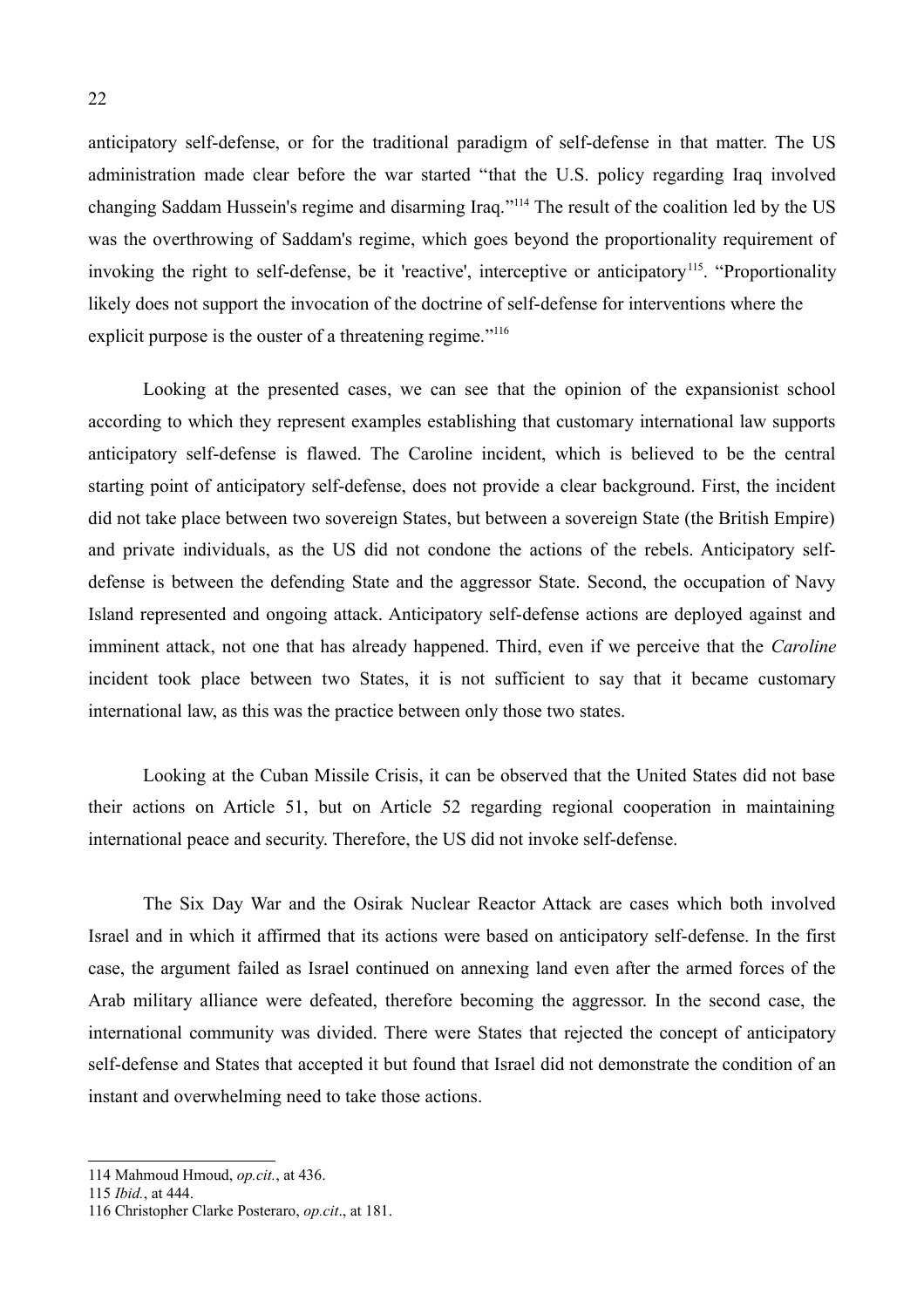Regarding to the Libyan bombings by the United States, I am of the opinion that a rejected Security Council resolution does not necessarily represent a tacit approval for pre-emptive actions. Let us not forget the fact that the UN Security Council is a political organ. The fact that the resolution did gain the votes of 9 members of the Security Council should be *prima facie* evidence that the international community did not condone the actions of the US and did not agree with classifying its action as pre-emptive in nature. The resolution did not pass since it was vetoed by the United States and two other permanent members of the Council. It would have been a bit hilarious if the US incriminated itself and declared itself guilty of violating international law. In addition, two days before the raid took place Libya filed a complaint with the UN Security Council, informing it that "'[US] aircraft-carriers and other [US] naval units are now proceeding towards the Libyan coast for the purpose of staging military aggression against [Libya]"<sup>[117](#page-22-0)</sup> and it considered itself "'as of this moment, in a state of legitimate self-defence under Article 51 of the [UN] Charter". *Prima facie,* it would appear that Libya is invoking anticipatory self-defense. However, it took no military action before the US attacks and the subject was not debated within the Security Council<sup>[118](#page-22-1)</sup>. In my opinion, this case does not constitute a clear example of state practice for anticipatory self-defense.

Concerning the military actions of Pakistan in the region of Kashmir it could be deduced that Pakistan invoked anticipatory self-defense<sup>[119](#page-22-2)</sup>. But "apart from India, no other State made any reference to the right of self-defence"<sup>[120](#page-22-3)</sup> and it "can be explained by the disputed territorial status of Kashmir and the underlying issue of self-determination" [121](#page-22-4). The conflict in the region resides in the fact that Pakistan wants to annex it on the grounds that it would be logical to do so since the Muslim population represents the majority in the area. To defend itself from Pakistani incursions the Maharajah of Jammu and Kashmir asked for Indian support and also signed a temporary accession to India<sup>[122](#page-22-5)</sup>. In light of these events, I believe that the actions of Pakistan could be seen as not taken in "good-faith" and in accord even with the requirements of self-defense. Another argument *contra* this case being an example of anticipatory self-defense is the fact that Pakistan has rejected this doctrine stating that "even when Member States are facing a threat, it is imperative that they first resort to the United Nations"<sup>[123](#page-22-6)</sup>.

<span id="page-22-0"></span><sup>117</sup> UN Doc. S/17983.

<span id="page-22-1"></span><sup>118</sup> UN Docs. S/PV.2672–2673.

<span id="page-22-2"></span><sup>119</sup> See *supra*, note 44.

<span id="page-22-3"></span><sup>120</sup> See Tom Ruys, *'Armed Attack',* at 288.

<span id="page-22-4"></span><sup>121</sup> *Ibid*.

<span id="page-22-5"></span><sup>122</sup> See V. Schofield, *Kashmir: the origins of the dispute*, BBC News, available at [http://news.bbc.co.uk/2/hi/south\\_asia/1762146.stm](http://news.bbc.co.uk/2/hi/south_asia/1762146.stm) .

<span id="page-22-6"></span><sup>123</sup> See UN Doc. S/PV.2281, at 70.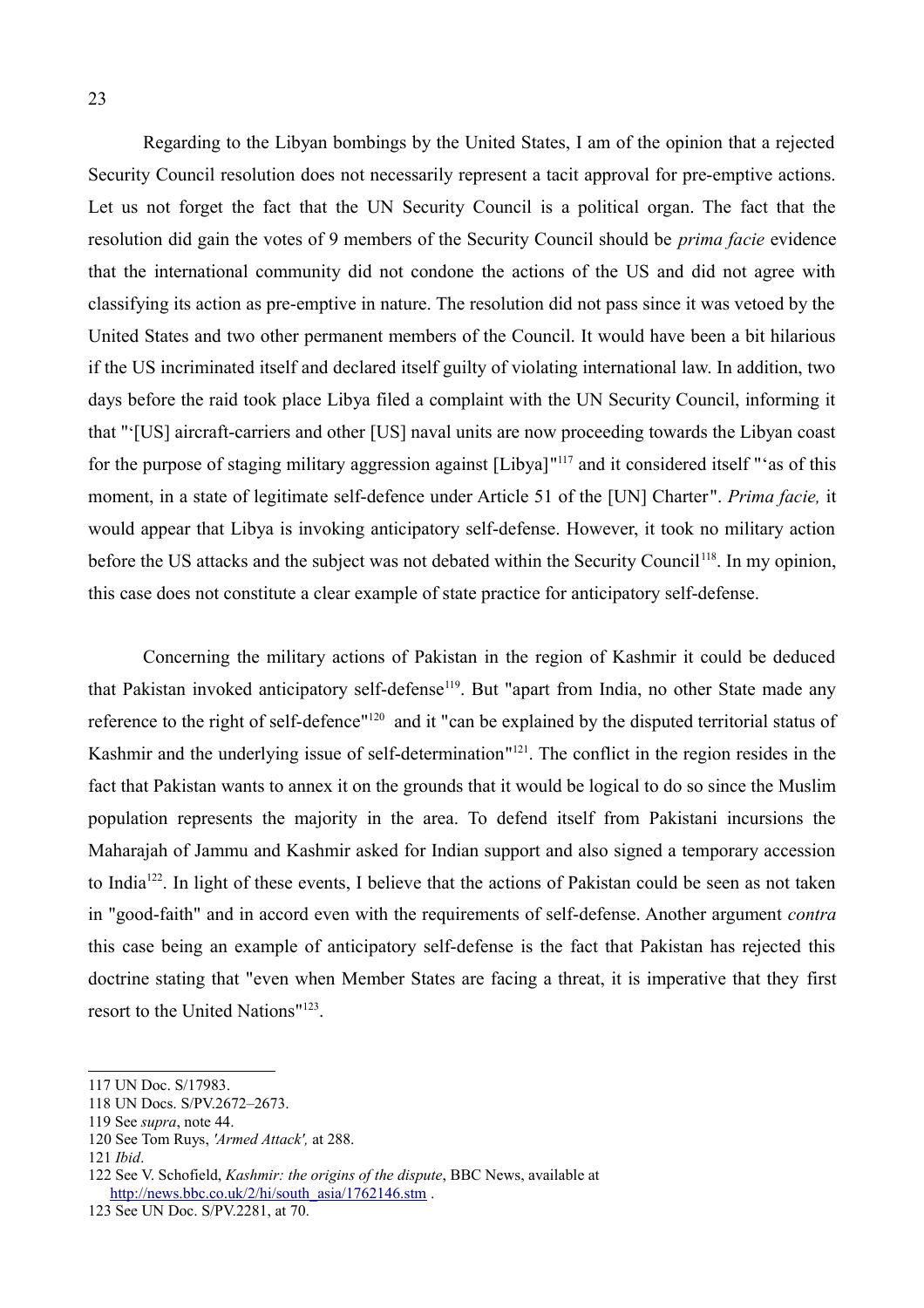The Suez Canal incident is another bad example for supporting anticipatory self-defense. Israel and the Security Council both rejected the arguments advanced by Egypt. I can see this as a denial by the international community of the concept that self-defense can be exercised beyond the conditions imposed by Article 51 of the UN Charter. But looking at the arguments adduced by members of the United Nations could be interpreted as leaving the possibility open for states to have recourse to pre-emptive self-defense. For example, the UK stated that "Egypt is not being attacked and is not under any imminent threat of attack, and we therefore cannot agree that these measures are necessary for the self-defence . . . of Egypt"<sup>[124](#page-23-0)</sup>. Brazil expressed that there was "no imminent danger to the existence of Egypt', nor any evidence that Israel was 'preparing an armed attack<sup>"[125](#page-23-1)</sup>. The most prominent argument that this case is not a good example for anticipatory self-defense is that Egypt, like Pakistan, has rejected to possibility of States acting pre-emptively<sup>[126](#page-23-2)</sup>.

Taking into account the above presented cases, it can be stated that there is no concrete evidence shown in the practice of States which might lead to the affirmation that anticipatory selfdefense is customary in nature, as customary international law requires both a widespread and systematic State practice accompanied by *opinio juris*. It can be observed that in all of the cases, States are very cautious regarding anticipatory self-defense. Only a few States are in favor of it (the US, the UK, Israel, Brazil) while most are against it. It is my belief that the fact according to which the major powers agree with the concept does not imply that the whole international community agrees with it. As long as there is a major opposition for States to act pre-emptively, the requirement of *opinio juris* is not fulfilled.

#### **V. ICJ case law**

This section is dedicated to analyzing the case law of the International Court of Justice, the judicial body of the United Nations, and to observe if the Court has produced any decision with regards to anticipatory self-defense. The cases which will be analyzed in this section are Nicaragua v. The United States (or the *Nicaragua* case), the *Oil Platforms* case, the *DRC v. Uganda* case, the *Nuclear Weapons* Advisory Opinion and the *Israeli Wall* Advisory Opinion. I have chosen the first

<span id="page-23-0"></span><sup>124</sup> UN Doc. S/PV.552, at 10.

<span id="page-23-1"></span><sup>125</sup> UN Doc. S/PV.552, at 58.

<span id="page-23-2"></span><sup>126</sup> UN Doc. A/C.6/SR.1269, at 17.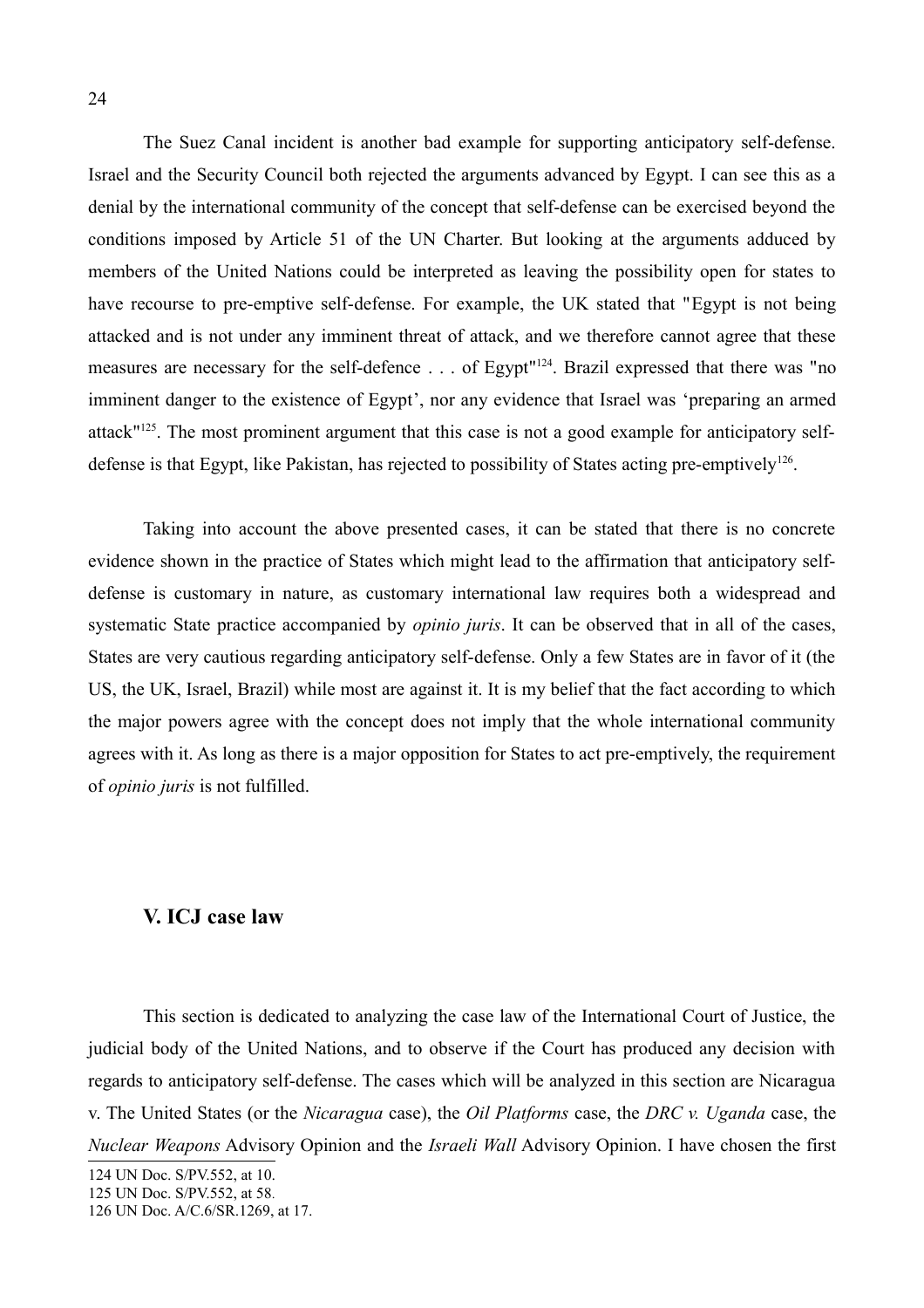three cases and the *Israeli Wall* Advisory Opinion as they are always invoked by scholars as providing proof to the existence of anticipatory self-defense<sup>[127](#page-24-0)</sup>. It is my belief that the *Nuclear Weapons* Advisory Opinion might provide further insight on the existence of pre-emptive selfdefense as it deals with one of the reasons invoked by the expansionist school as to why anticipatory self-defense should be legal in international law. These five cases represent instances where the World Court has ruled with regards to the right to self-defense and should be analyzed as they might show the stance of the ICJ regarding this topic.

The *Nicaragua* case<sup>[128](#page-24-1)</sup> was filed before the ICJ on 9 April 1984 by Nicaragua against the United States of America, alleging that the US had been financing, training and supplying the 'contra' forces in resisting the current Nicaraguan government. They have claimed that these actions form a continuous indirect use of force and were in breach of international law. The Nicaraguan authorities have also claimed that the US also used direct force by mining Nicaraguan ports and by using aerial incursions into Nicaraguan territory, done by agents on the US payroll and under the direct command of US personnel that have been taking part in the operation.

In its response, the US claimed its actions were grounded on collective self-defense and were the response to the armed interventions by Nicaragua in El Salvador, Costa Rica and Honduras. While the Court did find evidence that Nicaragua has indeed intervened in El Salvador, this intervention was of minimal importance and consequence and did not call for the United States using indirect and direct force against Nicaragua. The Court found that the US was guilty of violating international law, more specifically, the principles of non-intervention and the prohibition on the use of force.

While not directly approaching the concept of anticipatory self-defense, the Court did stop at the term 'armed attack'. It stated that:

"In view of the circumstances in which the dispute has arisen, reliance is placed by the Parties only on the right of self-defence in the case of an armed attack which has already occurred, and the issue of the lawfulness of a response to the imminent threat of an armed attack has not been raised. Accordingly, the Court expresses no view on this issue."<sup>[129](#page-24-2)</sup>

We can observe that the Court refrains itself from discussing if a State can use anticipatory self-defense and only limits itself to stating that self-defense can be invoked by a defending State if

<span id="page-24-2"></span>129 *Ibid.*, at 103.

<span id="page-24-0"></span><sup>127</sup> See Sadoff, *op.cit.*, at 576.

<span id="page-24-1"></span><sup>128</sup> Military and Paramilitary Activities in and Against Nicaragua (Nicar. v. U.S.), 1986 ICJ.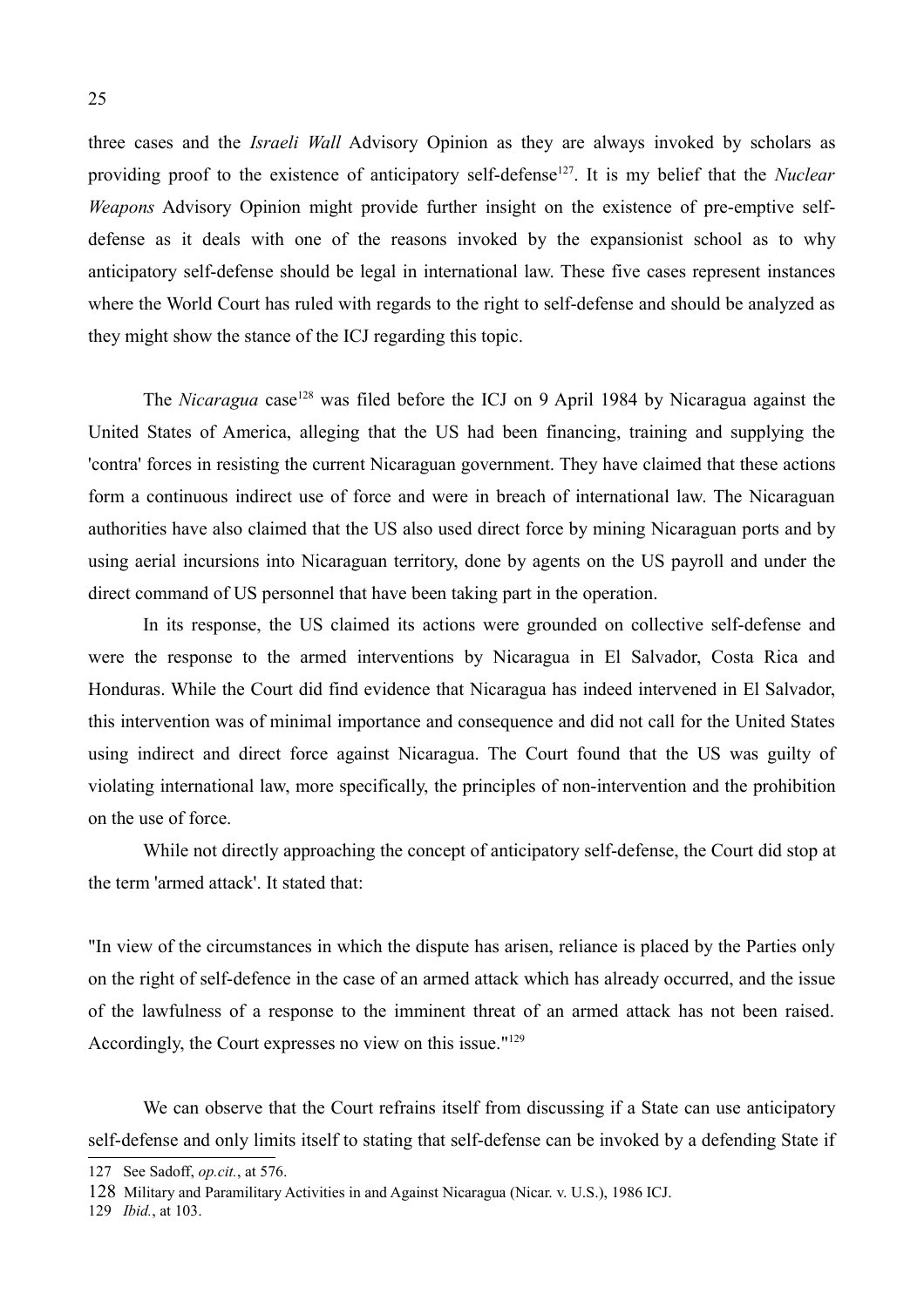it was subject to an armed attack:

"In the case of individual self-defence, the exercise of this right is subject to the State concerned having been the victim of an armed attack."<sup>[130](#page-25-0)</sup>

It can be seen that the World Court takes the route of the restrictive interpretation of Article 51, as it will also do in the *Israeli Wall* Advisory Opinion when it asserted that "Article 51 of the Charter … recognizes the existence of an inherent right of self-defence in the case of armed attack by one state against another state"<sup>[131](#page-25-1)</sup>.

I believe an important side of this case is the dissenting opinion of Judge Schwebel. He observed that the Court did not deal with the aspect of self-defense where the armed attack is missing because it was not asked to do so. Nevertheless, he goes on saying that:

"[...] I wish, *ex abundanti cautela,* to make clear that, for my part, I do not agree with a construction of the United Nations Charter which would read Article 51 as if it were worded: "Nothing in the present Charter shall impair the inherent right of individual or collective selfdefence if, and only if, an armed attack occurs..." [132](#page-25-2) .

Apparently Judge Schwebel suggests that the right to self-defense is not limited to only one case, in which the defending State must suffer from an armed attack or absorb the first strike. Indeed, in a nuclear era, letting the aggressor State make the first move and hit its target might prove catastrophic for the defending State as it might endanger its very existence. Fighting between States has taken a whole new turn with the development of weapons of mass destruction, especially nuclear weapons. But, in my opinion, such thinking might turn out to be very hazardous. Let us take a simple theoretical example. State A and State B are both nuclear powers. State B decides that State A has inconvenienced it quite enough and decides to plan an attack against the latter using nuclear weapons. State A finds out about this plan and has information that an attack would be imminent. It has not yet suffered an attack but absorbing the initial strike might lead to its destruction. According to Schwebel's interpretation State A may act in self-defense pre-emptively. If it does, it will most likely resort to nuclear weapons as well which will lead to a very tragic ending for the international community. Although this is only a theoretical example, a very pessimistic one

<span id="page-25-0"></span><sup>130</sup> *Ibid*.

<span id="page-25-2"></span><span id="page-25-1"></span><sup>131</sup> The Legal Consequences of the Construction of the Wall in the Occupied Palestinian Territory, 2003 ICJ, para. 139. 132 *Ibid.*, Judge Schwebel's dissenting opinion, at 247-48.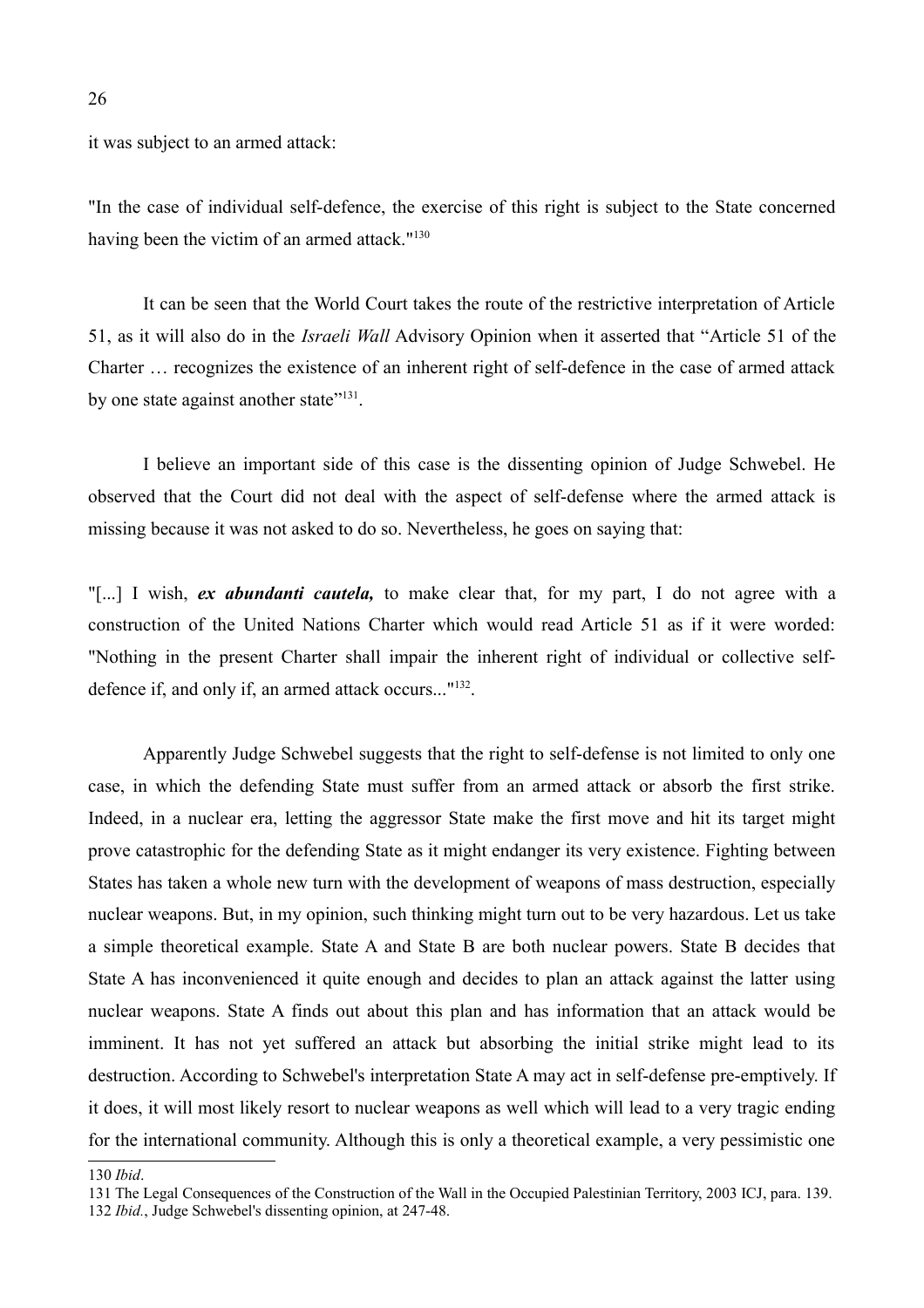at that, let us not forget that the United States, the United Kingdom, France, Russia, China and, possibly, several other countries are nuclear powers. The threat of a nuclear incident, no matter how small it is, still exists. To allow States to use unilateral force in this nuclear age is very dangerous. That is why, I believe, in such cases Article 51 should be read in a restrictive manner. If states have information about an imminent attack they should report it to the Security Council which can take action under the provisions of Chapter VII of the UN Charter.

The *Nuclear Weapons* Advisory Opinion<sup>[133](#page-26-0)</sup> was delivered by the International Court of Justice following a request that the UN General Assembly has made in December 1994. The question was:

"Is the threat or use of nuclear weapons in any circumstance permitted under international law?"

The ICJ answered this question by relating it to the provisions of Article 2(4) of the UN Charter and found that neither it nor customary international law prohibited the use of nuclear weapons as such but did imply that the threat or use of such weapons would constitute *prima facie* a violation of international law. When applying it to self-defense, the Court concluded that the threat or use of nuclear weapons could potentially constitute a lawful action of self-defense, but the conditions that had to be met are quite difficult to establish $134$ .

Though the Court did not expressly touch the topic of anticipatory self-defense I believe that a few remarks must be made. While stating that neither UN Charter provisions nor customary international law contained prohibitions on the use of nuclear weapons, relating it to Article 2(4) of the Charter, a threat or use of nuclear weapons might be regarded at first glance to be a violation of the above mentioned article. The Court concluded that nuclear weapons might be used in selfdefense under certain conditions. I must draw attention to these conditions. Hypothetically, if we accept that anticipatory self-defense is rooted in customary international law and, therefore, it is legal then the conditions which must be fulfilled for its implementation are necessity, proportionality and imminence of the attack. Let us look again at the theoretical example mentioned above with State A and State B as nuclear powers. State A is confronted with a nuclear attack from State B and has reliable information that the attack is imminent; therefore the condition of imminence is fulfilled. State A has tried to solve the matter by exhausting every peaceful way of negotiation and it is ultimately left with the choice of using armed force. The necessity condition

<span id="page-26-0"></span><sup>133</sup> Legality of the Threat or Use of Nuclear Weapons, Advisory Opinion, 1996 ICJ.

<span id="page-26-1"></span><sup>134</sup> *Ibid.*, at 43-105.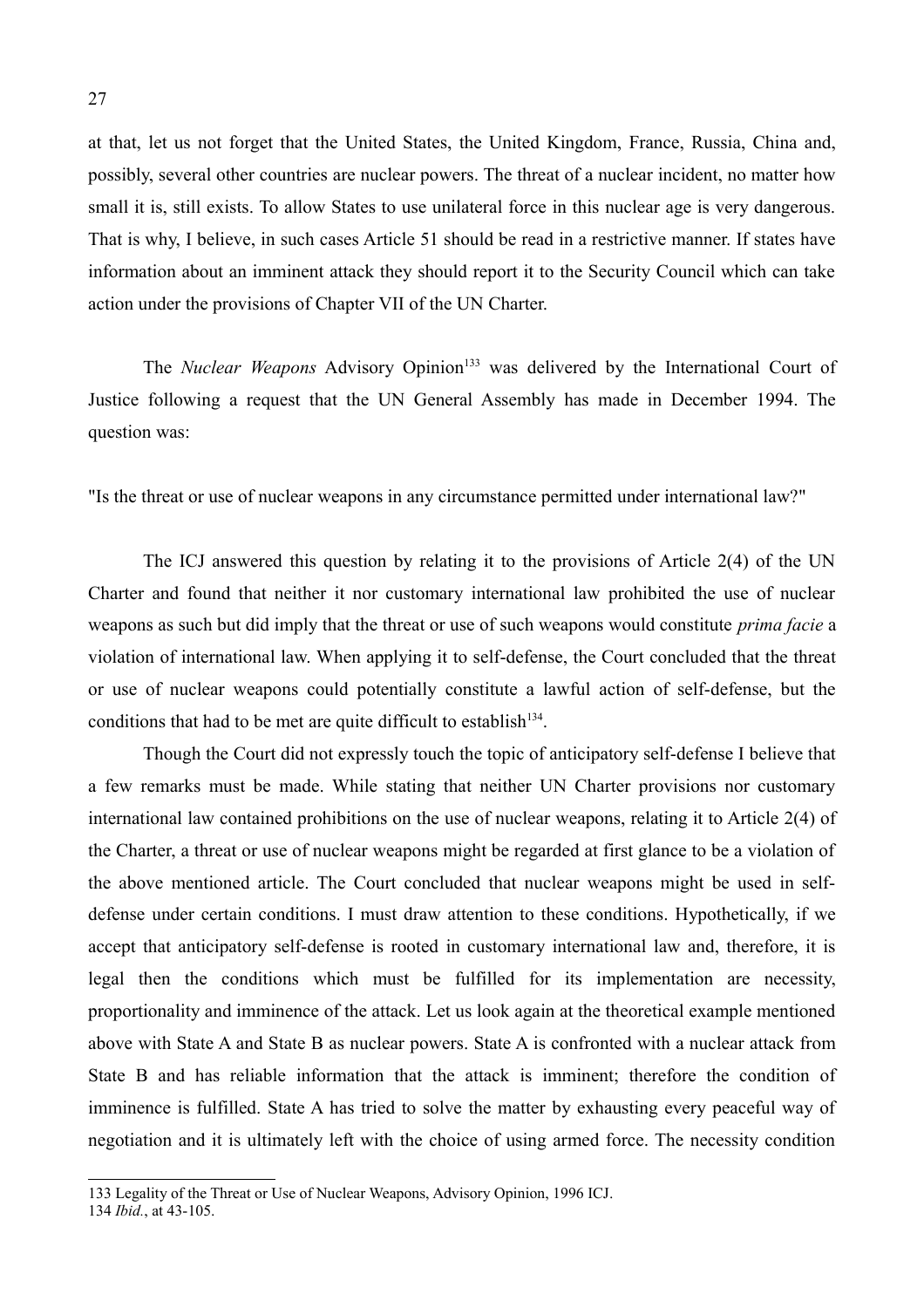has been met. Since State B is planning on using nuclear weapons capable of creating massive material destruction in an instant and a great number of victims in the long run because of the radiation poisoning, the proportionality condition will dictate that the response coming from State A should be roughly equal. Acting in anticipatory self-defense, State A will launch a pre-emptive nuclear strike against State B. Although I recognize that the presented construct is very simple and the situations occurring in international relations are never black or white, nevertheless I believe that members of the expansionist school should not invoke lightly the fact that in the current era of nuclear weapons anticipatory self-defense is needed. The expansionists invoke the fact that the Charter was drafted and signed in an age when warfare was classical. States mobilized their forces at the borders and then attacked. They affirm that the drafters only took into account this classical way of waging war and that the UN Charter is a pre-atomic document, which it did not take into account that the number of nuclear capable states would grow. I am of the belief that the argument invoked by the expansionists, that we live in an atomic age, could very well work both ways: for or against pre-emptive self-defense. Looking at the Charter, it can be easily deduced that the Security Council was invested with great powers to protect the international community. Since the use of nuclear weapons not only affects the parties involved, but also the stability of the international community, States should not be allowed to use them in anticipatory self-defense and even in reactive self-defense. If there is evidence that an aggressor State is planning on using its nuclear arsenal to attack, the Security Council should be immediately informed so it could act. And if the attack is imminent or has already been launched, the defending State must have recourse to countermeasures only, either preparing them or utilizing them against the attack. But it should certainly not use atomic weapons in self-defense if it has access to them because otherwise the situation might escalate and the end result would be very dramatic.

The *Oil Platforms* case<sup>[135](#page-27-0)</sup> involved the US and its military actions in the Persian Gulf. The US Navy attacked Iranian offshore oil production facilities which led to the destruction of several and the damaging of others. The attacks took place on 19 October 1987 and on 18 April 1988. Iran instituted proceedings against the United States at the International Court of Justice. Regarding the first attack, the Court discerned the facts:

"On 19 October 1987, four destroyers of the United States Navy, together with naval support craft and aircraft, approached the Reshadat R-7 platform. Iranian personnel were warned by the United States forces via radio of the imminent attack and abandoned the facility. The United States forces

<span id="page-27-0"></span><sup>135</sup> Oil Platforms (Iran v. U.S.), 2003 ICJ.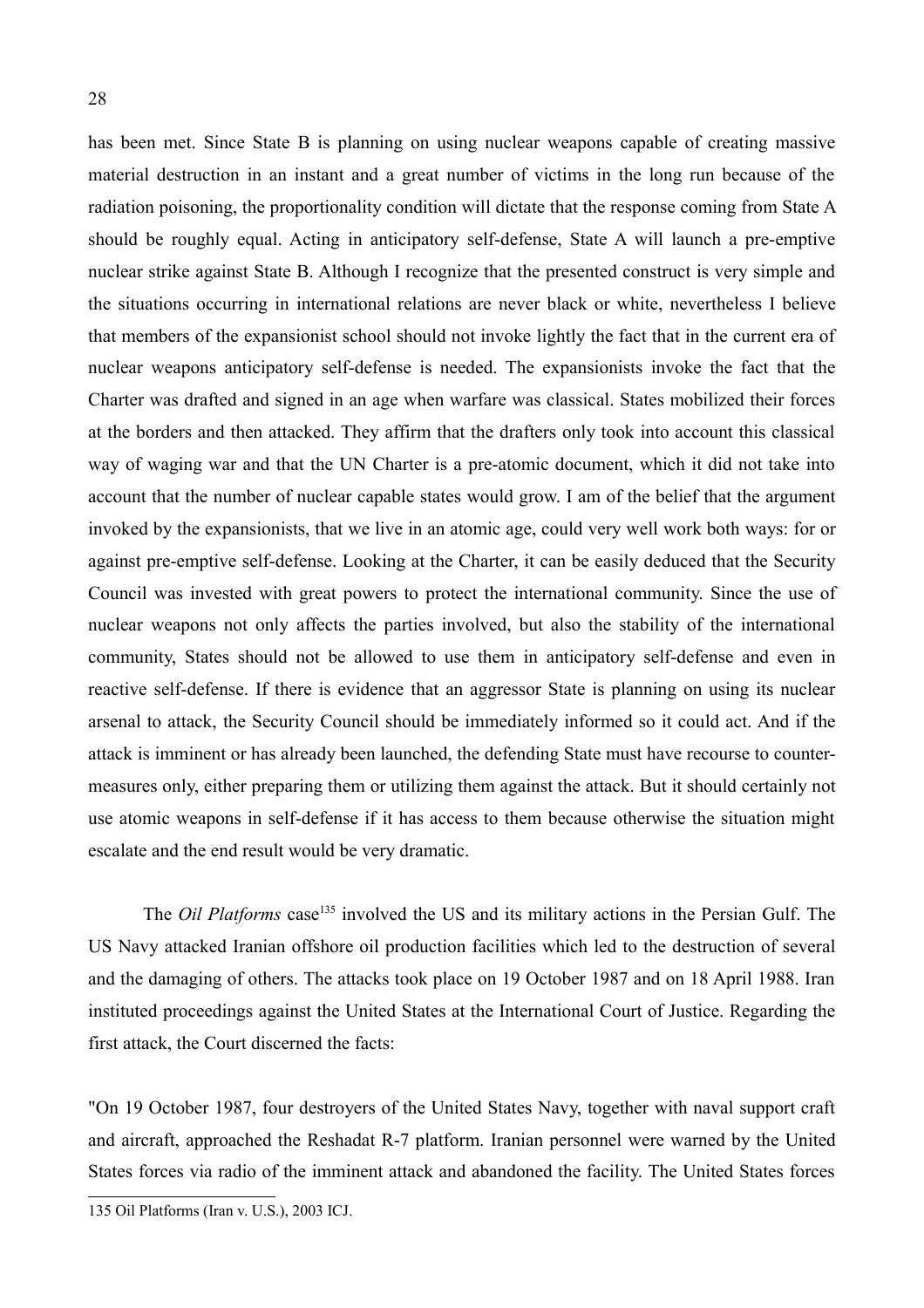then opened fire on the platform; a unit later boarded and searched it, and placed and detonated explosive charges on the remaining structure. The United States ships then proceeded to the R-4 platform, which was being evacuated; according to a report of a Pentagon spokesman, cited in the press and not denied by the United States, the attack on the R-4 platform had not been included in the original plan, but it was seen as a "target of opportunity". After having conducted reconnaissance fire and then having boarded and searched the platform, the United States forces placed and detonated explosive charges on this second installation. As a result of the attack, the R-7 platform was almost completely destroyed and the R-4 platform was severely damaged. While the attack was made solely on the Reshadat complex, it affected also the operation of the Resalat complex. Iran states that production from the Reshadat and Resalat complexes was interrupted for several years".<sup>[136](#page-28-0)</sup>

On the day the attack occurred, the US president sent a letter to the UN Security Council in which he justified the attack: "United States forces have exercised the inherent right of self-defence under international law by taking defensive action in response to attacks by the Islamic Republic of Iran against United States vessels in the Persian Gulf."<sup>[137](#page-28-1)</sup>

The alleged attack invoked by the US took place on 16 October 1987. The incident involved the Kuwaiti tanker *Sea Isle City,* reflagged to the US, which was allegedly hit by a missile near Kuwait. According to the submissions of the United States, this was the seventh attack involving Iranian anti-ship missiles in that area in the course of 1987. After analyzing the evidence brought before it, the Court asserted "that the evidence indicative of Iranian responsibility for the attack on the *Sea Isle City* is not sufficient to support the contentions of the United States. The conclusion to which the Court has come on this aspect of the case is thus that the burden of proof of the existence of an armed attack by Iran on the United States, in the form of the missile attack on the *Sea Isle City*, has not been discharged<sup>[138](#page-28-2)</sup>". The US then submitted that the attack perpetrated on the *Sea Isle City* was one in a series of attacks perpetrated against the US by Iran. But even "taken cumulatively these incidents do not seem to the Court to constitute an armed attack on the United States" [139](#page-28-3) .

Regarding the second attack which took place on 18 April 1988, the Court established that:

"United States naval forces attacked the Salman and Nasr complexes on 18 April 1988. Two destroyers and a supply ship were involved in the attack on the Salman complex: shortly before 8

<span id="page-28-0"></span><sup>136</sup> *Ibid.*, para. 47.

<span id="page-28-1"></span><sup>137</sup> *Ibid.*, para. 48.

<span id="page-28-2"></span><sup>138</sup> *Ibid.*, para. 61.

<span id="page-28-3"></span><sup>139</sup> *Ibid.*, para. 64.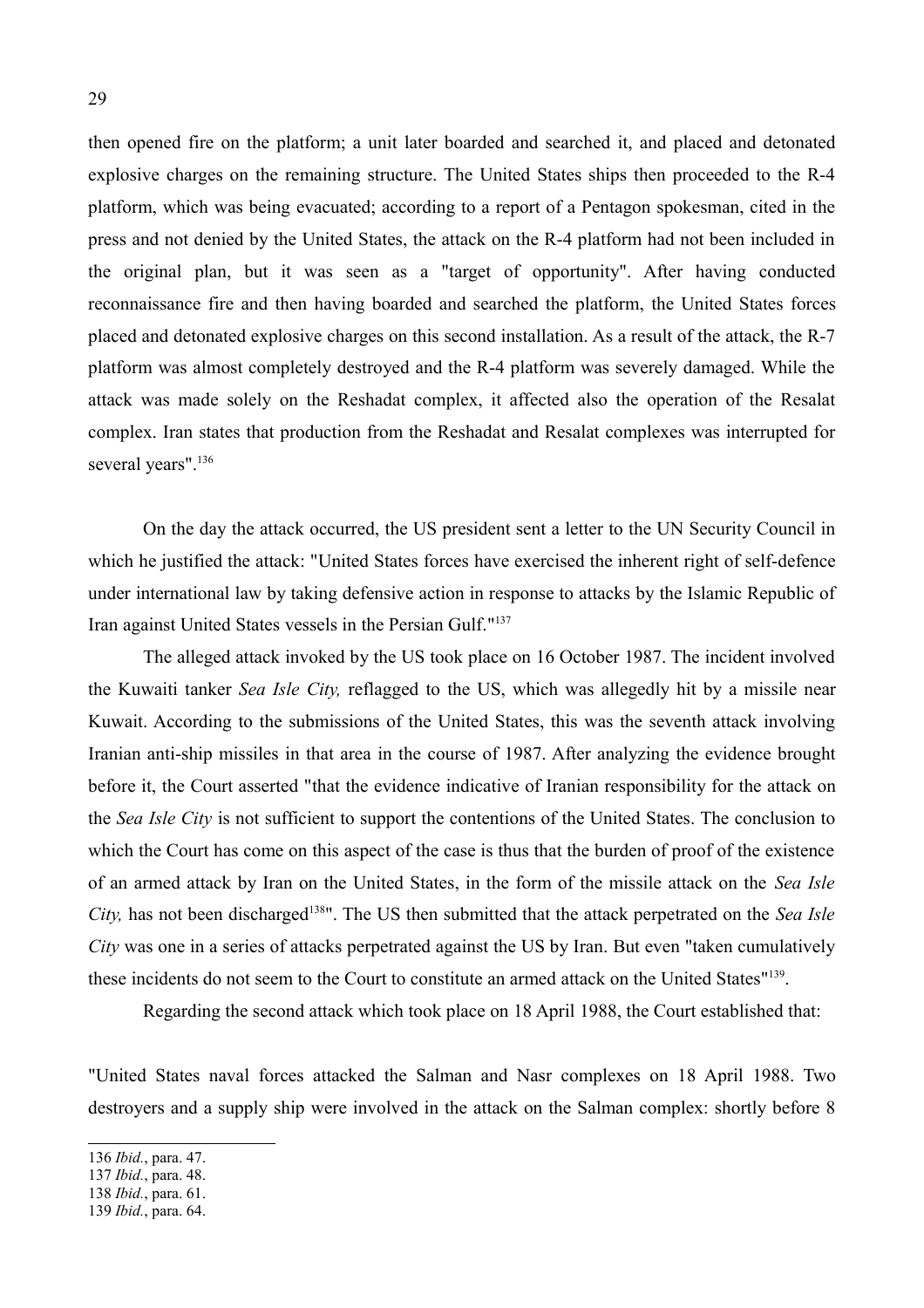a.m., local time, the United States forces warned the personnel on the platforms that the attack was due to begin; some of them began to evacuate the installation, while others opened fire. A few minutes later, shelling on the complex commenced from United States ships, warplanes and helicopters. United States forces then boarded some of the platforms (but not that containing the control center), and placed and detonated explosives. Iran states that the attack caused severe damage to the production facilities of the platforms, and that the activities of the Salman complex were totally interrupted for four years, its regular production being resumed only in September 1992, and reaching a normal level in 1993"<sup>[140](#page-29-0)</sup>.

The US again presented a letter to the UN Security Council in which it justified its attack: "United States forces have exercised their inherent right of self-defence under international law by taking defensive action in response to an attack by the Islamic Republic of Iran against a United States naval vessel in international waters of the Persian Gulf"<sup>[141](#page-29-1)</sup>. The incident that made the United States take military action involved the mining of US navy vessel USS *Samuel B. Roberts.* The court found that Iranian agency in this case was not conclusive<sup>[142](#page-29-2)</sup>.

While this case involved the use of the right of self-defense by the United States, it did not expressly touch the issue of anticipatory self-defense. But there are some clues as to indicate an implicit reference to anticipatory self-defense. In my opinion, there are two main indicators that might point out to the US acting pre-emptively against Iranian military actions. First, the United States affirmed with regards to both attacks that it had acted according to the inherent right of selfdefense existing in international law. The use of the word "inherent" may lead to the assumption that the United States has acted in accordance with the right of self-defense that still existed in customary law and resided in the *Caroline* incident. The second issue concerns the fact that cumulative action might be considered as an armed attack. The ICJ found that in this case cumulative action did not amount to an actual armed attack. But I must take into account the following hypothesis: what if, in this case, cumulative actions failed to amount to an armed attack, but could be seen as an attack that was to happen, namely an *imminent* attack? If it is acknowledged that cumulative actions could amount to an armed attack, then surely it may be interpreted that cumulative actions might point out that an attack is imminent. These two factors combined with the stance of the US regarding the right to self-defense in international law<sup>[143](#page-29-3)</sup> might indicate that the

<span id="page-29-0"></span><sup>140</sup> *Ibid.*, para. 66.

<span id="page-29-1"></span><sup>141</sup> *Ibid.*, para. 68.

<span id="page-29-2"></span><sup>142</sup> *Ibid.*, para. 72.

<span id="page-29-3"></span><sup>143 2002</sup> National Security Strategy of the United States: "For centuries, international law recognized that nations need not suffer an attack before they can lawfully take action to defend themselves against forces that present an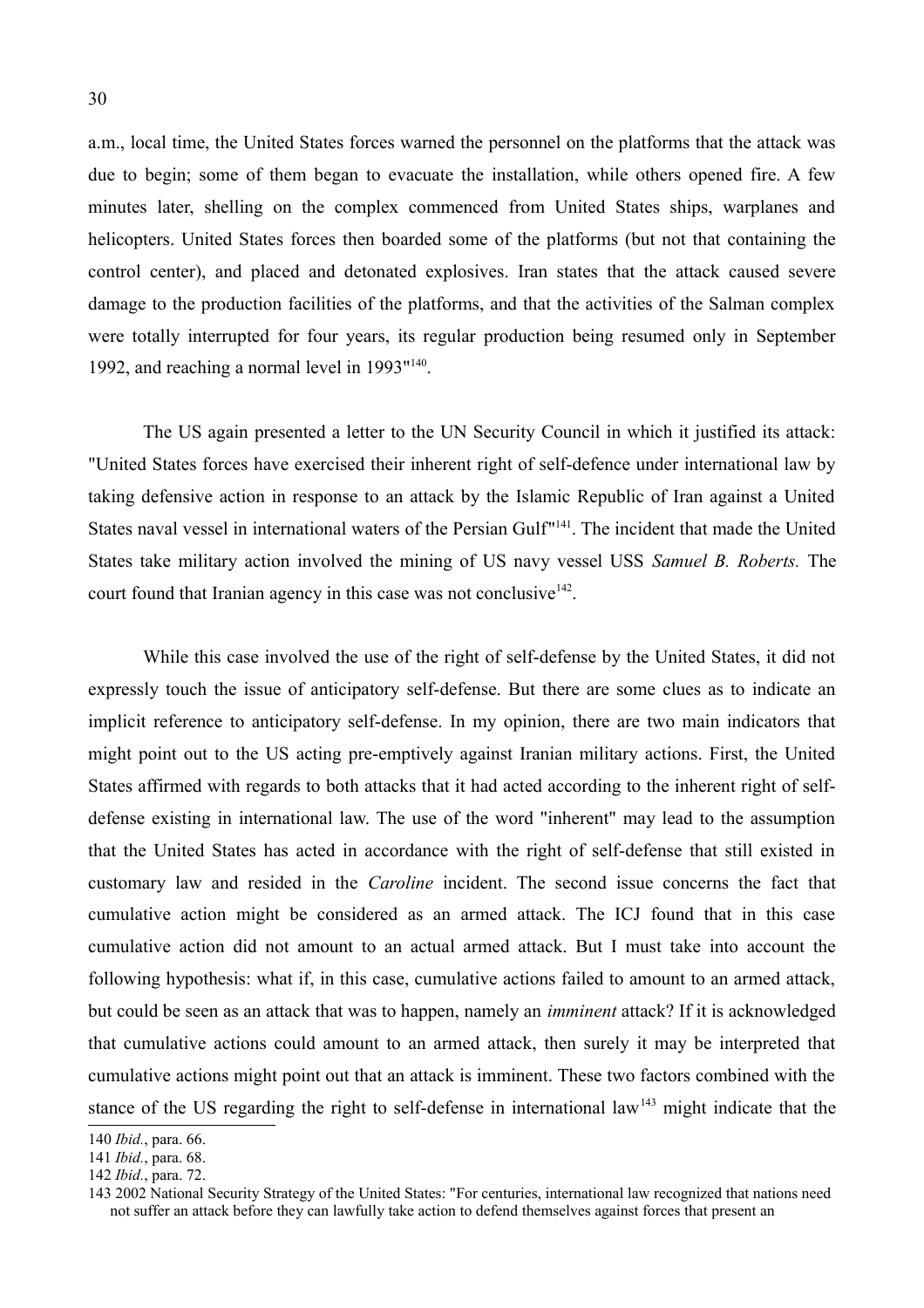United States could have acted in anticipatory self-defense. However, not invoking this argument before the Court might show that the US is reluctant to ask the International Court of Justice in taking a stand and settling the matter of pre-emptive self-defense. But this is just a personal supposition and even if the US would endorse States having recourse to anticipatory self-defense, the practice of one State does not create customary international law, even if that State is the present and only superpower of the world.

*The Congo v. Uganda*<sup>[144](#page-30-0)</sup> case began on 23 June 1999 the Democratic Republic of Congo (DRC) filed three applications against Uganda, Burundi and Rwanda, instituting proceedings against these countries at the ICJ. In short, it was alleged that the armed forces of these countries aided the rebels who opposed the DRC government and were accused of armed aggression against the territory of Congo, thus violating the provisions of the UN Charter. Uganda tried to justify its actions as being taken in self-defense.

While the Court was asked to deals with the other issues presented in the case, the paper will focus only on the self-defense aspect. The ICJ considered whether the fact that Ugandan military troops were still present in DRC territory after the consent of President Kabila was withdrawn could be justified on the grounds that Uganda was acting in self-defense. A first argument presented by Ugandan representatives was that, according to official documents<sup>[145](#page-30-1)</sup>, the DRC has given military and logistic support to anti-Ugandan rebels which operated outside of its territory. So there was a reason to believe that State agency existed. The second argument was based on the creation of a political and administrative vacuum in the eastern part of the country which, according to Uganda, raised security concerns. It argued that the military presence was necessary to neutralize the threats and protect the territory of Uganda. The Court dismissed the arguments on account that action taken by Uganda was disproportionate<sup>[146](#page-30-2)</sup>, that it did not have enough evidence to support the existence of State agency<sup>[147](#page-30-3)</sup> and that the right of self-defense can be invoked only if armed forces of a state attack the defending state<sup>[148](#page-30-4)</sup>.

I believe the important aspect of this case regarding anticipatory self-defense is represented by the second argument invoked by Uganda regarding self-defense. Uganda affirmed that the

<span id="page-30-2"></span>146 *Congo v. Uganda,* at 147.

imminent danger of attack. Legal scholars and international jurists often conditioned the legitimacy of preemption on the existence of an imminent threat—most often a visible mobilization of armies, navies, and air forces preparing to attack."

<span id="page-30-0"></span><sup>144</sup> Armed Activities on the Territory of the Congo, 2005 ICJ.

<span id="page-30-1"></span><sup>145</sup> Position of the High Command of Uganda on the Presence of the Uganda Peoples Defence Forces in the DRC, 11 September 1998 (Counter-Memorial of the Government of Uganda, vol. 1**,** 21 April 2001 Annex 27).

<span id="page-30-3"></span><sup>147</sup> *Ibid.*, paras. 131-5 and 146.

<span id="page-30-4"></span><sup>148</sup> *Ibid.*, para. 147.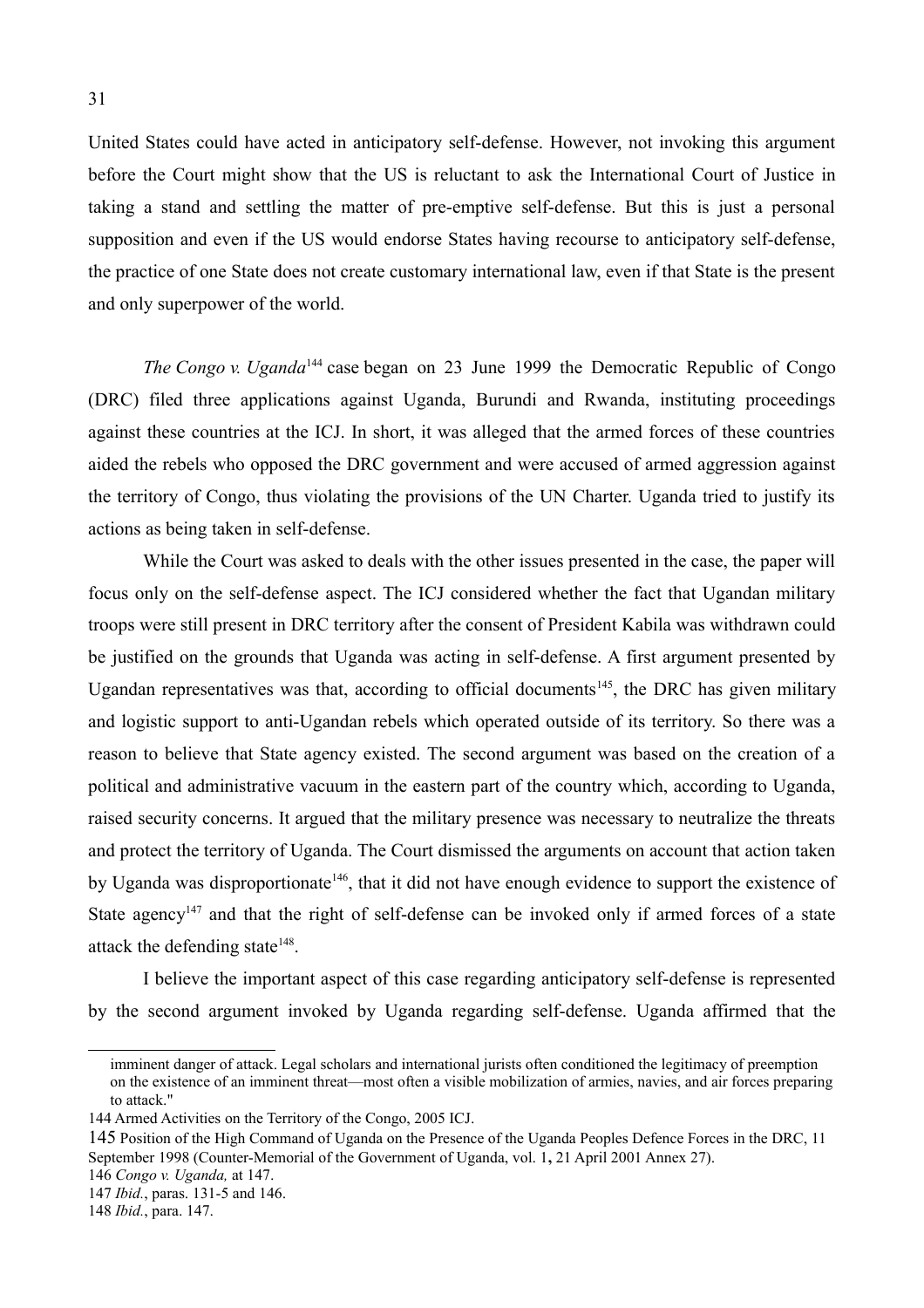political and administrative vacuum born in the eastern part of the DRC created a regime of instability which concerned Ugandan authorities about the security of its territory. The presence of Ugandan military forces in the DRC had the objective of stabilizing the situation. Uganda took action in response to a threat. That threat was connected with armed rebel activities in the area which may have taken advantage of the instability and have incursions in Ugandan territory. Uganda perceived that such attacks could happen at any given time, therefore they should be considered imminent.

However, the Court omitted in this case to discuss the legality of anticipatory self-defense, although the facts point out that Uganda has acted in this manner. Since Uganda has not made any claims to have acted in anticipatory self-defense, but only asked the Court to give a decision looking only at attacks that have happened, the ICJ did not take the chance on settling the matters regarding this much disputed concept, otherwise it may have acted *ultra vires*.

The *Israeli Wall[149](#page-31-0)* Advisory Opinion originated in resolution ES-10/14 adopted by the UN General Assembly on 8 December 2003. In the previously adopted resolution ES-10/13 the General Assembly demanded that "Israel stop and reverse the construction of the wall in the Occupied Palestinian Territory, including in and around East Jerusalem, which is in departure of the Armistice Line of 1949 and is in contradiction to relevant provisions of international law<sup>"[150](#page-31-1)</sup>. The construction of the wall was a response to the increased suicide bombings and other attacks against the citizens of Israel. Although the opinion deals much with human rights and humanitarian aspects, Israel invoked that the building of the wall was in accordance with its inherent right of self-defense under Article 51 of the UN Charter and Security Council resolutions 1368 and 1373, both adopted in 2001 in response to the terrorist attacks of 11 September  $2001^{151}$  $2001^{151}$  $2001^{151}$ . The Court found that Article 51 applies only to an attack by a State against another State and considered that expanding to right enshrined in the article to take defensive measures against terrorists would go against the scope for which it was created<sup>[152](#page-31-3)</sup>. Judge Buerganthal dissented with the Court's reading of Article 51 as applying only to inter-state conflicts. He argued that the security climate present at the time, which was accepted by the Security Council, extended the inherent right to self-defense of a state to combat non-state actor attacks from the occupied territories<sup>[153](#page-31-4)</sup>.

Israel contended before the International Court of Justice that, in building the wall in the Occupied Territories, it was acting in accordance to its inherent right of self-defense under Article

<span id="page-31-0"></span><sup>149</sup> The Legal Consequences of the Construction of the Wall in the Occupied Palestinian Territory, 2003 ICJ.

<span id="page-31-1"></span><sup>150</sup> *Ibid.*, para. 1.

<span id="page-31-2"></span><sup>151</sup> *Ibid.*, para. 139.

<span id="page-31-3"></span><sup>152</sup> *Ibid.*

<span id="page-31-4"></span><sup>153</sup> Judge Buergenthal, para. 6.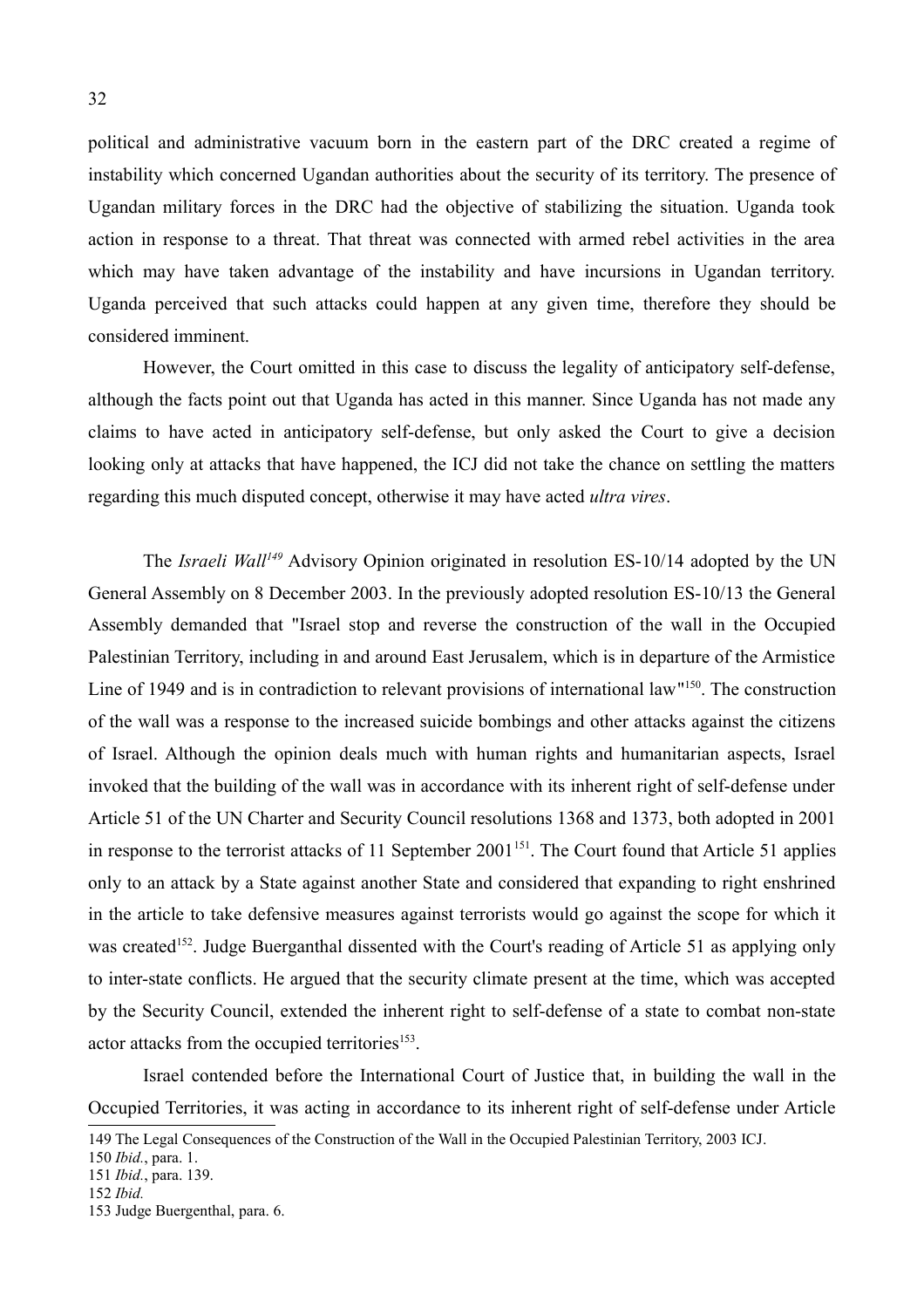51 of the UN Charter. It should be recalled that together with Article 2(4) of the Charter, these two articles represent the rule (of not threatening or using force in international relations) and the exception to the rule (States are allowed to use force in self-defense). However, taken by itself, Article 51 does not mention that the armed attack must necessarily come from another State but generally affirms that "Nothing in the present Charter shall impair the inherent right of individual or collective self-defence **if an armed attack occurs against a Member of the United Nation** [...] (emphasis added)". I believe it is common knowledge that the situation in the Occupied Territories is very tense and "Palestinians" aggressively oppose the Israeli occupation. It is my opinion that Israel could have perceived the threat of suicide bombings, that they could happen at any moment (therefore they are imminent). So in response to an imminent attack they have decided to act in selfdefense and build the wall. However, this is only a speculation and the real intention of Israel central authorities remains known only to them.

The conclusion of this section is that the International Court of Justice has not provided decisions directly related to anticipatory self-defense. The evidence is inconclusive and left open for debate. The ICJ has failed or omitted on purpose to give a ruling on this matter.

#### **VI. Relevant documents of other UN bodies**

This section will deal with documents adopted by other UN bodies, documents that are relevant to anticipatory self-defense. These are First Report of the UN Atomic Energy Commission to the UN Security Council<sup>[154](#page-32-0)</sup>, the 2001 Security Council resolutions 1368 and 1373<sup>[155](#page-32-1)</sup> and the 2004 Report of the High-level Panel on Threats, Challenges and Change<sup>[156](#page-32-2)</sup> done at the request of the UN Secretary-General. It is my opinion that these four documents should be analyzed as the first one has been considered by the expansionist school to support the notion of pre-emptive self-defense<sup>[157](#page-32-3)</sup>, the second and third represent the opinion of the Security Council, the main organ which can authorize the use of force in international law and the last document expressly deals with this concept.

<span id="page-32-0"></span><sup>154</sup> Available at [www.un.org/law/repertory/](http://www.un.org/law/repertory/) , UN Repertory of Practice (1945–54), Vol. 2, at 427-435.

<span id="page-32-1"></span><sup>155</sup> Available at<http://www.un.org/Docs/scres/2001/sc2001.htm>

<span id="page-32-2"></span><sup>156</sup> Available at<http://www.un.org/secureworld/>

<span id="page-32-3"></span><sup>157</sup> Tom Ruys, *op.cit.*, at 257.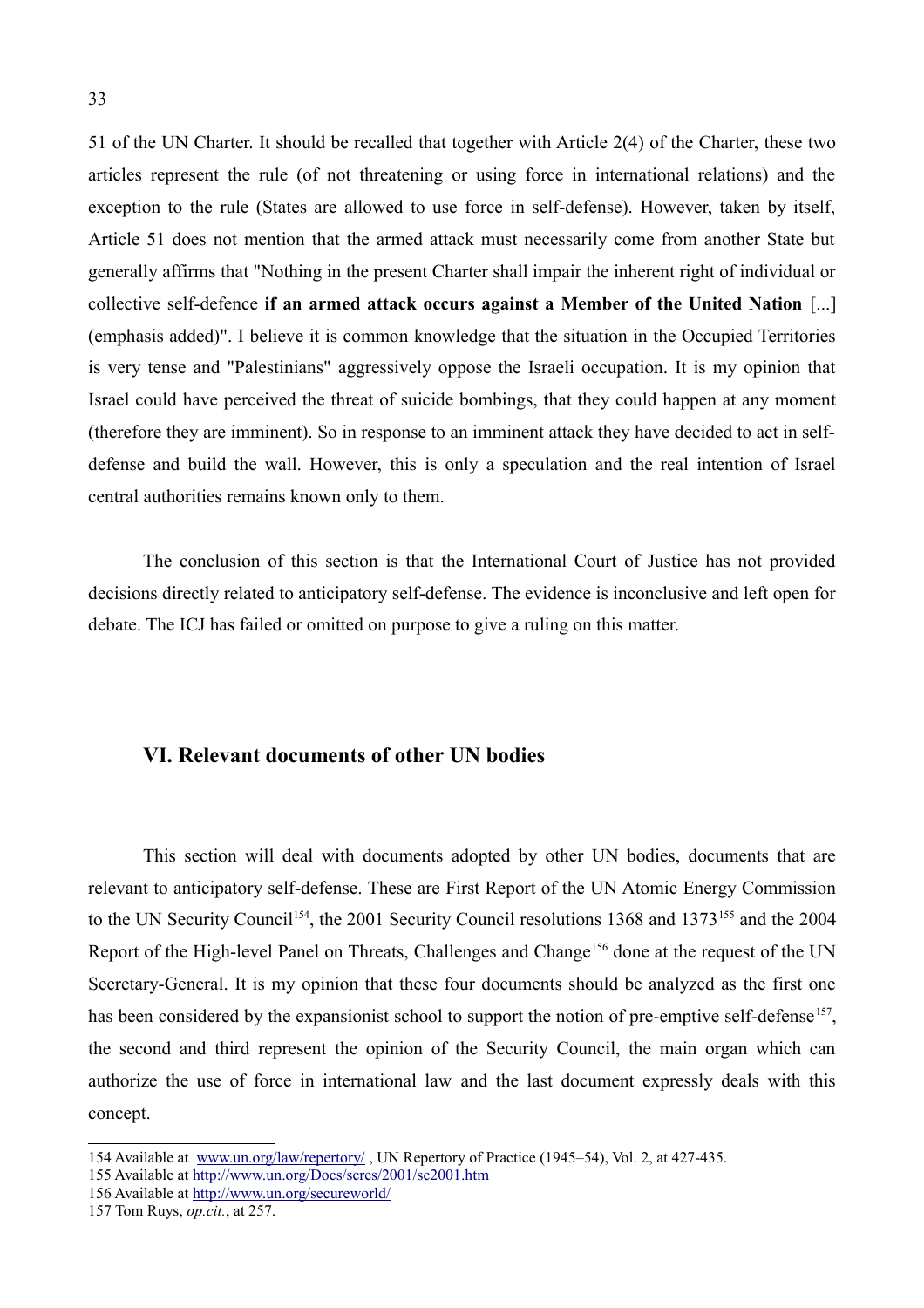The First Report of the UN Atomic Energy Commission to the Security Council was given following a memorandum submitted by the United States within the framework of the Commission which called for a more flexible interpretation of the right to self-defense:

"Interpreting its provisions [Article 51 of the Charter] with respect to atomic energy matters, it is clear that if atomic weapons were employed as part of an 'armed attack', the rights reserved by the nations to themselves under Article 51 would be applicable. It is equally clear that an 'armed attack' is now something entirely different from what it was prior to the discovery of atomic weapons. It would therefore seem to be both important and appropriate under present conditions that the treaty define 'armed attack' in a manner appropriate to atomic weapons and include in the definition not simply the actual dropping of an atomic bomb, but also certain steps in themselves preliminary to such action."<sup>[158](#page-33-0)</sup>

The Commission made the recommendation that an international system be created with regard to atomic energy, but also concluded that:

"(...) In consideration of the problem of violation of the terms of the treaty or convention, it should also be borne in mind that a violation might be of so grave a character as to give rise to the inherent right of self-defence recognized in Article 51 of the Charter of the United Nations." [159](#page-33-1)

It can be clearly observed that the United States recognized the threat of atomic energy, in particular atomic weapons. It argues that with the introduction of nuclear weapons into the notion of 'armed attack', the equation changes. Given the destructive potential of nuclear weapons, States cannot afford for an atomic bomb to actually drop and then invoke the right to self-defense. It asserts that States should take preliminary measures, which I believe it could be interpreted as preemptive measures given the danger posed by the use of atomic weapons. The Commission recognized that the use of atomic energy represents a serious problem, that it should be regulated strictly by a treaty or convention and that breaches of said treaty or convention might be so grave that it will give states the right to act in self-defense.

Security Council resolutions 1368 and 1373 have been adopted in 2001 in response to

<span id="page-33-0"></span><sup>158</sup> UN Repertory of Practice (1945–54), Vol. 2, at 434.

<span id="page-33-1"></span><sup>159</sup> *Ibid.*, at 435.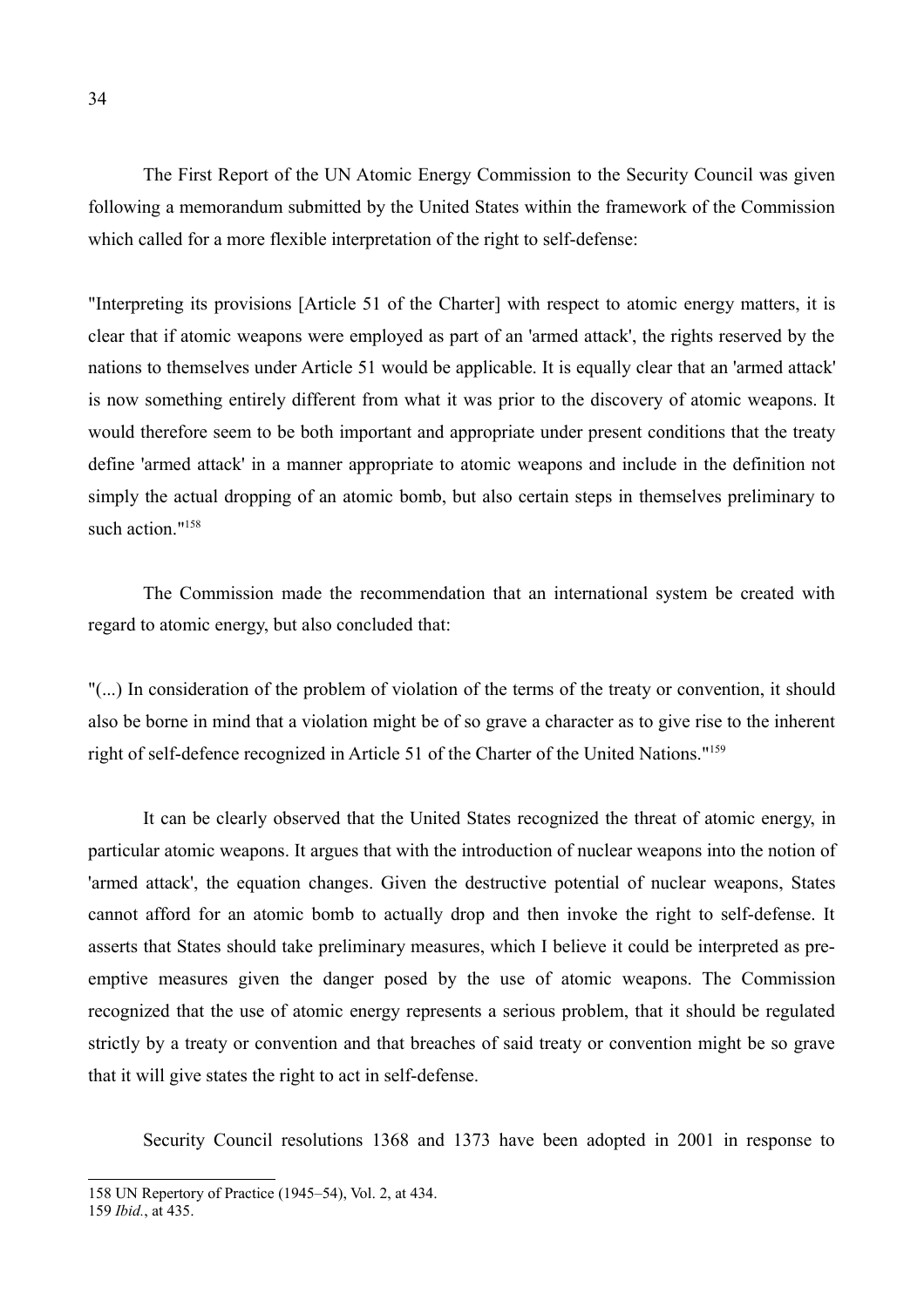international terrorism and the attacks of 11 September 2001.

Resolution 1368 affirms that it is:

"(...) *Determined* to combat by all means threats to international peace and security caused by terrorist acts,

*Recognizing* the inherent right of individual or collective self-defence in accordance with the Charter,

1. *Unequivocally condemns* in the strongest terms the horrifying terrorist attacks which took place on 11 September 2001 in New York, Washington, D.C. And Pennsylvania and *regards* such acts, like any act of international terrorism, as a threat to international peace and security (...)"<sup>[160](#page-34-0)</sup>

It represents a first step taken by the Security Council in recognizing the threat which international terrorism poses to the international community and affirms that States have the right to defend themselves against such threats. The traditional paradigm of self-defense involves that States must suffer from an armed attack before being able to act in (reactive) self-defense. But it can be deduced that States should not wait for a terrorist attack to happen before they can act and could take pre-emptive action against the terrorist threat. This could be seen as an endorsement of anticipatory action.

Security Council resolution 1373 is more elaborate than the first. It is:

"(...) *Reaffirming* its resolutions 1269 (1999) of 19 October 1999 and 1368 (2001) of 12 September 2001,

*Reaffirming also* its unequivocal condemnation of the terrorist attacks which took place in New York, Washington, D.C. and Pennsylvania on 11 September 2001, and expressing its determination to prevent all such acts,

*Reaffirming further* that such acts, like any act of international terrorism, constitute a threat to international peace and security,

<span id="page-34-0"></span>*Reaffirming* the inherent right of individual or collective self-defence as recognized by the Charter 160 Security Council resolution 1368.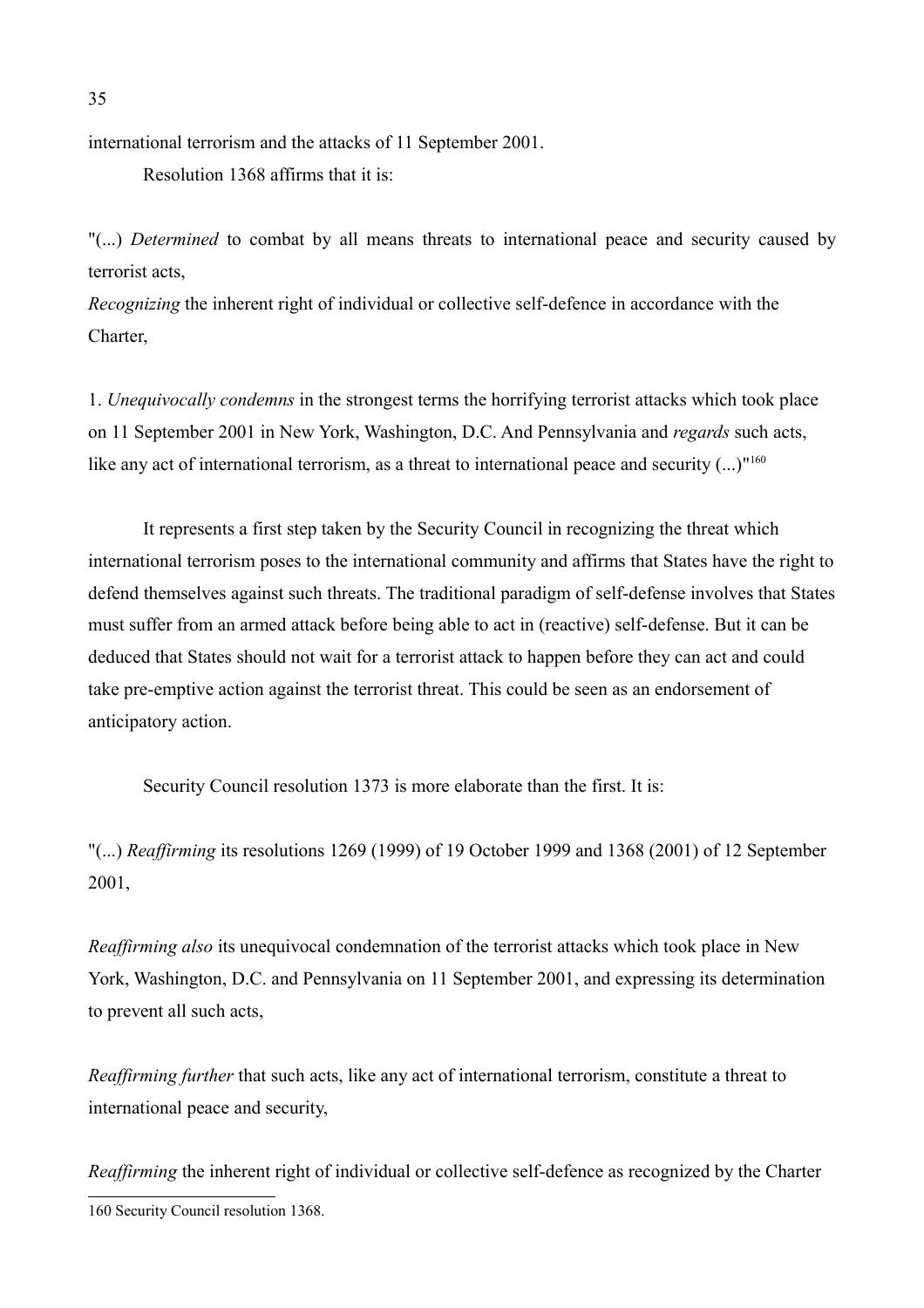of the United Nations as reiterated in resolution 1368 (2001),

*Reaffirming* the need to combat by all means, in accordance with the Charter of the United Nations, threats to international peace and security caused by terrorist acts  $(\dots)^{161}$  $(\dots)^{161}$  $(\dots)^{161}$ .

Resolution 1373 has the task of enforcing the idea that international terrorism is a serious threat and States are allowed to defend themselves from such threats (anticipatory self-defense). As a personal opinion, both resolutions make reference to the right of self-defense enshrined in Article 51 of the UN Charter but do not elaborate on it. It can be left to open interpretation and one interpretation could be that States are allowed to act in self-defense in order to pre-empt terrorist attacks which, due to their nature of being unpredictable, might happen at any moment.

The last document is the 2004 Report of the High-level Panel on Threats, Challenges and Change. Amongst other issues discussed it touches the subject of self-defense under international law. It asserts that:

"The language of this article is restrictive: "Nothing in the present Charter shall impair the inherent right of individual or collective self-defense if an armed attack occurs against a member of the United Nations, until the Security Council has taken measures to maintain international peace and security". However, a threatened State, according to long established international law, can take military action as long as the threatened attack is *imminent*, no other means would deflect it and the action is proportionate. The problem arises where the threat in question is not imminent but still claimed to be real: for example the acquisition, with allegedly hostile intent, of nuclear weaponsmaking capability."<sup>[162](#page-35-1)</sup>

The report of the experts makes specific reference to anticipatory self-defense, in the ability of States to act in self-defense when threatened with an imminent attack. They are of the opinion that this right of States is rooted in 'long established international law'. I believe that their reasoning is wrong, as it can be deduced from treaty law that there is no express mentioning of anticipatory self-defense, customary international law presents flaws in this aspect, starting with the *Caroline* incident which is believed to be the starting point of anticipatory self-defense, the International Court of Justice has avoided giving a ruling on the legality of this concept and State practice in

<span id="page-35-0"></span><sup>161</sup> Security Council resolution 1373.

<span id="page-35-1"></span><sup>162</sup> The 2004 Report of the High-level Panel on Threats, Challenges and Change, at 63, para. 188.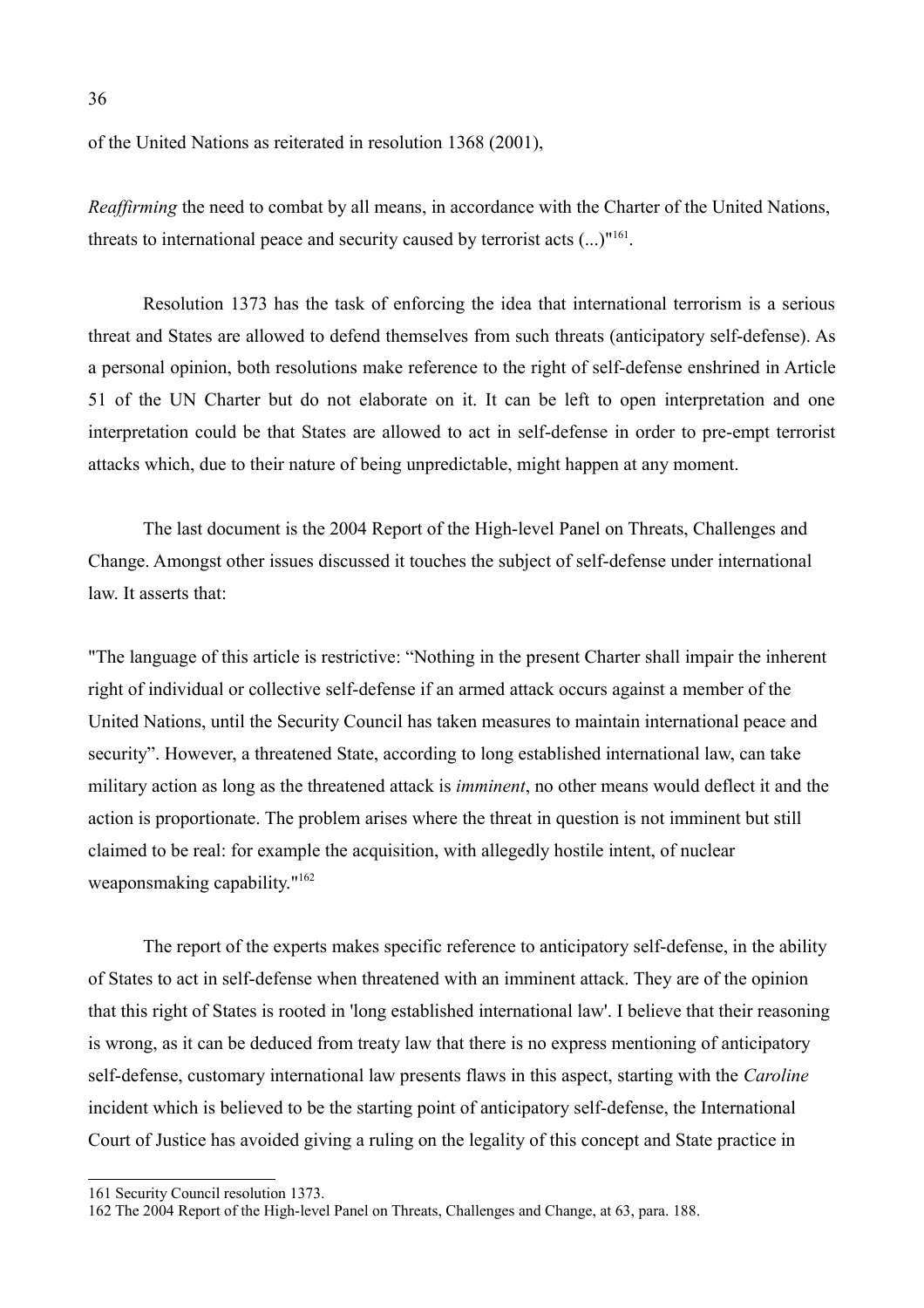those incidents is still vague and can be open for interpretation. While I do concur with the fact that a UN body has agreed with anticipatory self-defense, I must point out nonetheless that its reasoning is flawed. Current customary international law does provide solid proof for States being able to invoke self-defense to an imminent attack.

#### **VII. Conclusions**

The conclusion of this paper is that anticipatory self-defense has no legal basis under current international law. The United Nations Charter allows for self-defense only if Members come under attack, customary international law, starting with the *Caroline* incident, does not indicate that State practice in this matter is accompanied by *opinio juris*, the International Court of Justice has avoided discussing the issue and the incidents do not provide clear proof for supporting the concept, the opinions of other UN bodies regarding this matter are open for interpretation and the US military operation in Iraq in 2002 cannot be justified by saying it was a case of pre-emptive self-defense.

It is my opinion that one author has found the reasons for this construct appearing in international law can be summed up as following:

"Twenty-first-century security needs are different from those imagined [at the founding of the United Nations].

First, ... the intended safeguard against unlawful threats of force - a vigilant and muscular Security Council – never materialized ....

Second, modem methods of intelligence collection, such as satellite imagery and communications intercepts, now make it unnecessary to sit out an actual armed attack to await convincing proof of a state's hostile intent.

Third, with the advent of weapons of mass destruction and their availability to international terrorists, the first blow can be devastating - far more devastating than the pinprick attacks on which the old rules were premised.

Fourth, terrorist organizations "of global reach" were unknown when Article 51 was drafted. To flourish, they need to conduct training, raise money, and develop and stockpile weaponry which in turn requires communications equipment, camps, technology, staffing, and offices. All this requires a sanctuary, which only states can provide - and which only states can take away.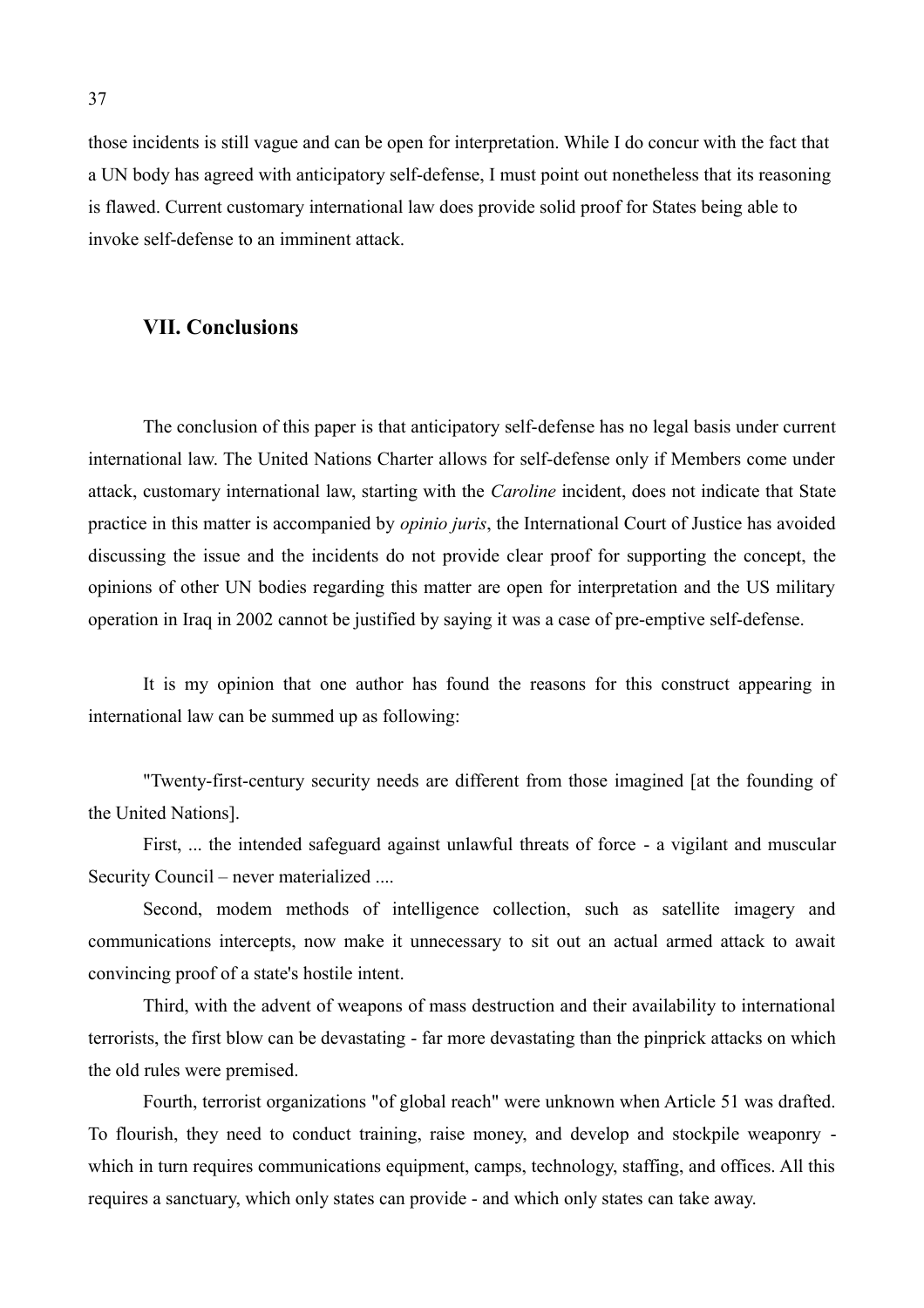Fifth, the danger of catalytic war erupting from the use of pre-emptive force has lessened with the end of the Cold War. It made sense to hew to Article 51 during the [Cold War] .... It makes less sense today, when safe-haven states and terrorist organizations are not themselves possessed of pre-emptive capabilities." [163](#page-37-0)

One of the main reasons why this construct appeared was due to the inability of the Security Council to act as was intended by the drafters. The Cold War was a period of stalemate between the two main rival powers, the United States of America and the Soviet Union. The Security Council, being a political body was always deadlocked when interests of these two major players were involved. The Security Council was unable to act because of the right to veto and states wanted to deal with the situation on their own. So far, only a hand few have embraced it: the United States, the United Kingdom and Israel, while the other States have rejected it. It is my opinion that this construct serves only the powerful and gives them the option to go around the Security Council.

The other argument invoked is the development and increase availability of weapons of mass destruction, especially nuclear weapons. This is coupled with international terrorism which achieved new levels of intensity and poses a much bigger threat that it did in the past. The fear that terrorists might acquire weapons of mass destruction and use them would provide the incentive for states to use pre-emptive action. However, I believe that self-defense cannot be used as an effective tool to combat terrorism. As mentioned in the previous section, the conditions to satisfy the right to self-defense (necessity, proportionality and imminence, in the case of pre-emptive action) would only prove to be restrictions in combating terrorism effectively. Not to mention the fact that states have to demonstrate that they have suffered from an 'armed attack' or that such an attack is imminent. If state agency cannot be demonstrated, states cannot invoke the right to self-defense (and even less so pre-emptive self-defense) against terrorist attacks.

<span id="page-37-0"></span><sup>163</sup> Michael Glennon, *Preempting Terrorism; The Case for Anticipatory Self-Defense,* WKLY. STANDARD, Jan. 28, 2002, at 24-6.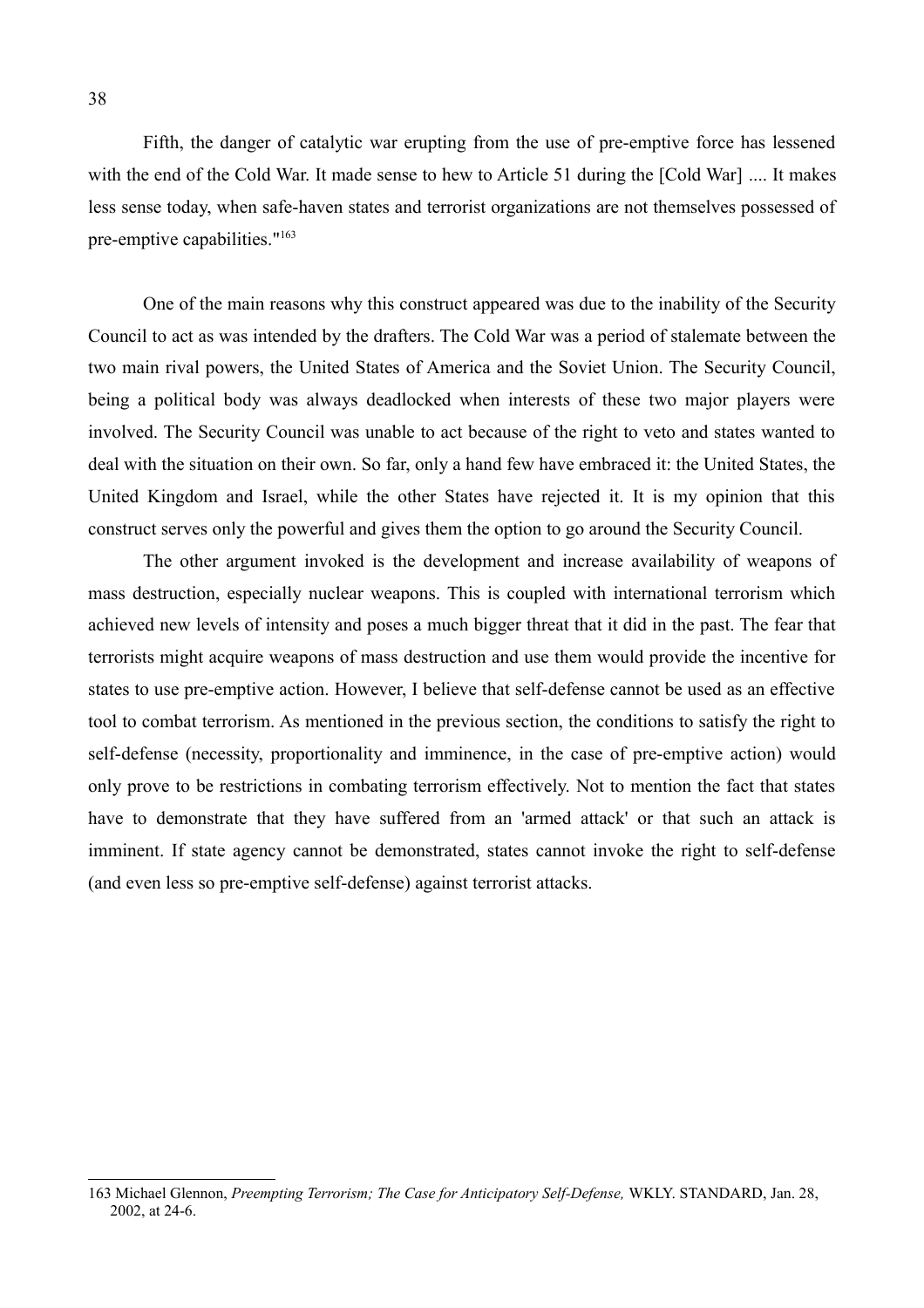#### **Bibliography**

Coleman Phillipson , *The International Law And Custom Of Ancient Greece And Rome*, London, 1911;

Yoram Dinstein, *War, Aggression and Self-Defence*, 4<sup>th</sup> ed., Cambridge University Press, 2005;

St. Augustine, *De Civitate Dei Contra Paganos*, Book XIX, x VII (6 Loeb Classical ed. 150–1 ( W. C. Greene trans.,  $1960$ );

St. Thomas Aquinas, *Summa Theologiae*, Secunda Secundae, Quaestio 40, 1 (35 Blackfriars ed., 80–3 (1972));

Malcolm M. Shaw, *International Law*, 6<sup>th</sup> edition, Cambridge University Press, 2008;

Gordon A. Christenson, *The World Court and Jus Cogens,* in The American Journal of International Law Vol. 81, No. 1 (Jan., 1987);

- Tom Ruys, *'Armed Attack' and Article 51 of the UN Charter: Evolutions in Customary Law and Practice*, Cambridge University Press, 2010;
- Dominika Svarc, *Redefining Imminence: The Use Of Force Against Threats And Armed Attacks In The Twenty-First Century*, in 13 ILSA J. Int'l & Comp. L. 171 2006-2007;
- Eustace Chikere Azubuike, *Probing The Scope Of Self-Defense In International Law,* in 17 Ann. Surv. Int'l & Comp. L. 129 2011;
- Leo van den Hole, *Anticipatory self-defence under international law,* in 19 Am. U. Int'l L. Rev. 69 2003-2004;
- Andrew Garwood-Gowers, *Self-Defence Against Terrorism in the Post-9/1 l World, (2004) 4(2) QUEENSLAND U.L.* & JUST. J. 3;
- Hannes Herbert Hofmeister, *Neither the Caroline Formula nor the 'Bush Doctrine'- An Alternative Framework to Assess the Legality of Preemptive Strikes,* 2 U. NEW ENG. L.J. 31 40 2005;
- Niaz A. Shah, *Self-defence, Anticipatory Self-defence and Pre-emption: International Law's Response to Terrorism*, in 12 J. Conflict & Sec. L. 95 2007;
- D. Bowett, *Self-Defence in International Law,* 1958;
- M.S. McDougal and F.P. Feliciano, *Law and minimum world public order: the legal regulation of international coercion,* New Haven, CT: Yale University Press, 1961;
- G.K. Walker, *Anticipatory collective self-defense in the Charter era: what the treaties have said*, (1998) 31 Cornell ILJ;
- Abdul Ghafur Hamid, *The legality of anticipatory self-defence in the 21st century world order: a re-appraisal,* in NILR  $2007$
- Q. Wright, *The Cuban quarantine*, in 57 AJIL 546–65 1963;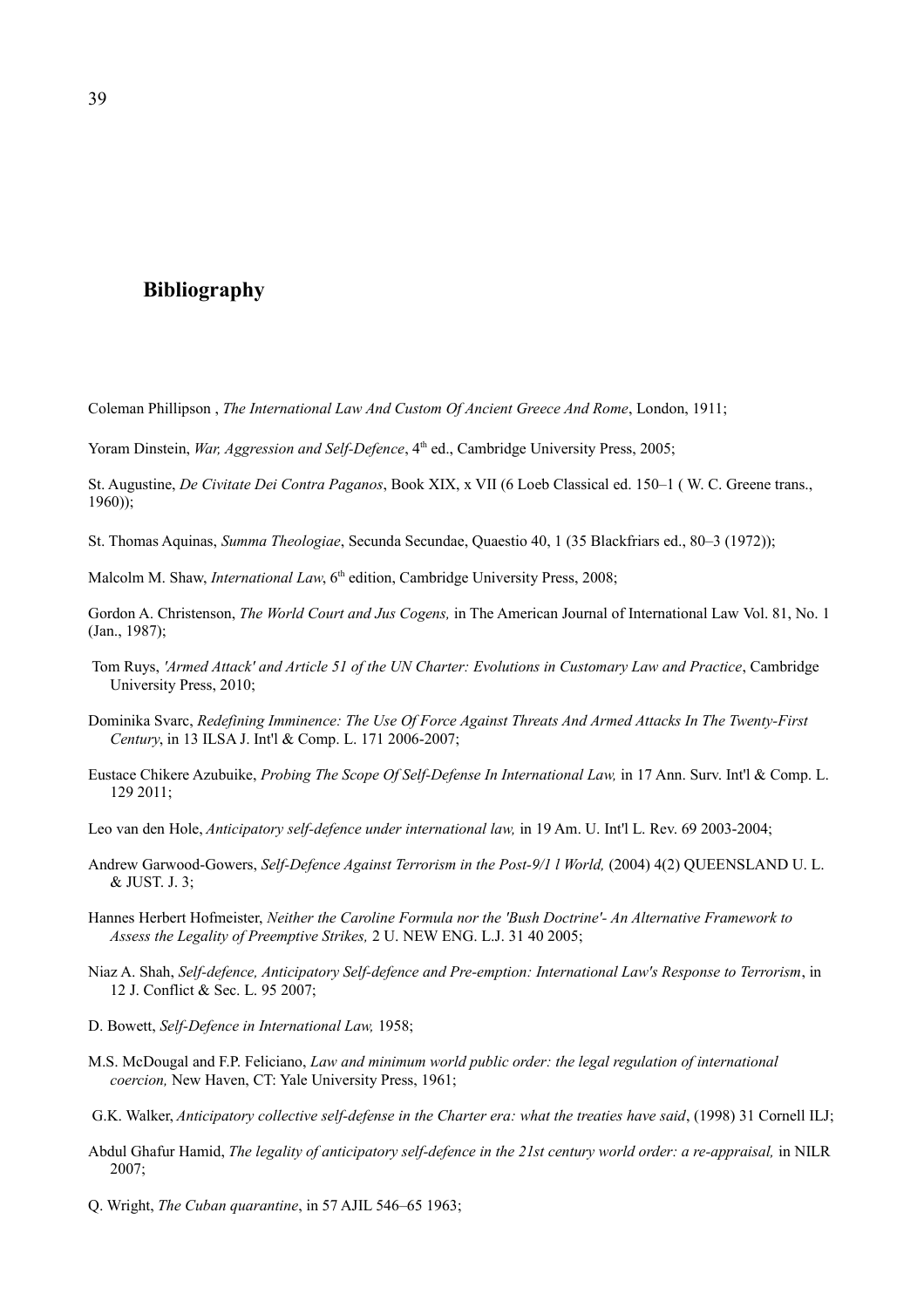- J. de Arechaga, *International law in the past third of a century*, (1978-I) 159 RdC 1–344;
- L. Henkin, *How nations behave. Law and foreign policy*, 2nd edn., New York: Columbia University Press, 1979;
- E. Gross, *Thwarting Terrorist Acts by Attacking the Perpetrator or their Commanders as an Act of Self-Defence: Human Rights Versus the State's Duty to protect its Citizen*, 15 Temple International and Comparative Law Journal 195-245 2001;
- J**.** Kunz, *Individual and Collective Self-defence in Article 51 of the Charter of the United Nations*, 41 *AJIL* 1947;
- P. C. Jessup, *A modern law of nations: an introduction,* New York: MacMillan, 1948;
- W. E. Butler, *The non-use of force in international law,* Dordrecht: Martinus Nijhoff, 1989;
- M. Bothe, *Terrorism and the legality of pre-emptive force*, (2003) 14 EJIL 227–40;
- A. Shapira, The *Six-Day War and the right of self-defence*, (1971) 6 Israeli Lrev;
- Ian Brownlie, *International law and the use of force by States*, Oxford University Press, 1963;
- Stephen C. Neff, *War and the Law of Nations A General History*, Cambridge University Press 2005;
- David A. Sadoff, *A Question Of Determinacy: The Legal Status Of Anticipatory Self-Defense*, in 40 Geo. J. Int'l L. 523 2008-2009;
- P. Malanczuk and M. Akehurst, *Akehurst's modern introduction to international law*, 7th edn, London: Routledge, 1997;
- Bram Chayes, *The Cuban Missile Crisis: International Crisis And The Role Of Law*, 1974;

William V. O'brien, *The Conduct Of just And Limred War,* 1981;

Charles Pierson, *Pre-emptive Self-Defense in an Age of Weapons of Mass Destruction: Operation Iraqi Freedom,* 33 DENv.J. INT'L L. & POL'Y, 2004;

- A. Mark Weisburd, *The Use Of Force: The Practice Of States Since World War II*, 1997;
- Christine Gray, *International Law And The Use Of Force*, 2<sup>nd</sup> ed., 2004;
- Thomas M. Franck, *Recourse To Force: State Action Against Threats And Armed Attacks*, 2002;
- Stanimir A. Alexandrov, *Self-Defense Against The Use Of Force In International Law, 1996*;
- Anthony Clark Arend *&* Robert J. Beck, *International Law And The Use Of Force,* 1993;
- D. P. O'Connell, *International law,* Vol. I, 2nd edn, London: Stevens 1970;
- D.W. Bowett, *Self-defence in international law,* Manchester University Press, 1958;
- Christopher Clarke Posteraro*, Intervention In Iraq: Towards A Doctrine Of Anticipatory Counter-Terrorism, Counter-Proliferation Intervention*, in 15 Fla. J. Int'l L. 2002-2003;
- Scott Ritter, *Endgame,* Simon & Schuster, 1999;
- Captain Sean M. *Condron, Justification for Unilateral Action in Response to the Iraqi Threat: A Critical Analysis of Operation Desert Fox,* 161 MIL. L. REV. 1999;
- Michele L. Malvesti, *The New World Disorder: Bombing Bin Laden: Assessing the Effectiveness of Air Strikes as a Counter-Terrorism Strategy,* 26 FLETCHER F. WORLD AFF., 2002, at 17, 20; also David Rose, *Iraq's Arsenal of*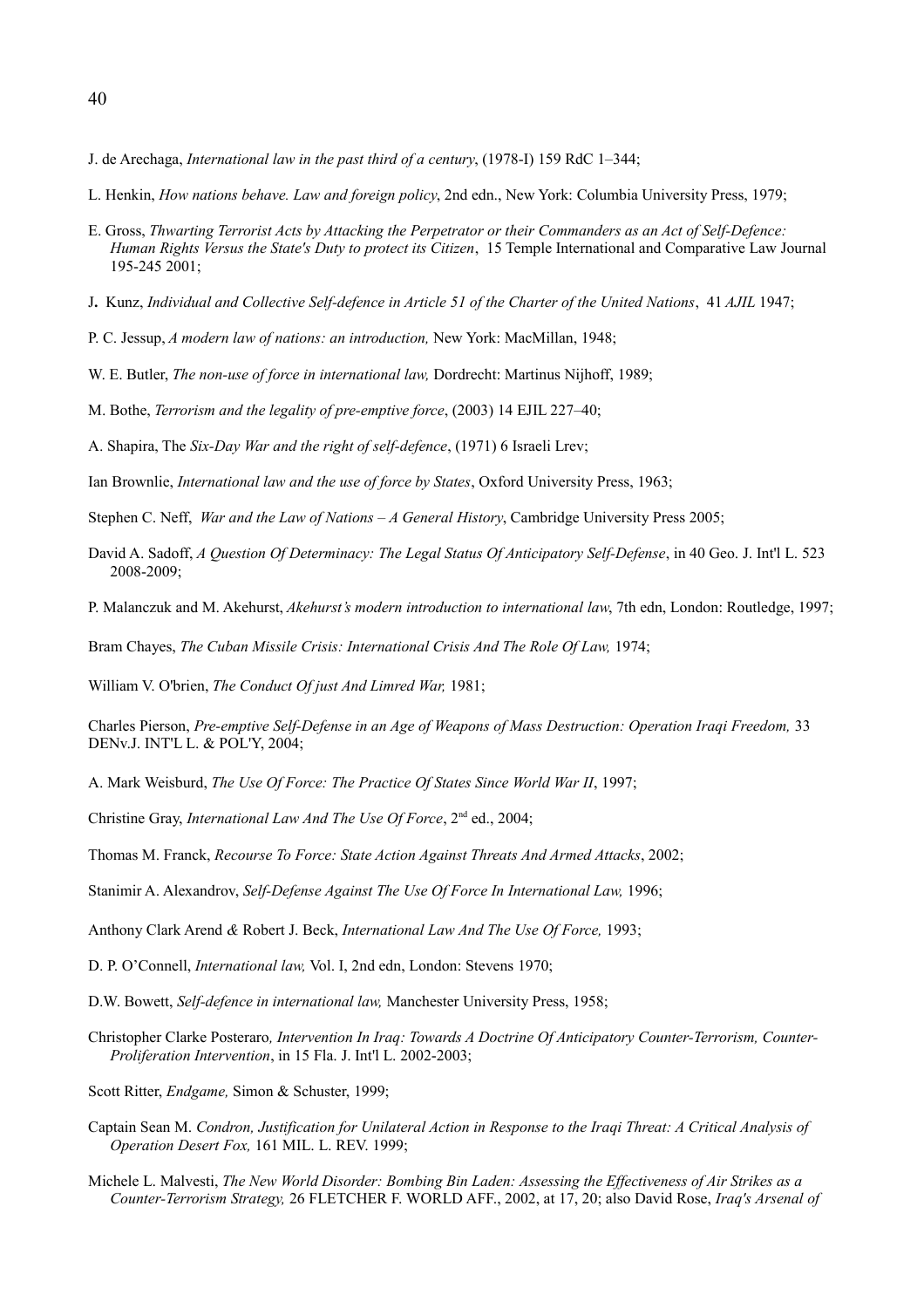*Terror,* VANITY FAIR, May 2002;

- Mahmoud Hmoud, *The Use of Force Against Iraq: Occupation and Security Council Resolution 1483*, in 36 Cornell Int'l L.J. 435 2003-2004;
- S. Murphy, *Terrorism and the Concept of 'Armed Attack' in Article 51 of the U.N. Charter*, 43 Harvard International Law Journal 41-51 2002;

Michael Glennon, *Preempting Terrorism; The Case for Anticipatory Self-Defense,* WKLY. STANDARD, Jan. 28, 2002.

The 2002 National Security Strategy of the United States of America.

#### **Treaties**

The Statute of the International Court of Justice;

The Covenant of the League of Nations;

The Kellogg-Briand Pact;

The Vienna Convention on the Law of Treaties;

The Charter of the United Nations;

The Rio Treaty of 1947.

#### UN Documents

UN Doc. S/8205, 22 October 1967 (UAR); UN Doc. AEC/18/Rev.1; UN Doc. S/10784; UN Doc. S/PV.464, 8 February 1950; UN Doc. S/PV.466, 10 February 1950; UN Doc. S/2241; UN Doc. S/PV.549; UN Doc. S/PV.550; UN Doc. S/PV.551; SC Res. 95 (1951) of 1 September 1951; UN Doc. S/17983; UN Docs. S/PV.2672–2673; UN Doc. S/PV.2281; UN Doc. S/PV.552; UN Doc. A/C.6/SR.1269;